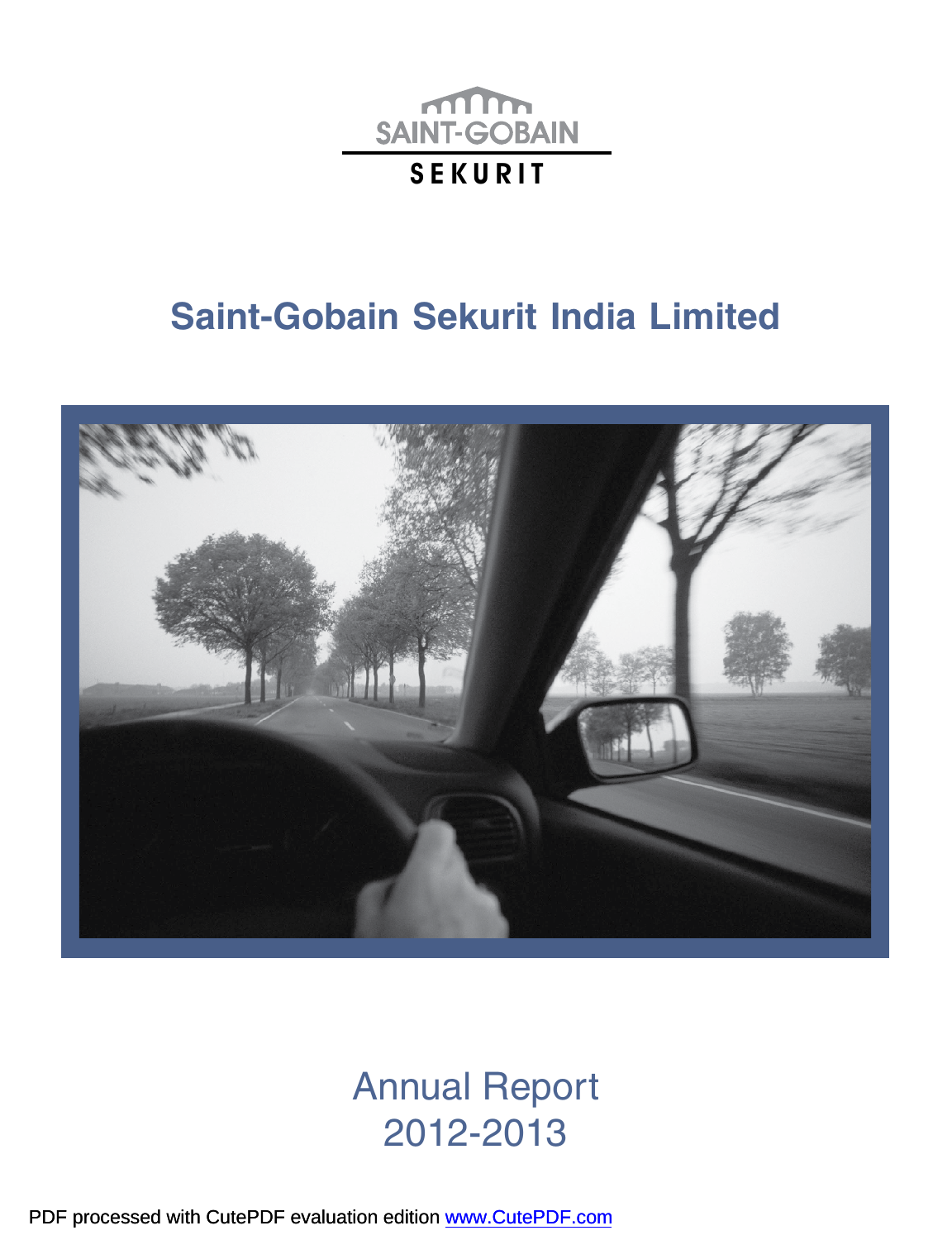### **BOARD OF DIRECTORS**

**MR. A.Y. MAHAJAN** (Chairman)

**MR. M.G. RAMAKRISHNA**

**MR. PADMANABHA SHETTY**

**A. DINAKAR** (Managing Director)

#### **COMPANY SECRETARY**

**MRS. MADHURA M. JOSHI**

#### **AUDITORS**

PRICE WATERHOUSE CHARTERED ACCOUNTANTS

#### **BANKERS**

BNP PARIBAS ROYAL BANK OF SCOTLAND (earlier ABN AMRO BANK NV) STANDARD CHARTERED BANK HDFC BANK LIMITED

#### **REGISTERED OFFICE & BHOSARI WORKS**

T-94, M.I.D.C., BHOSARI INDUSTRIAL AREA, PUNE-411 026. MAHARASHTRA TELEFAX : 020-66311600 FAX : 020-66311666

### **CONTENTS**

| Auditor's Certificate on Corporate Governance 10   |  |
|----------------------------------------------------|--|
| Management Discussion and Analysis Report 11       |  |
|                                                    |  |
|                                                    |  |
|                                                    |  |
| Notes Forming Part of the Financial Statements  18 |  |
|                                                    |  |
|                                                    |  |

#### **CHAKAN WORKS**

PLOT NO. 621, VILLAGE KURULI, PUNE - NASHIK ROAD, CHAKAN, PUNE-410 501. MAHARASHTRA

#### **REGISTRARS & TRANSFER AGENTS**

LINK INTIME INDIA PVT. LTD. (formerly known as INTIME SPECTRUM REGISTRY LTD.) C-13, PANNALAL SILK MILLS COMPOUND, L.B.S. MARG, BHANDUP (WEST), MUMBAI 400 078. TEL.: 022-25963838

#### **40TH ANNUAL GENERAL MEETING ON SATURDAY, 27TH JULY 2013, AT 11.30 A.M. AT HOTEL KALASAGAR, P-4, M.I.D.C., KASARWADI, MUMBAI-PUNE ROAD, NEAR STATE BANK OF INDIA, PUNE-411 034**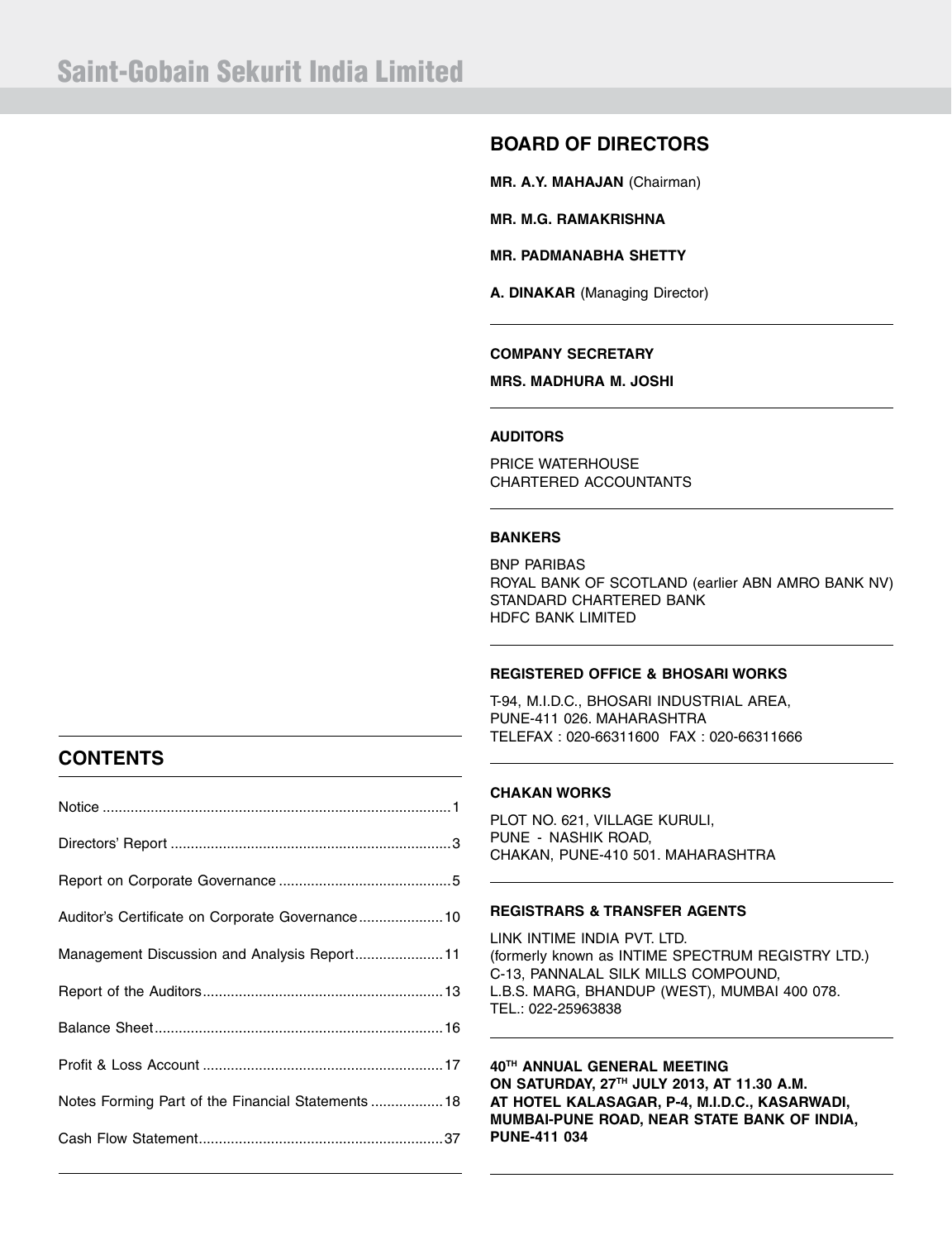### **NOTICE**

**NOTICE** is hereby given that the Fortieth Annual General Meeting of the Members of Saint-Gobain Sekurit India Limited will be held on Saturday,  $27<sup>th</sup>$  day of July, 2013 at Hotel Kalasagar, P-4, MIDC, Kasarwadi, Mumbai-Pune Road, Near State Bank of India, Pune 411034 at 11.30 a.m., to transact the following business:

#### **ORDINARY BUSINESS**

- 1. To receive, consider and adopt the Directors' Report, the Auditors' Report and the Audited Balance Sheet and Profit and Loss Account together with Schedules and Cash Flow Statement of the Company for the year ended 31st March, 2013.
- 2. To appoint a Director in place of Mr. M. G. Ramakrishna, who retires by rotation and being eligible, offers himself for re-appointment.
- 3. To appoint M/s. Price Waterhouse, Delhi (Registration No. 012754N) Chartered Accountants as Auditors of the Company to hold office from the conclusion of this Annual General Meeting until the conclusion of the next Annual General Meeting and to fix their remuneration.

May 13<sup>th</sup>, 2013 By Order of the Board

Registered Office : T-94, M.I.D.C., Bhosari Industrial Area Madhura Joshi Pune – 411 026 Company Secretary

#### **NOTES :**

- 1. **A MEMBER ENTITLED TO ATTEND AND VOTE AT THE MEETING IS ENTITLED TO APPOINT A PROXY TO ATTEND AND TO VOTE INSTEAD OF HIMSELF, AND A PROXY NEED NOT BE A MEMBER. PROXIES IN ORDER TO BE EFFECTIVE MUST BE RECEIVED AT THE REGISTERED OFFICE OF THE COMPANY NOT LESS THAN FORTY EIGHT (48) HOURS BEFORE THE COMMENCEMENT OF THE MEETING.**
- 2. The Register of Members and Share Transfer Books of the Company will be closed from Monday, 15<sup>th</sup> July, 2013 to Wednesday, 17<sup>th</sup> July, 2013 (both days inclusive).
- 3. Members desirous of seeking any information concerning the accounts and operations of the Company are requested to address their queries to the Company Secretary, at the Registered Office at least Ten days in advance of the meeting, so that the information, to the extent practicable, can be made available at the meeting.
- 4. Members holding shares in the same set of names under different Ledger Folios are requested to apply for consolidation of the Folios along with relevant share certificates to the Link Intime India Private Limited (previously known as Intime Spectrum Registry Limited)
- 5. Members are requested to immediately intimate the change, if any, in their registered address to the Link Intime India Private Limited.
- 6. Copies of the Annual Report will not be distributed at the Annual General Meeting. You are therefore, requested to bring copy of the Annual Report to the Meeting.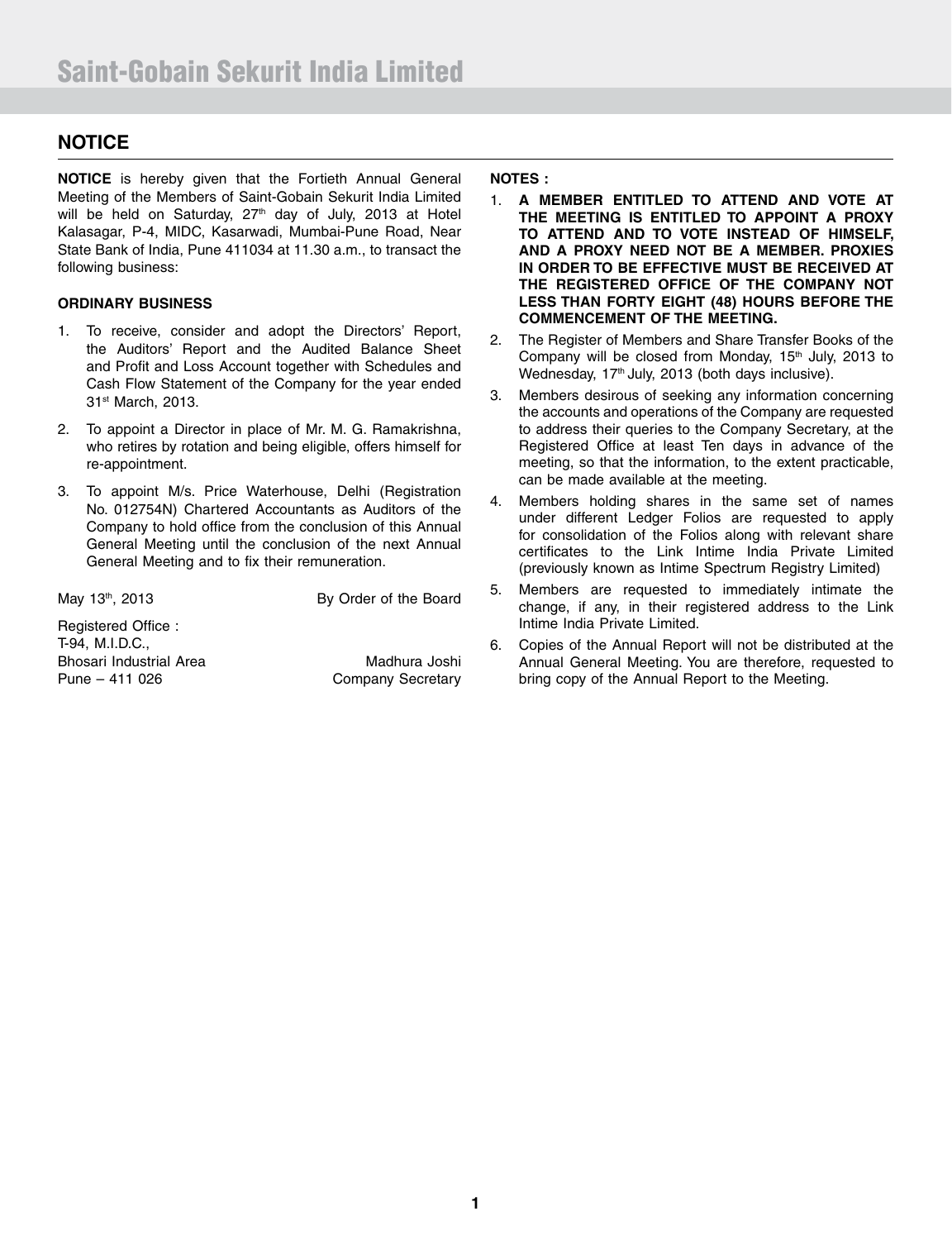

### **ANNEXURE TO THE NOTICE**

Notes on the Director seeking re-appointment as required under Clause 49 of the Listing Agreement, entered into with Stock exchange.

#### **ITEM No. 2**

Mr. M. G. Ramakrishna is 69 years old and has done his M.A. & LLB. From Bombay University. He is a veteran banker. He started his banking career with the State Bank of India & subsequently held top management position in foreign bank in India as well as in a new generation private sector bank. Presently he is a financial consultant and on the Board of other companies as Independent Director. Mr. M. G. Ramakrishna does not hold any equity shares in Saint-Gobain Sekurit India Limited.

May 13<sup>th</sup>, 2013 **By Order of the Board** 

Registered Office : T-94, M.I.D.C., Bhosari Industrial Area Madhura Joshi Pune – 411 026 Company Secretary

#### **REQUEST TO THE SHAREHOLDERS**

- 1. Copies of the Annual Report will not be distributed at the Annual General Meeting. You are therefore, requested to bring this copy of the Annual Report to the Meeting.
- 2. Members desirous of obtaining any information concerning the accounts and operations of the Company are requested to address their queries to the Head-Finance, at the Registered Office, so as to reach at least ten days before the date of the meeting, so that the information, to the extent practicable, can be made available at the meeting.
- 3. Members holding shares in the same set of names under different Ledger Folios are requested to apply for consolidation of the Folios along with relevant share certificates to the Company.
- 4. Members are requested to immediately intimate the change, if any, in their registered address to the Company.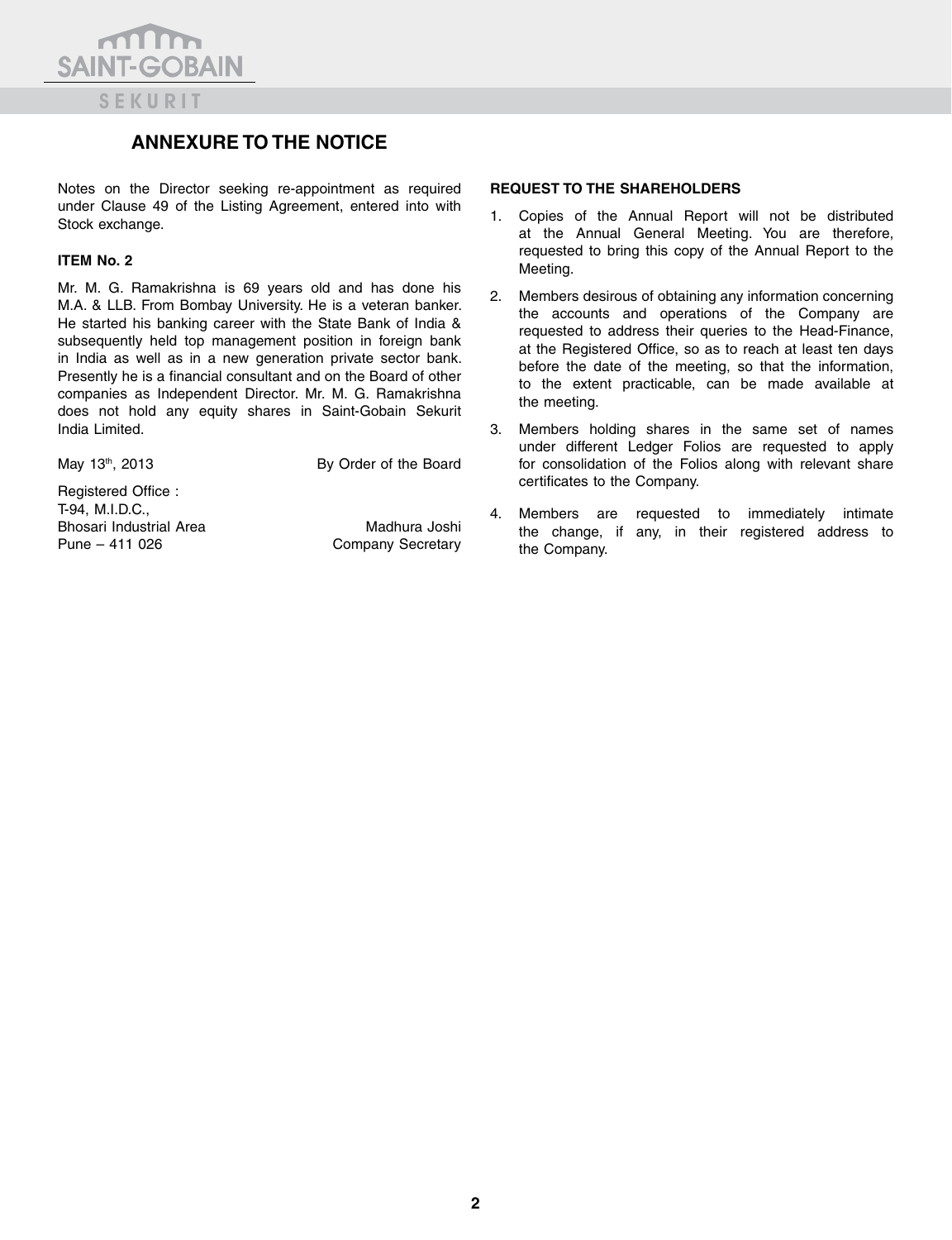### **DIRECTORS' REPORT**

#### The Members,

#### **Saint-Gobain Sekurit India Limited**

Your Directors present the Fortieth Annual Report of your Company along with the Audited Accounts for the year ended 31st March, 2013.

**(Rs. in lacs)**

#### **Financial Highlights:**

|                                                  |                                         | 1119. III 1409/                         |
|--------------------------------------------------|-----------------------------------------|-----------------------------------------|
| Particulars                                      | For the<br>year ended<br>March 31, 2013 | For the<br>year ended<br>March 31, 2012 |
| Sales                                            | 12230.35                                | 11508.12                                |
| Operating Profit/(Loss)                          | 220.22                                  | 1012.26                                 |
| Profit/(Loss) before Tax                         | 220.22                                  | 1012.26                                 |
| Provision for Tax                                | 155.49                                  | 328.26                                  |
| Profit/(Loss) after Tax                          | 64.72                                   | 684.00                                  |
| Balance brought forward<br>from previous year    | (2992.10)                               | (3676.10)                               |
| Profit/(Loss) carried to<br><b>Balance Sheet</b> | (2927.37)                               | (2992.10)                               |
|                                                  |                                         |                                         |

#### **Responsibility Statement:**

Your Directors confirm that:

- i) in the preparation of annual accounts, the applicable accounting standards have been followed;
- ii) appropriate accounting policies have been selected and applied consistently and judgements and estimates that are reasonable and prudent have been made so as to give a true and fair view of the state of affairs of the Company as at 31st March, 2013 and of the profit of the Company for that year;
- iii) proper and sufficient care has been taken for the maintenance of adequate accounting records in accordance with the provisions of the Companies Act, 1956, for safeguarding the assets of the Company and for preventing and detecting fraud and other irregularities;
- iv) the annual accounts have been prepared on a going concern basis.

#### **Operations:**

The automotive sector has witnessed a decline in growth for the year under review, due to a combination of adverse factors like high interest rates, high fuel prices and an inflationary economy, all of which have depressed the sentiment for new car purchases. During the year, your Company's sales increased

by 6%; this was achieved largely due to the increase in prices which were obtained from various OEMs. The operations at both Chakan and Bhosari plant continues to make progress in technical performance and manufacturing efficiencies. With significant inputs from the parent company's international technical assistance teams, your company expects to improve its operational efficiencies even more in the coming years. The year under review also witnessed very high input cost increases which adversely affected margins and profits of your Company.

#### **Environment, Health & Safety:**

Your Company is committed to ensure a clean and green pollution-free environment as well as a healthy and safe work place at all its plant locations. Environment, Health and Safety is accorded the highest priority within Saint-Gobain. Strict adherence to all regulatory requirements and guidelines issued by the parent company from time to time is ensured at all times. Your Company's plants at Bhosari & Chakan are certified under ISO 14001 and OHSAS 18001.

#### **Corporate Governance Report and Management Discussion & Analysis Report:**

- a) As per Clause 49 of the Listing Agreement with the Bombay Stock Exchange Limited, Corporate Governance Report and Management Discussion and Analysis Report are annexed and form part of the Directors' report. (Annexure A & C respectively)
- b) Certificate dated 13<sup>th</sup> May, 2013 of M/s. V.N. Deodhar & Co., Company Secretaries, regarding the compliance of the conditions of the Corporate Governance as stipulated in Clause 49 of the Listing Agreement with the Stock Exchange, is enclosed. (Annexure B )

#### **Energy Conservation, Technology Absorption, Foreign Exchange Earnings & Outgo:**

The Company is focused on energy conservation which is a key component of its overall strategy to remain competitive. The Company ensures that the energy is consumed in an efficient and productive manner. Energy consumption is closely monitored at both the plants and regular assessments are conducted to analyse energy consumption pattern, variances are rigorously scrutinised and accordingly continuous efforts are made towards to further improve efficiency and lower energy utilisation.

As required by the Companies (Disclosure of Particulars in the Report of the Board of Directors) Rules, 1988, the relevant information pertaining to conservation of energy, technology absorption and foreign exchange earnings and outgo as required in the prescribed format is annexed (Annexure D) and forms part of this Report.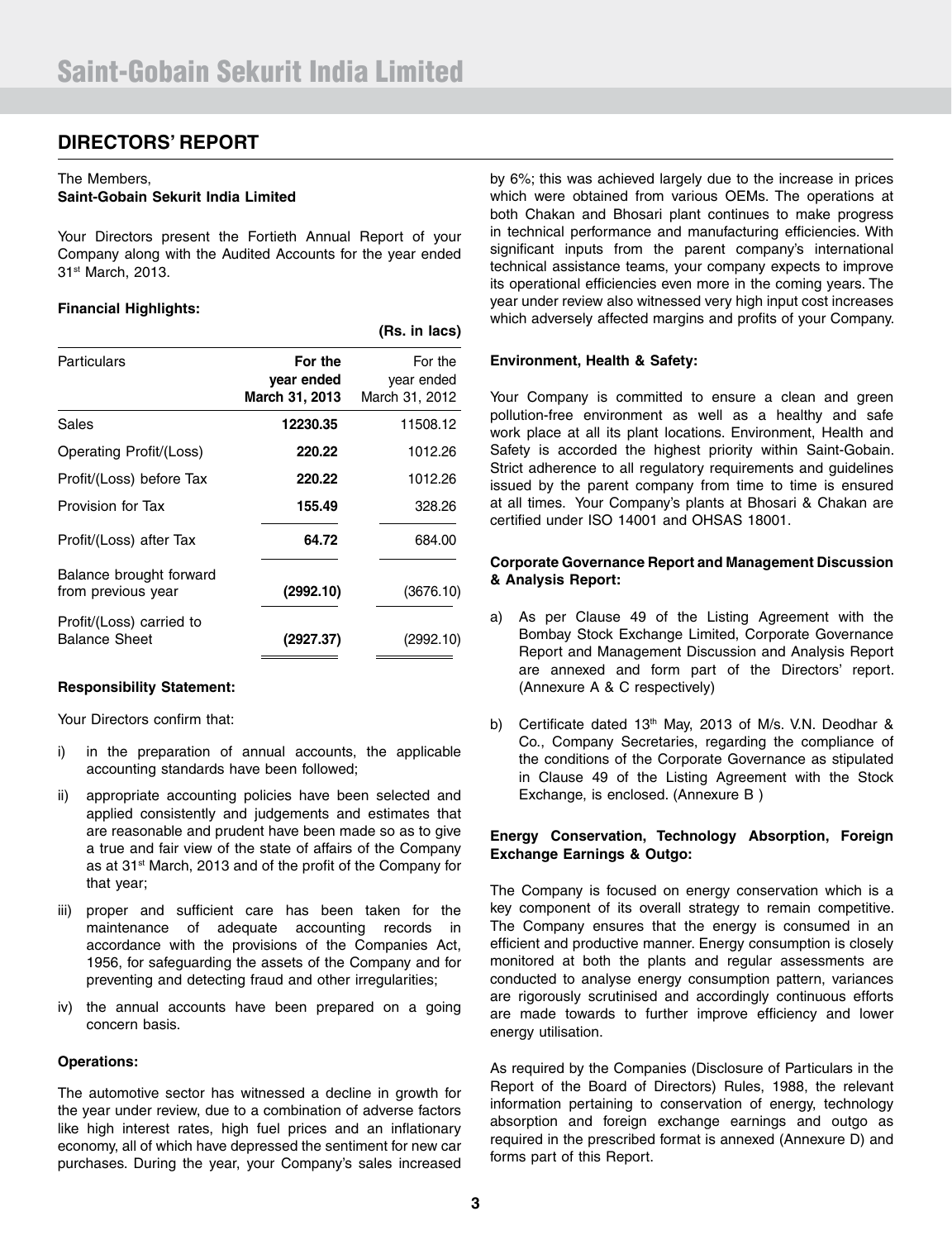#### **Employee Relations:**

The Company continues to place significant importance on its human resources and enjoys cordial and peaceful relations with the employees' unions at both its Bhosari and Chakan Plants. The Company concluded a wage settlement with the employees union at Bhosari for 3 years effective 1<sup>st</sup> December, 2012.

The Directors are pleased to place on record their appreciation of the services rendered by the employees at all levels. As at 31<sup>st</sup> March, 2013, there were 185 employees.

#### **Fixed Deposit:**

The Company has not accepted any Fixed Deposits from the public under Section 58A of the Companies Act, 1956.

#### **Insurance:**

The Company's assets and insurable interests continue to be adequately insured against the risk of fire, riot and earthquake among other perils.

#### **Listing:**

The Equity Shares of your Company are currently listed on the Bombay Stock Exchange Limited (BSE). The Company had obtained an in principle approval from the Bombay Stock Exchange on  $10<sup>th</sup>$  May, 2012, for going ahead with its desire to delist the company from the BSE. The total number of equity shares tendered by the public shareholders in the Delisting Offer at or below the discovered price was less than the minimum number of equity shares required to be acquired by the acquirer in order for the Delisting Offer to be successful in terms of Regulation 17 of the Delisting Regulations. The Delisting Offer was thus deemed to have failed in terms of Regulation 19(1) of the Delisting Regulations. Accordingly, the acquirer did not acquire any equity shares tendered by the Public Shareholders in the Delisting Offer and the Equity Shares of the Company continued to remain listed on the Bombay Stock Exchange. The equity shares tendered by the Public Shareholders in the Reverse Book Building Process were returned to the public shareholders.

#### **Scheme of Amalgamation**

The Board of Directors, at its meeting held on 19th April, 2013, has considered and approved the Scheme of Amalgamation under Section 391 to 394 of the Companies Act, 1956, envisaging, inter alia, amalgamation of the Company, along with two other companies belonging to the Saint-Gobain group in India (the "Transferor Companies") with Grindwell Norton Limited (the "Transferee Company") with the appointed date being 1<sup>st</sup> April, 2013.

The proposed Scheme is however, subject to the requisite approvals of the respective shareholders/creditors of the Company, other Transferor Companies and Transferee Company, other statutory/regulatory authorities in the respective jurisdictions and subject to the sanction/confirmation by the concerned High Court and/or any other appropriate authority as may be necessary.

#### **Particulars of Employees:**

There are no employees whose information is required to be given as per Section 217 (2A) of the Companies Act, 1956, read with the Companies (Particulars of Employees) Rules, 1975, as amended.

#### **Directors:**

As per the provisions of the Companies Act, 1956 and Articles of Association, Mr. M. G. Ramakrishna retires by rotation and being eligible offers himself for reappointment.

#### **Auditors:**

M/s Price Waterhouse, Delhi (Firm Registration No. 012754N) Chartered Accountants, Auditors of the Company, retire at the conclusion of 40<sup>th</sup> Annual General Meeting of the Company and have expressed their willingness to continue as Auditors of the Company. M/s. Price Waterhouse, (Firm Registration No. 012754N) Chartered Accountants, have conveyed that, if appointed, they would be eligible to act as Auditors of the Company.

You are requested to appoint Auditors for the current financial year and fix their remuneration.

#### **Acknowledgements:**

Your Directors wish to place on record their sincere appreciation for the continuous support and co-operation received from customers, dealers, suppliers, and bankers. Your Directors also wish to place on record their deep sense of appreciation for the committed services of employees. Your Directors also acknowledge with gratitude the encouragement and support extended by our valued shareholders.

#### **On behalf of the Board of Directors,**

**A.Y. MAHAJAN A. DINAKAR** Chairman Managing Director

Place : Mumbai Date: May 13th, 2013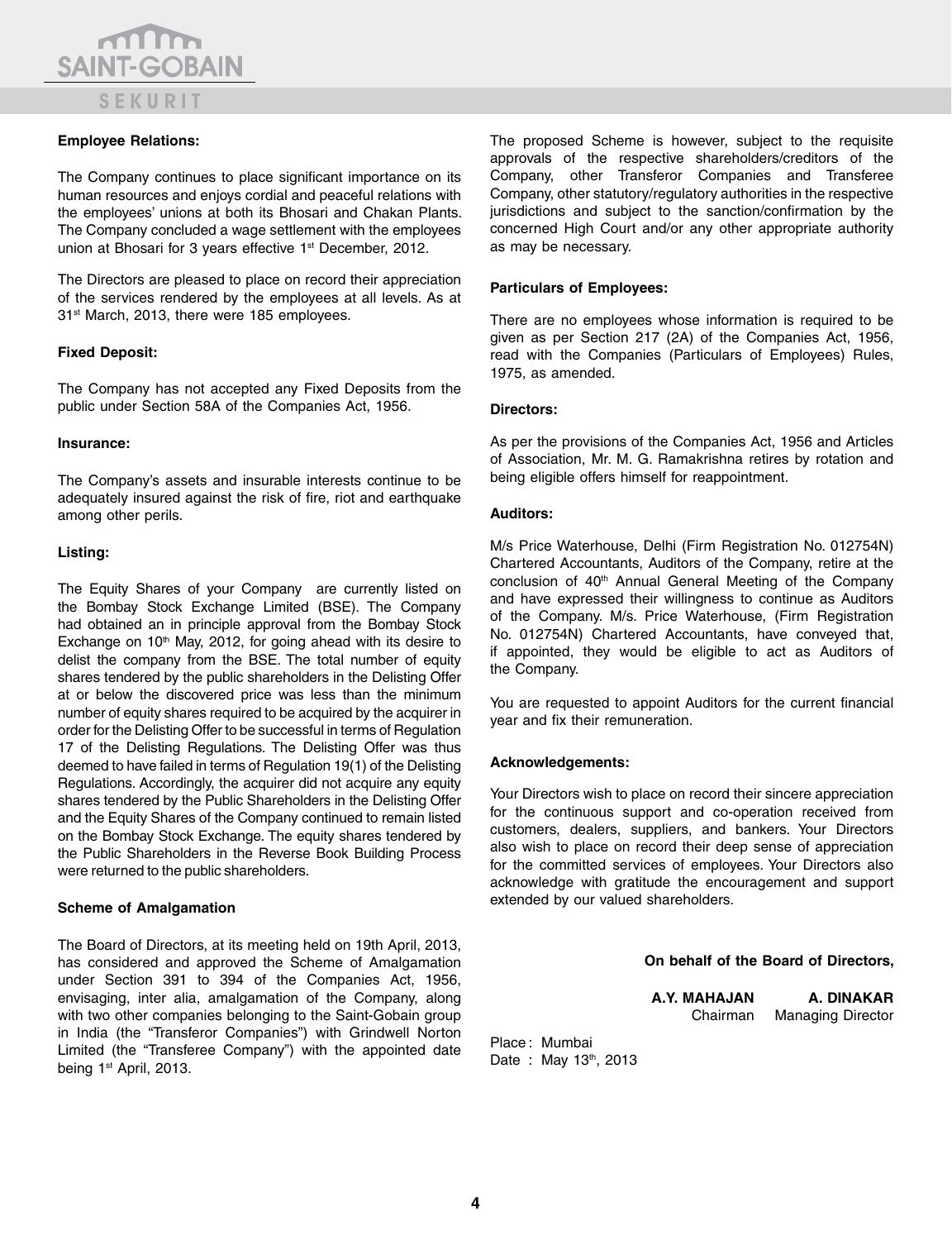### **ANNEXURE 'A' TO THE DIRECTORS' REPORT FOR THE YEAR ENDED 31ST MARCH 2013.**

#### **Report on Corporate Governance**

(As required under Clause 49 of the Listing Agreement entered into with the Bombay Stock Exchange Limited)

#### **A. MANDATORY REQUIREMENTS**

#### **1. CORPORATE GOVERNANCE AT SAINT-GOBAIN SEKURIT INDIA LIMITED (SGSIL)**

 Saint-Gobain Sekurit India Limited (SGSIL) is a member of the transnational 'Saint-Gobain' group and is committed to the highest standards of Corporate Governance. It strives to monitor and ensure compliance with all applicable Laws and Regulations. It has always been SGSIL's philosophy on the code of Corporate Governance, to ensure that adequate control systems are devised and implemented and are put in place to enable optimum returns to the stakeholders. SGSIL has always held itself to high standards of accountability, auditing, disclosure and reporting. These standards continue to define your Company's Corporate Governance philosophy of transparency and accountability, built on strong systems and procedures. The Compliance Report of the Company vis-à-vis the Stock Exchange Listing Agreement is presented below.

#### **2. BOARD OF DIRECTORS**

 The present strength of the Board is Four Directors. The Board comprises of one Executive Director and Three Non-Executive Directors. Out of the Three Non-Executive Directors, two are Independent Directors.

 During the year 2012-2013, four Board meetings were held. The dates on which the said meetings were held are as follows:-

18th May, 2012 28th July, 2012 22nd October, 2012 22nd January, 2013

 Details of attendance of each Director at the Board Meetings, the last AGM, directorships held by them in other Indian Companies and committee memberships are as follows:

| Name of the Director  | <b>Category of Directorship</b> | No. of<br><b>Board</b><br><b>Meetings</b><br>attended | Attendance at<br>the last AGM<br>held on<br>28 <sup>th</sup> July, 2012 | No. of<br><b>Directorships</b><br>held as on<br>31 <sup>st</sup> March, 2013<br>in other Public<br><b>Companies</b><br>(excluding<br>Foreign<br>Companies) | No. of<br><b>Committee</b><br>positions<br>held as on<br>31 <sup>st</sup> March, 2013<br>in Companies<br>(including)<br>SGSIL)* |
|-----------------------|---------------------------------|-------------------------------------------------------|-------------------------------------------------------------------------|------------------------------------------------------------------------------------------------------------------------------------------------------------|---------------------------------------------------------------------------------------------------------------------------------|
| Mr. A. Y. Mahajan     | Chairman (Non-Executive)        | 04                                                    | Yes                                                                     | 09                                                                                                                                                         | $*$ *05                                                                                                                         |
| Mr. M. G. Ramakrishna | Non-Executive (Independent)     | 04                                                    | Yes                                                                     | 01                                                                                                                                                         | 02                                                                                                                              |
| Mr. Padmanabha Shetty | Non-Executive (Independent)     | 04                                                    | Yes                                                                     | 01                                                                                                                                                         | 02 <sub>1</sub>                                                                                                                 |
| l Mr. A. Dinakar      | <b>Managing Director</b>        | 04                                                    | Yes                                                                     | Nil                                                                                                                                                        | 02                                                                                                                              |

\* Committee positions include positions held only in Audit Committee and Shareholders/Investors Grievance Committee.

Mr. A.Y. Mahajan is a Chairman of 3 Committees.

#### **3. AUDIT COMMITTEE**

 The Companies Act, 1956 and the Listing Agreement with Bombay Stock Exchange Limited provide for constitution of Audit Committee. The terms of reference of the Audit Committee are wide enough to cover the matters specified for Audit Committee under the Listing Agreement as well as under the provisions of the Companies Act, 1956. The Audit Committee comprises of Mr. M.G. Ramakrishna, Chairman of the Committee, Mr. Padmanabha Shetty and Mr. A. Dinakar, Managing Director of the Company. Head Finance and the Statutory Auditors are invitees to the Meeting. The Company Secretary acts as the Secretary of the Committee.

 During the year 2012-2013, four Audit Committee meetings were held. The dates on which the said meetings were held are as follows:-

18th May, 2012 28th July, 2012 22<sup>nd</sup> October, 2012 22<sup>nd</sup> January, 2013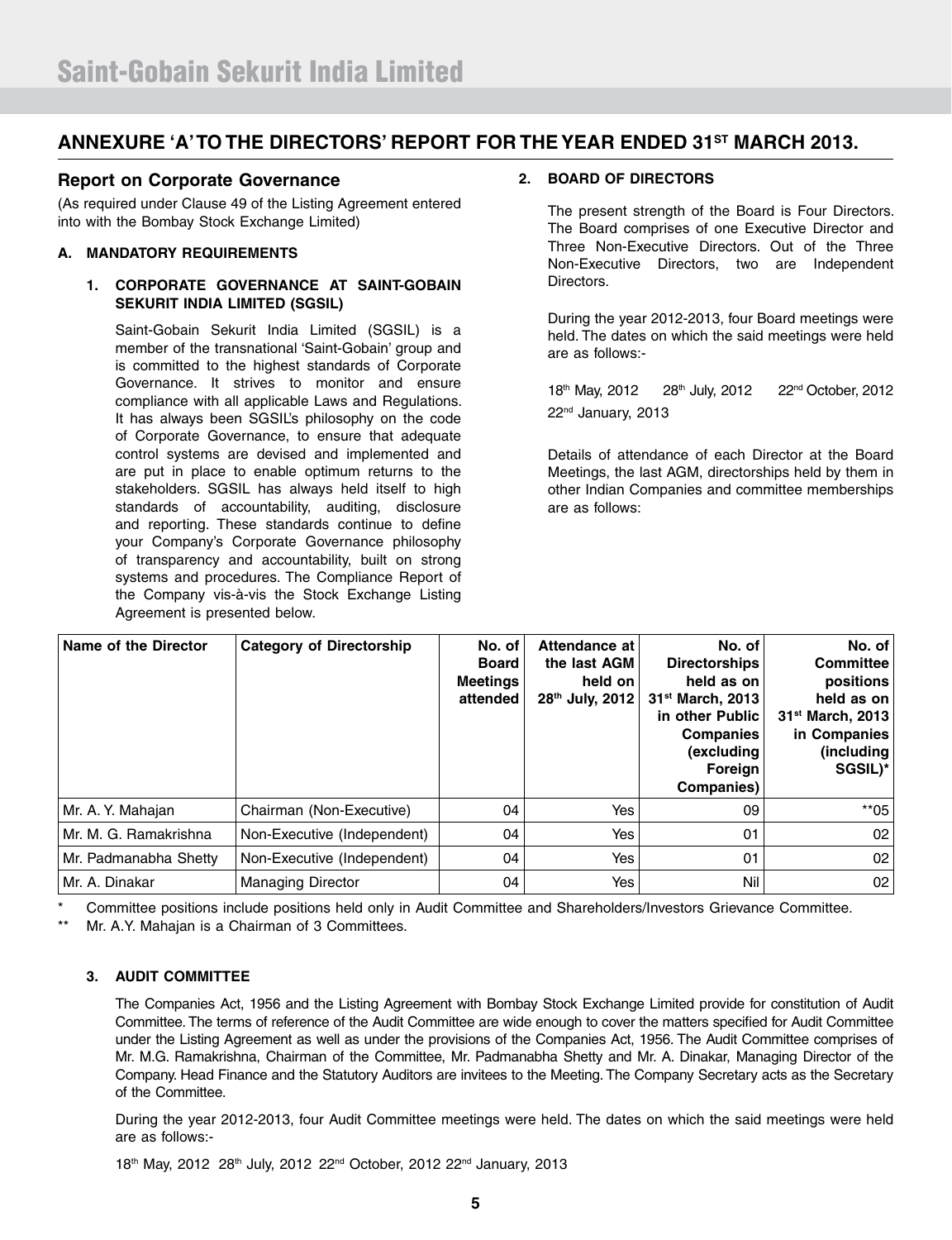The attendance of each Member of the Committee is given below:

SEKURIT

 $m_{\rm m}$ **SAINT-GOBAIN** 

| <b>Name of Director</b> | No. of Meetings attended |
|-------------------------|--------------------------|
| Mr. M.G. Ramakrishna    | 04                       |
| Mr. Padmanabha Shetty   | 04                       |
| I Mr. A. Dinakar        | 04                       |

 The terms of reference of the Audit Committee are in consonance with the Clause 49 of the Listing Agreement as well as Section 292 A of the Companies Act, 1956, which are as under:

- 1. Oversee the company's financial reporting process and the disclosure of its financial information to ensure that the financial statement is correct, sufficient and credible.
- 2. Recommending to the Board, the appointment, re-appointment and, if required, the replacement or removal of the statutory auditor and the fixation of audit fees.
- 3. Approval of payment to statutory auditors for any other services rendered by the statutory auditors.
- 4. Reviewing, with the management, the annual financial statements before submission to the board for approval, with particular reference to:
	- a. Matters required to be included in the Directors' Responsibility Statement to be included in the Board's report in terms of clause (2AA) of Section 217 of the Companies Act, 1956.
	- b. Changes, if any, in accounting policies and practices and reasons for the same.
	- c. Major accounting entries involving estimates based on the exercise of judgement by Management.
	- d. Significant adjustments made in the financial statements arising out of audit findings.
	- e. Compliance with listing and other legal requirements relating to financial statements.
	- f. Disclosure of any related party transactions.
	- g. Qualifications in the draft audit report.
- 5. Reviewing, with the management, the quarterly financial statements before submission to the board for approval.
- 5A. Reviewing, with the management, the statement of uses/application of funds raised through an issue (public issue, rights issue, preferential issue etc.) the statement of funds utilised for purposes other than those stated in the offer document/ prospectus /notice and the report submitted by the monitoring agency monitoring the utilisation of proceeds of a public or rights issue, and making appropriate recommendations to the Board to take up steps in this matter.
- 6. Reviewing, with the management, performance of statutory and internal auditors, and adequacy of the internal control systems.
- 7. Reviewing the adequacy of internal audit function, if any, including the structure of the internal audit department, staffing and seniority of the official heading the department, reporting structure coverage and frequency of internal audit.
- 8. Discussion with internal auditors, any significant findings and follow up there on.
- 9. Reviewing the findings of any internal investigations by the internal auditors into matters where there is suspected fraud or irregularity or a failure of internal control systems of a material nature and reporting the matter to the Board.
- 10. Discussion with the statutory auditors before the audit commences, about the nature and scope of audit as well as post-audit discussion to ascertain any area of concern.
- 11. Looking into the reasons for substantial defaults in the payment to the depositors, debenture holders, shareholders (in case of non payment of declared dividends) and creditors.
- 12. To review the functioning of the Whistle Blower mechanism, in case the same is existing.
- 12A. Approval of appointment of CFO (i.e. the Wholetime Finance Director or any other person heading the finance function or discharging that function) after assessing the qualifications, experience & background, etc. of the candidate.
- 13. Carrying out any other function as is mentioned in the terms of reference of the Audit Committee. Minutes of the Audit Committee meetings are circulated to the members of the Board, which are discussed and taken note of.

#### **4. REMUNERATION COMMITTEE**

 The Remuneration Committee comprises of Mr. M.G. Ramakrishna, Chairman of the Committee, Mr. Padmanabha Shetty and Mr. A.Y. Mahajan. The terms of reference of Remuneration Committee is to recommend/review the remuneration package of the Managing Director/Executive Directors based on the performance and defined criteria. The remuneration policy is directed towards rewarding performance based on review of achievements on a periodical basis. During the year 2012-13, there was no need to hold meeting of the Remuneration Committee.

#### **5. REMUNERATION OF DIRECTORS**

- (A) Mr. A. Dinakar, Managing Director is not drawing any remuneration.
- (B) The details of sitting fees paid for the year 2012-2013 are given below:

| <b>Non-Executive Directors Sitting Fees (Rs.)</b> |        |
|---------------------------------------------------|--------|
| Mr. M.G. Ramakrishna                              | 80,000 |
| Mr. Padmanabha Shetty                             | 80,000 |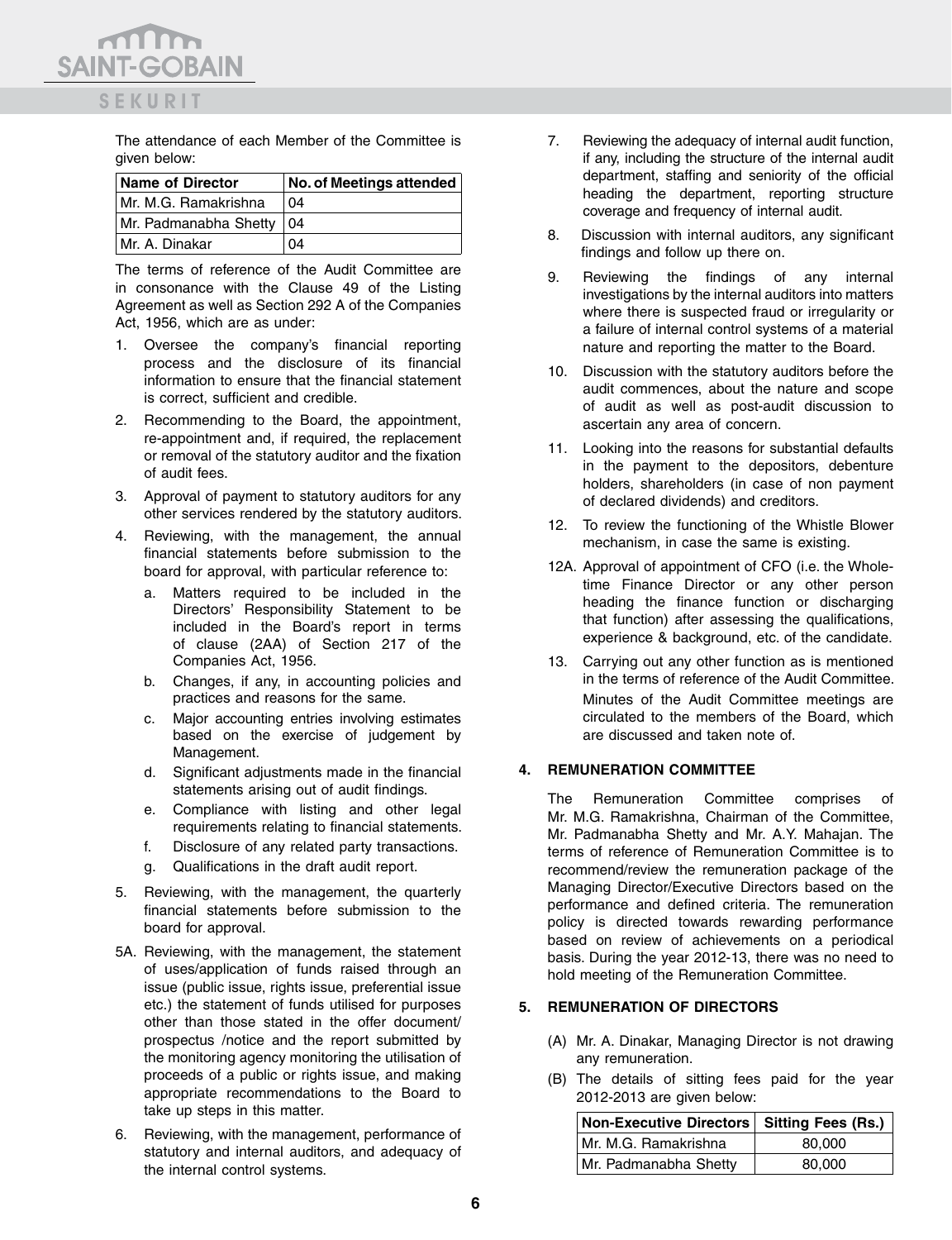(C) Criteria of making payment to Non-Executive Directors:

 The nominee of Compagnie de Saint-Gobain (CSG), the ultimate holding company is not paid any sitting fees. Mr. A.Y. Mahajan is nominee of CSG. The Non-Executive Independent Directors are paid sitting fees of Rs. 10,000/- per Board and Committee meeting.

- (D) Pecuniary relationship or transaction of Non-Executive Directors vis-à-vis the Company: Apart from receiving Director's sitting fees, the Non-Executive Independent Directors of the Company do not have any pecuniary relationship or transaction with the Company.
- (E) Equity shareholding of the Non-Executive Directors in the Company as on 31<sup>st</sup> March, 2013:

| Name of the                   | No. of Shares |
|-------------------------------|---------------|
| <b>Non-Executive Director</b> | held          |
| Mr. A. Y. Mahajan             | Nil           |
| Mr. M.G. Ramakrishna          | Nil           |
| Mr. Padmanabha Shetty         | Nil           |

#### **6. INVESTORS / SHAREHOLDERS GRIEVANCE COMMITTEE**

 The Company's Investors/Shareholders Grievance Committee comprises of Mr. A. Y. Mahajan – Chairman of the Committee and Mr. A. Dinakar, Managing Director of the Company. The Committee met twice during the year ended 31<sup>st</sup> March, 2013 on 18<sup>th</sup> May, 2012 and 22<sup>nd</sup> October, 2012. The Company had NIL transfers pending at the year ended 31<sup>st</sup> March, 2013.

#### **7. GENERAL BODY MEETINGS**

 Details of the last three Annual General Meetings of the Company:

| <b>Particulars</b>   | ∣ Date                 | <b>Timing</b> | Venue                         |
|----------------------|------------------------|---------------|-------------------------------|
| 37 <sup>th</sup> AGM | $31st$ July,           |               | 11.30 a.m.   Hotel Kalasagar, |
|                      | 2010                   |               | P-4, MIDC, Kasarwadi,         |
|                      |                        |               | Mumbai-Pune Road,             |
|                      |                        |               | Near State Bank               |
|                      |                        |               | of India,                     |
|                      |                        |               | Pune 411 034                  |
| 38 <sup>th</sup> AGM | $30th$ July,           |               | $ 11.30$ a.m. Same as above.  |
|                      | 2011                   |               |                               |
| 39 <sup>th</sup> AGM | 28 <sup>th</sup> July, |               | 11.30 a.m.   Same as above.   |
|                      | 2012                   |               |                               |

No Special Resolution was passed in any of the above three Annual General Meetings.

#### **8. DISCLOSURES**

#### a) **Related party transactions:**

Besides the transactions reported in Note No. 25 of the Annual Accounts of the Company, there are no other related party transactions with the promoters, directors and management that had potential conflict with the interest of the Company at large.

#### b) **Compliances by the Company**

The Company has not complied with the provisions of Clause 40(A) of the Listing Agreement in respect of minimum Public Shareholding in the Company. The Company had made a voluntary offer for delisting of shares to the shareholders and the Company had also applied to the Bombay Stock Exchange for obtaining in principal approval. The Company was granted In-Principal approval from the Bombay Stock Exchange on 10<sup>th</sup> May, 2012. The total number of equity shares tendered by the public shareholders in the Delisting Offer at or below the discovered price was less than the minimum number of equity shares required to be acquired by the acquirer in order for the Delisting Offer to be successful in terms of Regulation 17 of the Delisting Regulations. The Delisting Offer was thus deemed to have failed in terms of Regulation 19(1) of the Delisting Regulations.

#### c) **Scheme of Amalgamation**

 The Board of Directors at its meeting held on 19<sup>th</sup> April, 2013 has considered and approved the Scheme of Amalgamation under Section 391 to 394 of the Companies Act, 1956, envisaging, inter alia, amalgamation of the Company along with two other companies belonging to the Saint-Gobain group in India (the "Transferor Companies") with Grindwell Norton Limited ("Transferee Company") with the appointed date being 1<sup>st</sup> April, 2013.

 The proposed Scheme is however, subject to the requisite approvals of the respective shareholders/ creditors of the Company, other Transferor Companies and Transferee Company, other statutory/regulatory authorities in the respective jurisdictions and subject to the sanction/confirmation by the concerned High Court and/or any other appropriate authority as may be necessary.

#### **9. MEANS OF COMMUNICATION:**

#### **Half Yearly Report**

| Whether Half-yearly report sent to each household<br>of Shareholders – No.      |
|---------------------------------------------------------------------------------|
| The results of the Company are published in the<br>Newspapers.                  |
| <b>Quarterly results</b>                                                        |
| In which newspapers the financial results are<br>normally published             |
| (i) Financial Express, Mumbai edition and Loksatta,<br>Pune edition             |
| <b>Email Id for Investors Grievances:</b><br>sekurit.investors@saint-gobain.com |
| Whether it also displays the official news                                      |
| releases; and the presentations made to                                         |
| Institutional Investors and Analysts: No.                                       |
| Whether Management Discussion and Analysis                                      |
| is a part of annual report or not: Yes.                                         |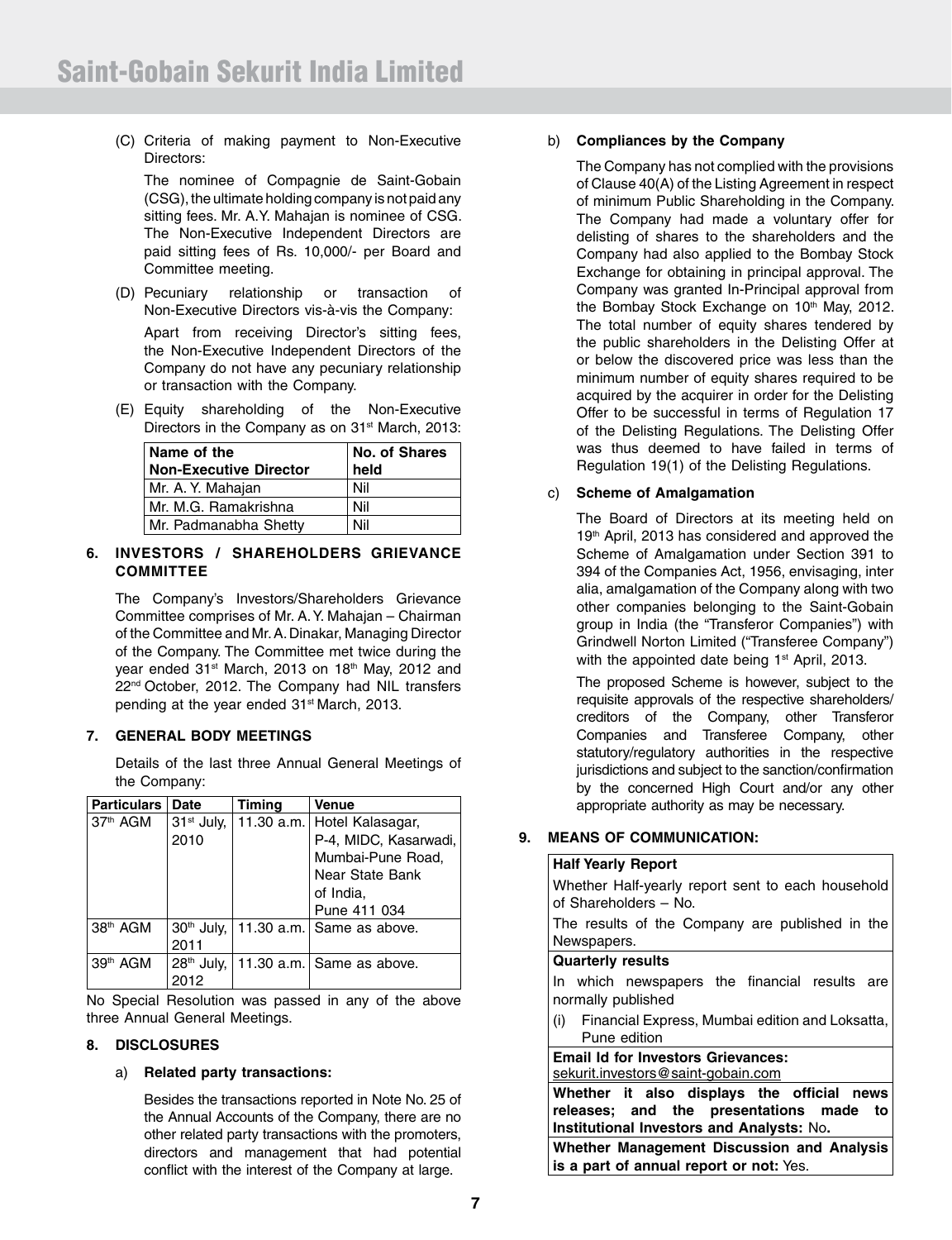## $\sqrt{10}$ **SAINT-GOBAIN SEKURIT**

#### **10. GENERAL SHAREHOLDER' INFORMATION**

| AGM          | 40 <sup>th</sup> Annual General Meeting                                                                  |
|--------------|----------------------------------------------------------------------------------------------------------|
| <b>Date</b>  | : $27th$ July, 2013                                                                                      |
| Time         | $11.30$ a.m.                                                                                             |
| <b>Venue</b> | Hotel Kalasagar, P-4, MIDC,<br>Kasarwadi, Mumbai-Pune Road,<br>Near State Bank of India,<br>Pune 411 034 |

#### **Financial Calendar for 2013-14 Date(s)**

| (i)  | <b>First Quarter Results</b>                     | $-27th$ July 2013                 |
|------|--------------------------------------------------|-----------------------------------|
| (ii) | Second Quarter and<br><b>Half-yearly Results</b> | $-25$ <sup>th</sup> October, 2013 |
|      | (iii) Third Quarter Results                      | - January, 2014                   |
| (iv) | Results for the year ending<br>31st March, 2014  | - May, 2014                       |

#### **Date of Book Closure**

Monday 15<sup>th</sup> July, 2013 to Wednesday, 17<sup>th</sup> July, 2013 (both days inclusive)

#### **Date of Payment of Dividend**

Not Applicable

#### **Listing on Stock Exchange**

Bombay Stock Exchange Limited

The Annual listing fees of Bombay Stock Exchange Limited have been paid for the financial year 2013-2014.

#### **BSE-Stock Code**

Physical - 515043

#### **ISIN No for NSDL & CDSL**

INE068B01017

**Market Price Data: High, Low during each month in the last financial year** 

Please see Annexure '1'

**Performance in comparison to BSE Sensex, (broad based index)**

Please see Annexure '1'

#### **Registrars and Transfer Agents**

Link Intime India Private Limited (formerly known as Link Intime Spectrum Registry Limited) C-13, Pannalal Silk Mills Compound L.B.S. Marg, Bhandup (West) Mumbai 400 078 Tel : 022- 25963838

#### **Share Transfer System**

All transfers are processed by R & T Agents and approved by the Share Transfer Committee of Directors.

#### **Distribution of Shareholding and Shareholding Pattern as on 31st March, 2013.**

Please see Annexure '2'

#### **Dematerialisation of Shares and liquidity**

37.49% of the Paid-up capital has been dematerialised as on 31st March, 2013. 62.51% (including 61.26% of the paid-up capital held by the Foreign Promoter) has not been dematerialised.

#### **Outstanding GDRs/ADRs/Warrants or any Convertible instruments, conversion date and likely impact on equity**

Not issued

#### **Plant Locations**

- 1) Bhosari, Pune, Maharashtra
- 2) Chakan, Pune, Maharashtra

#### **Promoters**

**I. a) Foreign Promoter**

Saint-Gobain Sekurit, S.A., France

**b) Indian Promoter** Saint-Gobain Glass India Limited

#### **II. Other Saint-Gobain Group Companies**

- a) Saint-Gobain Glass, France
- b) Saint-Gobain Seva, France
- c) Grindwell Norton Limited
- d) Saint-Gobain Sekurit (Thailand) Co. Limited, **Thailand**
- e) Saint-Gobain Seva Engineering India Limited, India
- f) Saint-Gobain Sekurit Deutschland Gmbh & Co. KG, Germany
- g) Saint-Gobain Hanglass Clfg Qingdao Glass Co. Ltd., China
- h) Saint-Gobain Sekurit Italia, Italy
- i) Saint-Gobain Hanglass Sekurit, Shanghai
- j) Hankuk Sekurit Limited, Korea
- k) CDI Saint –Gobain Glass, France
- l) Saint-Gobain Research (Shanghai) Co.

#### **Compliance Officer:**

Mrs. Madhura Joshi Company Secretary T-94, M.I.D.C, Bhosari Industrial Area, Pune – 411 026. Maharashtra Tel. : (020) 66311600 Fax : (020) 66311666 Email id for Investors: sekurit.investors@saint-gobain.com Website of the Company: www.sekuritindia.com/Investor\_Information.html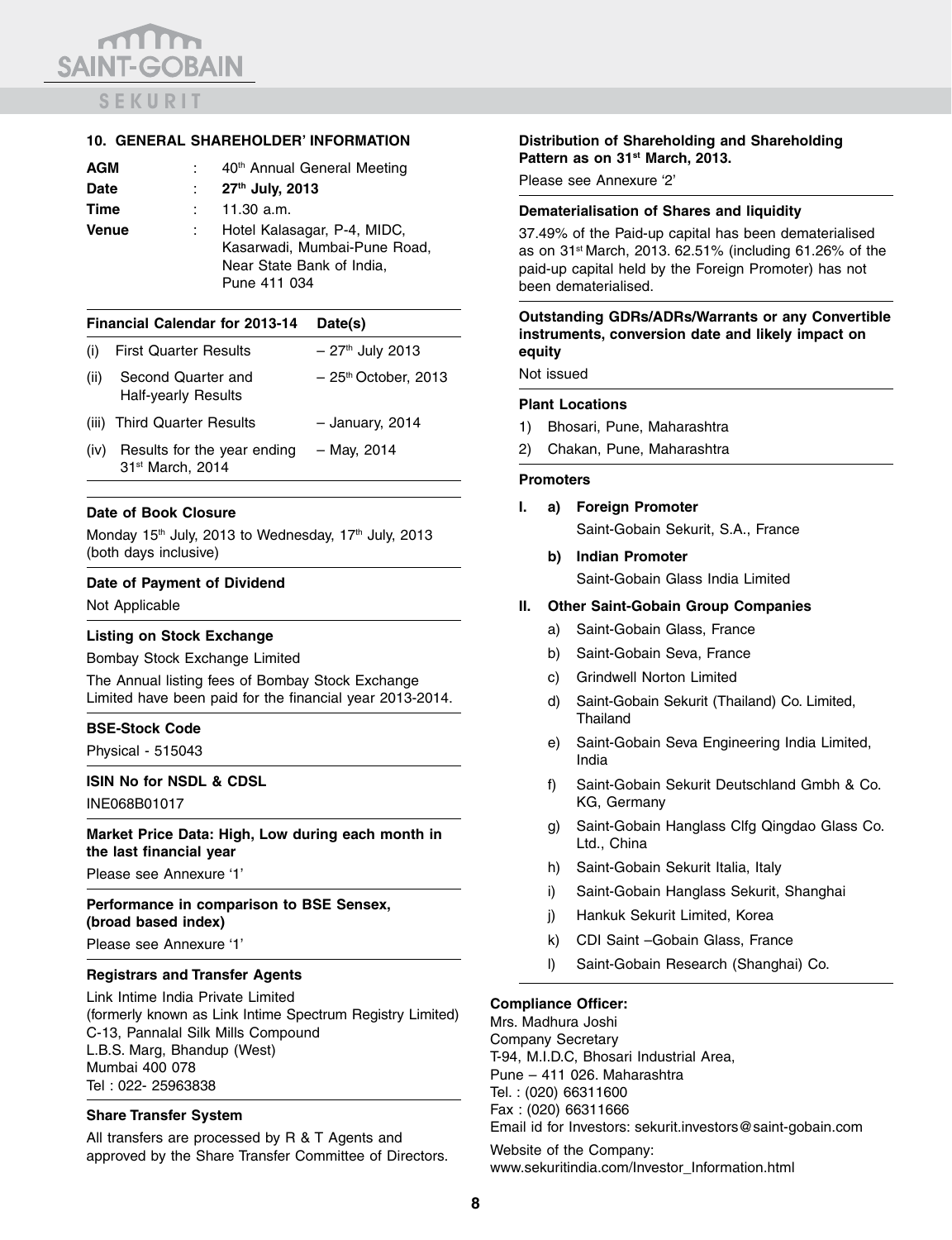### **Annexure '1'**

### **Market Price Data – SGSIL & Sensex :- High- Low**

| Period            | High<br>(Rs.) | Low<br>(Rs.) | <b>Sensex High</b><br>(Rs.) | <b>Sensex Low</b><br>(Rs.) |
|-------------------|---------------|--------------|-----------------------------|----------------------------|
| April 2012        | 61.40         | 43.50        | 17664.10                    | 17010.16                   |
| May 2012          | 68.30         | 57.50        | 17432.33                    | 15809.71                   |
| June 2012         | 70.00         | 35.00        | 17448.48                    | 15748.98                   |
| <b>July 2012</b>  | 39.20         | 33.25        | 17631.19                    | 16598.48                   |
| August 2012       | 37.90         | 33.20        | 17972.54                    | 17026.97                   |
| September 2012    | 38.90         | 33.90        | 18869.94                    | 17250.80                   |
| October 2012      | 43.00         | 35.50        | 19137.70                    | 18393.42                   |
| November 2012     | 41.35         | 36.75        | 19372.70                    | 18255.69                   |
| December 2012     | 39.85         | 36.00        | 19612.18                    | 19149.03                   |
| January 2013      | 39.90         | 30.75        | 20203.66                    | 19508.93                   |
| February 2013     | 33.50         | 29.05        | 19966.69                    | 18793.97                   |
| <b>March 2013</b> | 29.50         | 21.10        | 19754.66                    | 18568.43                   |

### **Annexure '2'**

### **A. The Distribution of Shareholding as on 31.03.2013**

| No. of Equity<br><b>Shares held</b>    | No. of<br><b>Holders</b> | % of Total<br><b>Holders</b> | No. of<br><b>Shares</b> | % of Total<br><b>Shares</b> |
|----------------------------------------|--------------------------|------------------------------|-------------------------|-----------------------------|
| $1 - 500$                              | 10635                    | 78.7430                      | 2109076                 | 2.3150                      |
| 501-1000                               | 1409                     | 10.4320                      | 1177665                 | 1.2930                      |
| 1001-2000                              | 647                      | 4.7900                       | 1010504                 | 1.1090                      |
| 2001-3000                              | 261                      | 1.9320                       | 683497                  | 0.7500                      |
| 3001-4000                              | 106                      | 0.7850                       | 393856                  | 0.4320                      |
| 4001-5000                              | 121                      | 0.8960                       | 570899                  | 0.6270                      |
| 5001-10000                             | 150                      | 1.1110                       | 1134138                 | 1.2450                      |
| 10001 and above                        | 177                      | 1.3110                       | 84026065                | 92.2290                     |
| <b>Grand Total</b>                     | 13506                    | 100                          | 91105700                | 100                         |
| No. of shareholders in Physical Mode   | 3764                     | 27.87                        | 56946299                | 62.51                       |
| No. of shareholders in Electronic Mode | 9742                     | 72.13                        | 34159401                | 37.49                       |

#### **B. Shareholding Pattern as on 31.03.2013**

| Category                            | No. of<br><b>Shareholders</b> | No. of<br><b>Shares</b> | %      |
|-------------------------------------|-------------------------------|-------------------------|--------|
| Promoter:                           |                               |                         |        |
| Foreign                             | 01                            | 55813526                | 61.26  |
| Local                               | 01                            | 22325410                | 24.50  |
| <b>Banks/Financial Institutions</b> | 03                            | 1700                    | 0.01   |
| <b>Mutual Funds/Trusts</b>          | 02                            | 17914                   | 0.02   |
| Non Resident Indians                | 79                            | 90907                   | 0.10   |
| Domestic Companies                  | 331                           | 2112863                 | 2.32   |
| Resident Individuals                | 13035                         | 10605792                | 11.64  |
| <b>Clearing Members</b>             | 54                            | 137588                  | 0.15   |
| <b>Total</b>                        | 13506                         | 91105700                | 100.00 |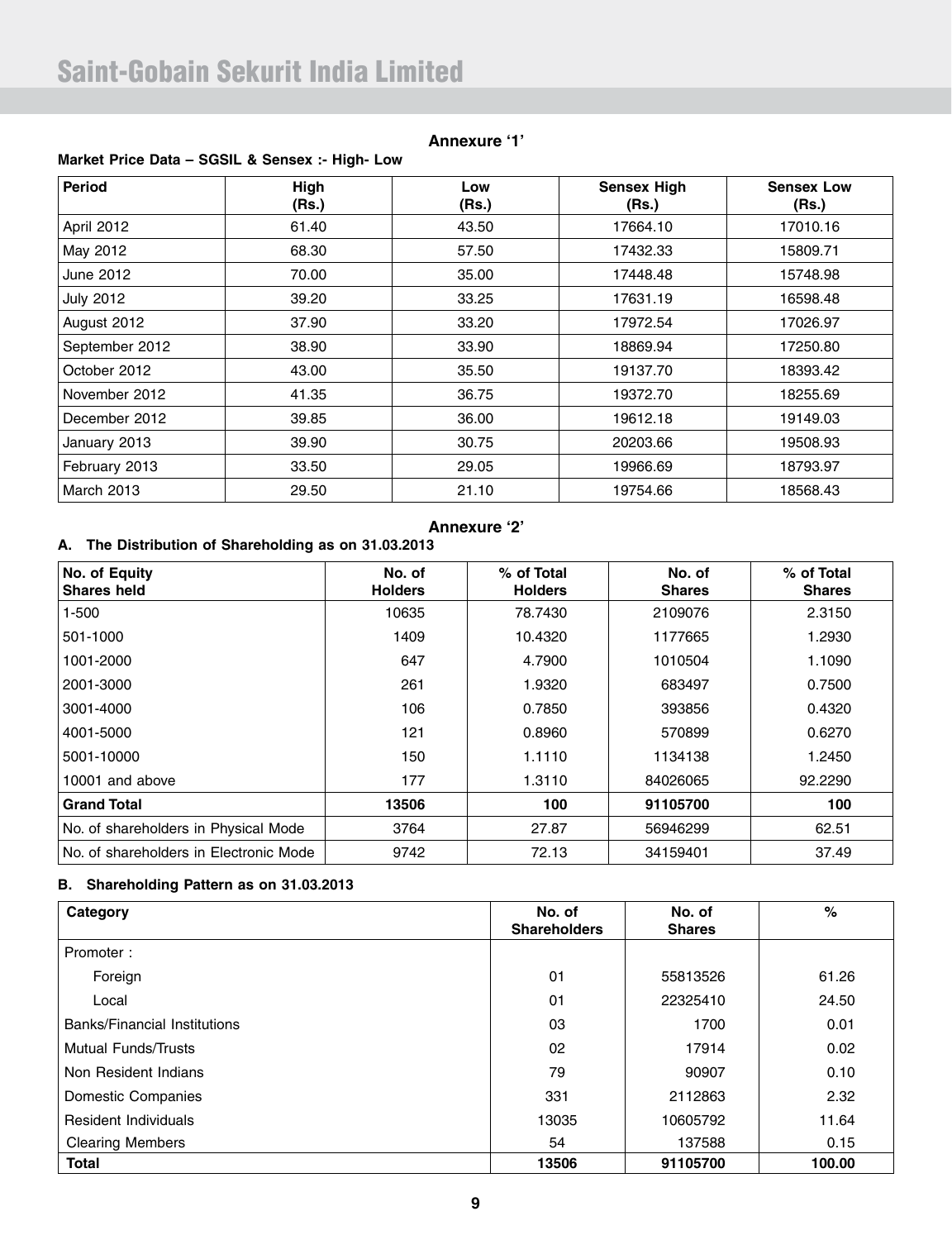mm **SAINT-GOBAIN** SEKURIT

#### **11. OTHER INFORMATION:**

#### **A. CEO/CFO Certification:**

 Pursuant to the provisions of Sub-clause V of Clause 49 of the Listing Agreement with the Bombay Stock Exchange Limited, the Managing Director (CEO) and the Head-Finance (CFO) have issued a Certificate to the Board of Directors for the financial year ended 31<sup>st</sup> March, 2013.

#### **B. Risk Management Framework:**

 The Company has laid down the broad framework of risk identification, assessment, mitigation and review.

#### **C. Code of Conduct:**

 The Company has laid down a Code of Conduct for all its Board Members and Senior Management Personnel of the Company.

#### **12. DECLARATION BY THE MANAGING DIRECTOR UNDER CLAUSE 49 OF THE LISTING AGREEMENT REGARDING COMPLIANCE WITH CODE OF CONDUCT:**

In accordance with Clause  $49$  I (D) of the Listing Agreement with the Bombay Stock Exchange Limited, I hereby confirm that all the Board Members and Senior Management Personnel of the Company have affirmed compliance with the Code of Conduct for the year ended 31<sup>st</sup> March, 2013.

#### **For SAINT-GOBAIN SEKURIT INDIA LIMITED**

**Mr. A. Dinakar Managing Director** 

Date: May 13th, 2013

**B.** Non-mandatory requirements have not been adopted.

#### **ANNEXURE 'B' TO THE DIRECTORS' REPORT,**  FOR THE YEAR ENDED 31<sup>ST</sup> MARCH, 2013.

#### **AUDITORS' CERTIFICATE ON CORPORATE GOVERNANCE**

TO THE MEMBERS OF

#### **SAINT-GOBAIN SEKURIT INDIA LIMITED**

We have examined the compliance of conditions of Corporate Governance by Saint-Gobain Sekurit India Limited (the Company) for the year ended on March 31, 2013 as stipulated in Clause 49 of the Listing Agreement of the Company with the Bombay Stock Exchange Limited.

The compliance of conditions of Corporate Governance is the responsibility of the management. Our examination was limited to a review of the procedures and implementation thereof, adopted by the Company for ensuring the compliance of the conditions of Corporate Governance. It is neither an audit nor an expression of opinion on the financial statements of the Company.

In our opinion and to the best of our information and according to the explanations given to us, we certify that the Company has complied with the conditions of Corporate Governance as stipulated in the above mentioned Listing Agreement except to the extent of non-compliance of Clause 40-A of the said agreement. Saint Gobain Glass India Ltd., one of the Promoters of the Company had made a Voluntary delisting offer to the Public shareholders of the Company in accordance with Securities & Exchange Board of India Delisting of Equity shares Regulations, 2009. However because of the poor response from the Public shareholders the offer failed. The Company is now proposing a Scheme of Amalgamation under Section 391 to 394 of the Companies Act, 1956, whereby the Company will be amalgamated with a Listed Group Company.

We state that such compliance is neither an assurance as to the future viability of the Company nor the efficiency or effectiveness with which the management has conducted the affairs of the Company.

For and on behalf of

V. N. Deodhar & Co. Name: Vinayak Deodhar Place : Mumbai Membership No. FCS 1880 Date : May 13<sup>th</sup>, 2013 CP No. 898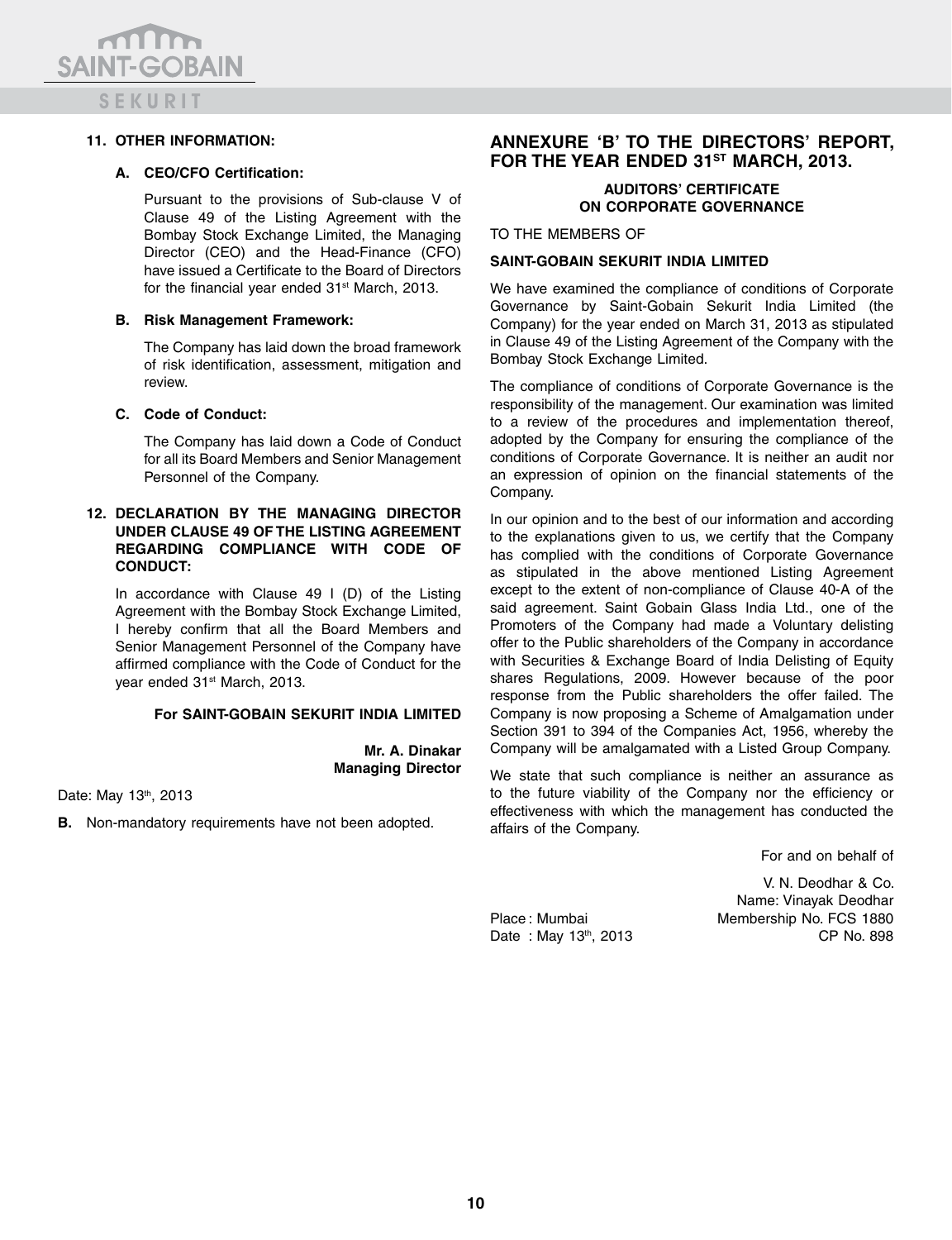#### **ANNEXURE 'C' TO THE DIRECTORS' REPORT**  FOR THE YEAR ENDED 31<sup>ST</sup> MARCH, 2013:

#### **Management Discussion and Analysis Report**

(Pursuant to Clause 49 of the Listing Agreement with the Stock Exchange.)

#### **General Review:**

Saint-Gobain Sekurit India Ltd. (SGSIL) is a subsidiary of Saint-Gobain Sekurit S. A. France, which is a part of Compagnie de Saint-Gobain, a transnational Group with its headquarters in Paris and with sales of Euros 43.2 billion for the year 2012. Saint-Gobain's businesses fall into five broad sectors of activity: Construction Products, Flat Glass, Packaging, Building Distribution and High Performance Materials. SGSIL's business is a part of Flat Glass sector. SGSIL is in the business of processing of glasses to cater to the Automobile sector.

A brief outline and a review of Company's business are provided below:

1. Automotive Segment:

#### **(i) Products and Plants:**

 Automotive Glasses are glasses fitted in the body of all automobile. Typically, these glasses are either Laminated or Tempered. All windshields are Laminated and other glasses (Backlites & Sidelites) are Tempered. SGSIL has two plants, one at Bhosari and the other at Chakan, near Pune. Both these plants were surveyed for ISO 14001: 2004 and recertified and upgraded to OHSAS 18001. The Laminated Glasses are manufactured in Chakan while the Tempered Glasses are produced in Bhosari.

#### **(ii) Industry:**

 Broadly, there are two distinct market segments – Automobile manufacturers (OEM) and the Replacement Market. There is only one major player, other than SGSIL, supplying to the Automobile manufacturers. However there are quite a few small players in the Replacement market.

#### **(iii) Broad Characteristics of the Business:**

- High Entry Barrier in the form of High Capital Investment.
- Complete dependency on the Auto sector.
- Key success factors are quality, cost, capability to supply in full car sets to Automobile manufacturer and proximity to customers.

#### **Development, Outlook, Risks and Concerns:**

During the year 2012-13, the market has witnessed a slowdown after the recovery of 2011-12. The overall sentiment in the commercial and 3-wheeler segments was negative.

The commercial vehicles market grew in the year 2012-13 at a moderate 4 % compared to 2011-12 which was 30%. However the 3-wheeler market grew by 13% in the year 2012-13 over 2011-12, mainly on account of increased export of 3 wheelers from one of your Company's OEMs. Your Company was also successful in obtaining price corrections from the OEMs and the market, to partially offset steep input price increases seen during the year. The outlook on the Indian automotive market for 2013-14 continues to be negative. Your company will make all efforts to explore opportunities to grow its businesses and to contain costs.

The risk environment has been evolving rapidly, as advancing technological and social developments bring forth new or hitherto dormant risks associated with such phenomena as hazardous materials, pollution, electronic data and exposure to legal and political liability. The Company has an obligation to be fully aware of its responsibilities in this area and is taking all necessary steps with assistance from the parent company to avoid or mitigate the business risks that might adversely affect its business. As stated in last year's Management Discussion and Analysis Report, the Company has rationalised and restructured its operations in order to meet the emerging challenges in the market place.

#### **Overall Performance:**

During the year under review, your Company's sales increased by 6%. All relevant segments except 3-wheelers, saw negative growth.

During the last few years, your Company has taken several initiatives to improve its competitiveness and quality of its products. The plants at Bhosari and Chakan were modernised. The operations of your Company were restructured and rationalised. There was sustained focus on operational efficiencies which has yielded positive results. Due to volumes being flat and the steep increase in the input costs (especially, electricity), staff costs and expenses during the year under review, your Company's operating profit reduced substantially from Rs. 1012 lacs in the previous year ended 31<sup>st</sup> March, 2012 to Rs. 220 lacs in the current year ended 31<sup>st</sup> March, 2013 registering a sharp decline of 79%.

#### **Internal Control Systems:**

Your Company has an effective internal control environment. The internal checks and control mechanism is in place, which ensures adequate checks and balances. Your Company has a strong audit framework. The Audit Committee meets every quarter to review compliance with internal controls, accounting standards, policies and approve quarterly financial results etc. Group Internal Auditors conduct periodic Internal Audits. Further, during the year, Internal Auditors (external agency) have carried out internal audit covering Scrap Sales, Freight forwarding Contracts and labour Contracts. These Audit Reports along with action taken report are placed before the Audit Committee for review.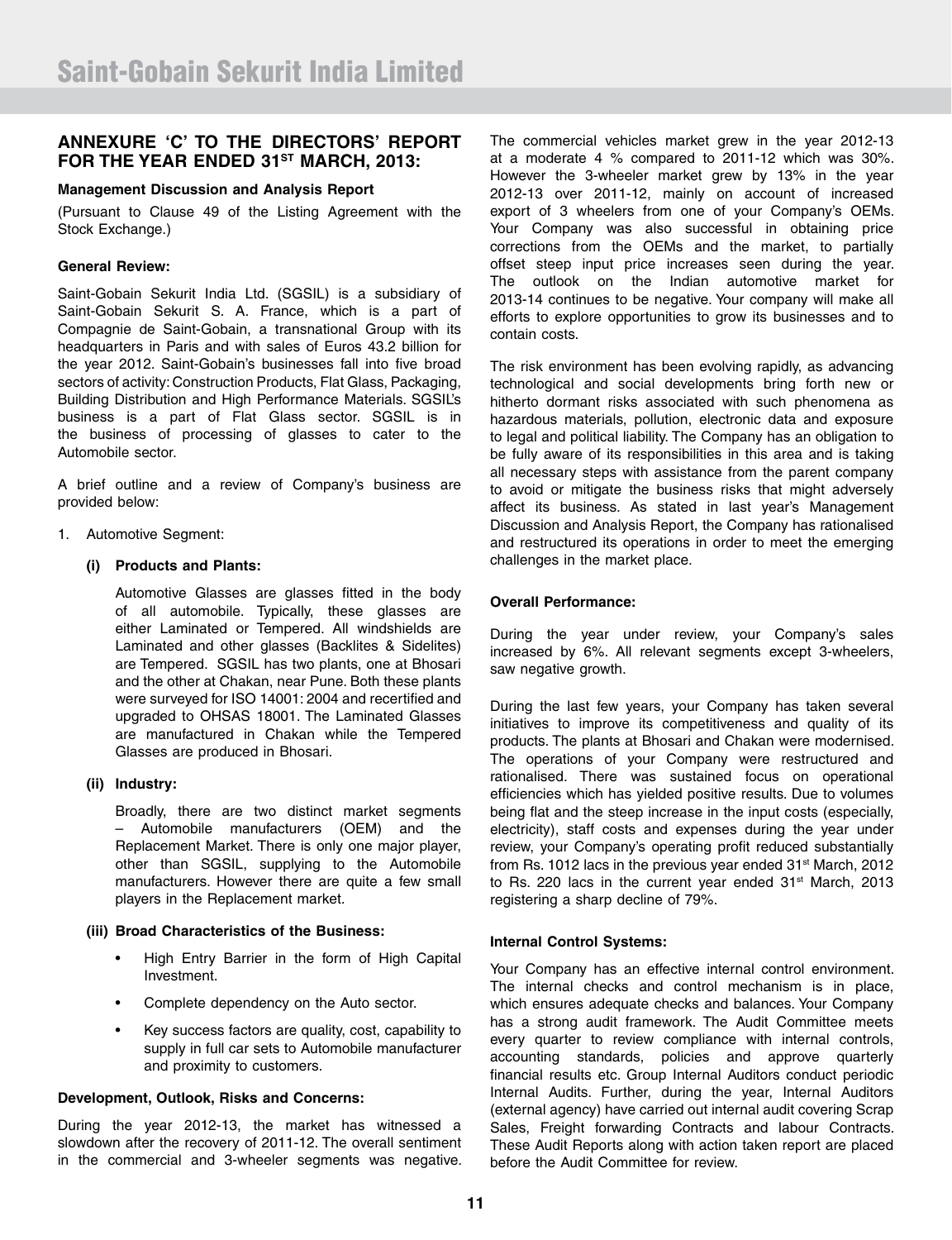## $\sqrt{10}$ **SAINT-GOBAIN** SEKURIT

#### **Applicability of Segmental Financials:**

Your Company recognises Automotive Glass as a single segment.

#### **Human Resources:**

The Company provides a congenial and productive work environment with an aim to retaining high performers who are capable of delivering results in a dynamic and challenging external environment. The Management continues to empower employees with opportunities to give their suggestions on various operational and business challenges. The twin objective of improving the quality of human capital available with the Company and harnessing its potential for the benefit of the Company continues to form the cornerstone of the HR policy of your Company.

#### *CAUTIONARY STATEMENT:*

*The Management Discussion and Analysis Report may contain some forward looking statements based upon the information and data available with the Company, assumptions with regard to global economic conditions, the government policies etc. The Company cannot guarantee the accuracy of assumptions and perceived performance of the Company in future. Hence it is cautioned that the actual results may differ from those expressed or implied in this report.*

#### **On behalf of the Board of Directors,**

| A.Y. MAHAJAN | A. DINAKAR               |
|--------------|--------------------------|
| Chairman     | <b>Managing Director</b> |

Place : Mumbai Date: May 13<sup>th</sup>, 2013

### ANNEXURE 'D' TO THE DIRECTORS' REPORT, FOR THE YEAR ENDED 31<sup>ST</sup> MARCH, 2013.

Information pursuant to the Companies (Disclosure of Particulars in the Report of the Board of Directors) Rules, 1988.

#### **Conservation of Energy:**

The Company is continuously adopting energy conservation measures to improve energy efficiency of the processes and reduce wastages.

#### **Form A for disclosure of particulars with respect to Conservation of Energy:**

|                       | For the 12   | For the 12   |
|-----------------------|--------------|--------------|
|                       | months       | months       |
|                       | period ended | period ended |
|                       | 31.03.2013   | 31.03.2012   |
| Electricity purchased |              |              |
| from MSEB Units (KWH) | 17,405,666   | 17,006,940   |
| Total Amount (Rs.)    | 147,108,629  | 117,045,824  |
| Rate / Unit (Rs.)     | 8.48         | 6.88         |
| Consumption per unit  |              |              |
| of production         |              |              |
| (Rs. Per Glass)       | 71.28        | 54.88        |

**Form B for disclosure of particulars with respect to Technology Absorption:**

#### **Technology absorption, adaptation and innovations:**

The Company continually develops new products to meet the demands of its customers. It is working closely with Saint-Gobain Sekurit S. A. France to improve the existing processes and technologies in order to meet the growing requirements of the automobile market in India. Further in-house development work is in progress to reduce rejections, improve yields and develop new products.

#### **Future Action Plan:**

Continuous development of the tempered and laminated automobile glasses to cater to the demands of the existing and new automobile manufacturers in India.

#### **Expenditure on Research & Development:**

|                                               | For the    | For the    |
|-----------------------------------------------|------------|------------|
|                                               | year ended | year ended |
|                                               | 31.03.2013 | 31.03.2012 |
| Capital (Rs.)                                 | NIL        | NIL        |
| Recurring (Rs.)                               | 1,110,893  | 1,258,951  |
| Total Expenditure (Rs.)                       | 1,110,893  | 1,258,951  |
| Total Expenditure as<br>a percentage of total |            |            |
| turnover                                      | 0.10%      | $0.12\%$   |

#### **Foreign Exchange earnings and outgo:**

Total earnings in foreign exchange was Rs. Nil (Previous Year Rs. Nil) and the total outflow was Rs**.** 269,785,344 (Previous Year Rs. 384,802,718/-) including CIF value of Imports. Details are given in the Notes forming part of Financial Statements.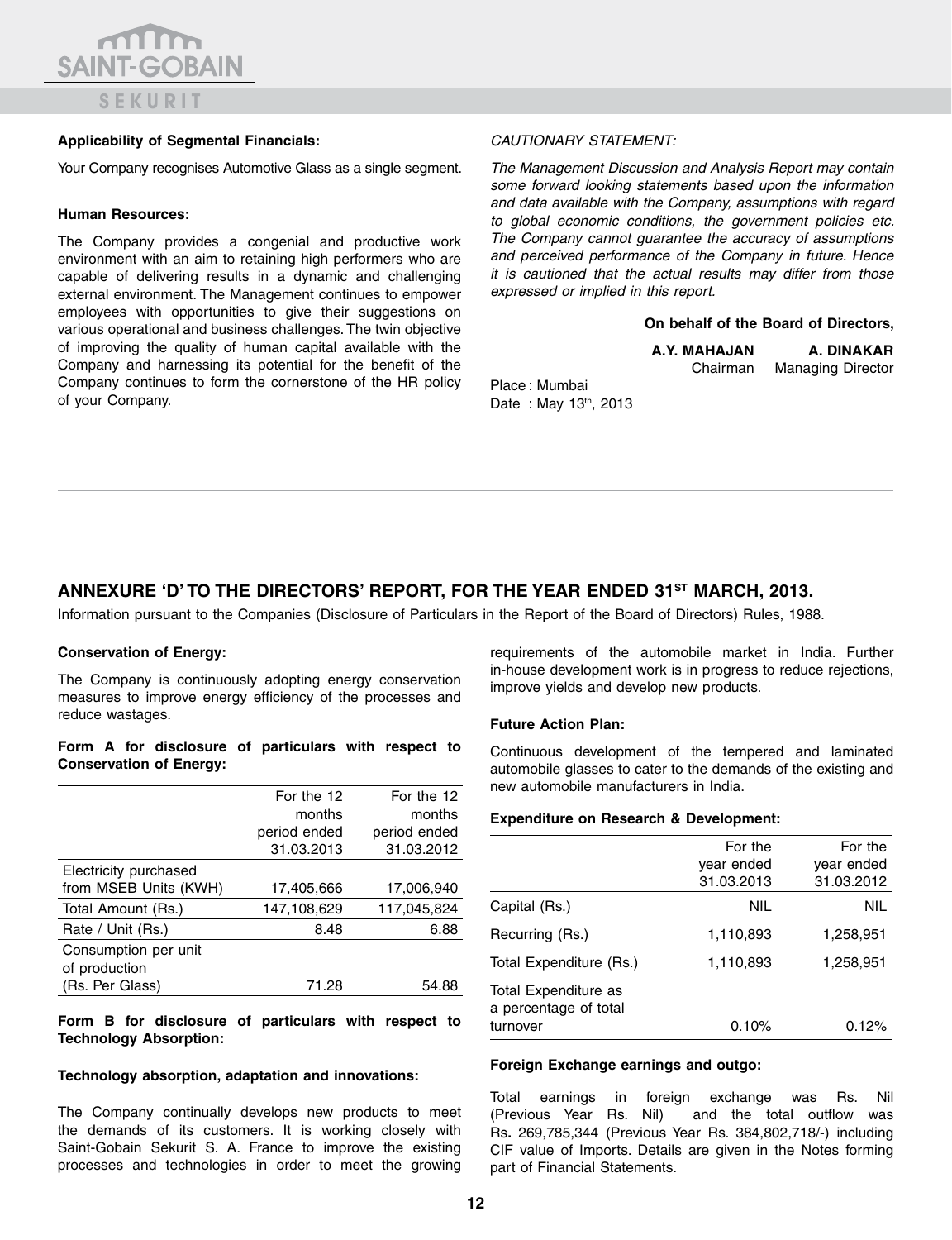### **INDEPENDENT AUDITORS' REPORT**

#### **To the Members of Saint-Gobain Sekurit India Limited**

#### **Report on the Financial Statements**

1. We have audited the accompanying financial statements of Saint-Gobain Sekurit India Limited (the "Company"), which comprise the Balance Sheet as at March 31, 2013 and the Statement of Profit and Loss and Cash Flow Statement for the year then ended, and a summary of significant accounting policies and other explanatory information, which we have signed under reference to this report.

#### **Management's Responsibility for the Financial Statements**

2. The Company's Management is responsible for the preparation of these financial statements that give a true and fair view of the financial position, financial performance and cash flows of the Company in accordance with the Accounting Standards referred to in sub-section (3C) of Section 211 of 'the Companies Act, 1956' of India (the "Act"). This responsibility includes the design, implementation and maintenance of internal control relevant to the preparation and presentation of the financial statements that give a true and fair view and are free from material misstatement, whether due to fraud or error.

#### **Auditor's Responsibility**

- 3. Our responsibility is to express an opinion on these financial statements based on our audit. We conducted our audit in accordance with the Standards on Auditing issued by the Institute of Chartered Accountants of India. Those Standards require that we comply with ethical requirements and plan and perform the audit to obtain reasonable assurance about whether the financial statements are free from material misstatement.
- 4. An audit involves performing procedures to obtain audit evidence, about the amounts and disclosures in the financial statements. The procedures selected depend on the auditors' judgment, including the assessment of the risks of material misstatement of the financial statements, whether due to fraud or error. In making those risk assessments, the auditors consider internal control relevant to the Company's preparation and fair presentation of the financial statements in order to design audit procedures that are appropriate in the circumstances. An audit also includes evaluating the appropriateness of accounting policies used and the reasonableness of the accounting estimates made by Management, as well as evaluating the overall presentation of the financial statements.
- 5. We believe that the audit evidence we have obtained is sufficient and appropriate to provide a basis for our audit opinion.

#### **Opinion**

- 6. In our opinion, and to the best of our information and according to the explanations given to us, the accompanying financial statements give the information required by the Act in the manner so required and give a true and fair view in conformity with the accounting principles generally accepted in India:
	- (a) in the case of the Balance Sheet, of the state of affairs of the Company as at March 31, 2013;
	- (b) in the case of the Statement of Profit and Loss, of the profit for the year ended on that date; and
	- (c) in the case of the Cash Flow Statement, of the cash flows for the year ended on that date.

#### **Report on Other Legal and Regulatory Requirements**

- 7. As required by 'the Companies (Auditor's Report) Order, 2003', as amended by 'the Companies (Auditor's Report) (Amendment) Order, 2004', issued by the Central Government of India in terms of sub-section (4A) of section 227 of the Act (hereinafter referred to as the "Order"), and on the basis of such checks of the books and records of the Company as we considered appropriate and according to the information and explanations given to us, we give in the Annexure a statement on the matters specified in paragraphs 4 and 5 of the Order.
- 8. As required by section 227(3) of the Act, we report that:
	- (a) We have obtained all the information and explanations which, to the best of our knowledge and belief, were necessary for the purpose of our audit;
	- (b) In our opinion, proper books of account as required by law have been kept by the Company so far as appears from our examination of those books;
	- (c) The Balance Sheet, Statement of Profit and Loss, and Cash Flow Statement dealt with by this report are in agreement with the books of account;
	- (d) In our opinion, the Balance Sheet, Statement of Profit and Loss, and Cash Flow Statement dealt with by this report comply with the Accounting Standards referred to in sub-section (3C) of section 211 of the Act;
	- (e) On the basis of written representations received from the directors as on March 31, 2013, and taken on record by the Board of Directors, none of the directors is disqualified as on March 31, 2013, from being appointed as a director in terms of clause (g) of sub-section (1) of section 274 of the Act.

**For Price Waterhouse**

Firm Registration Number: 012754N Chartered Accountants

**Mehul Desai** Place : Mumbai **Partner** Date: May 13<sup>th</sup>, 2013 Membership Number 103211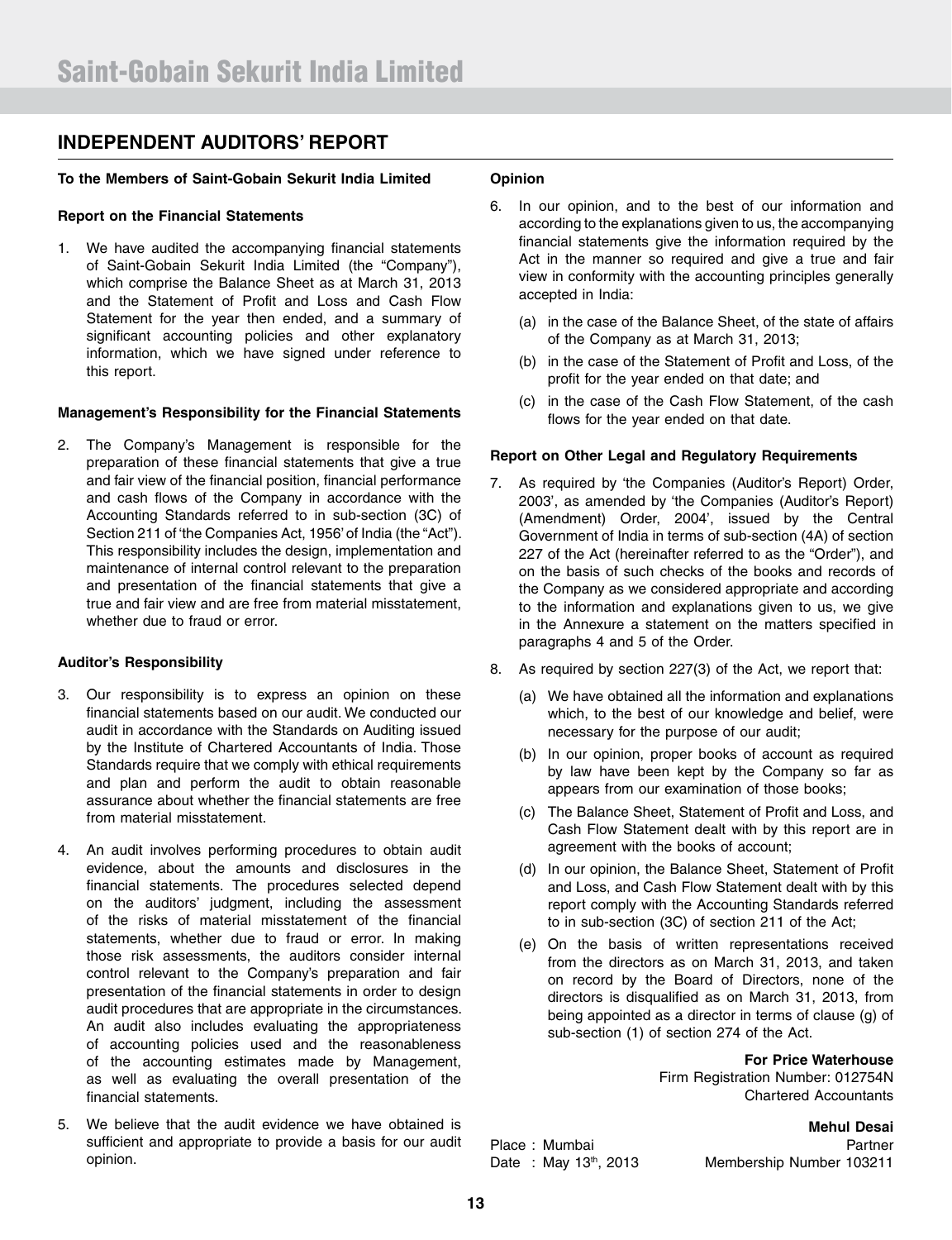

### **Annexure to Independent Auditors' Report**

Referred to in paragraph [7] of the Independent Auditors' Report of even date to the members of Saint-Gobain Sekurit India Limited on the financial statements as of and for the year ended March 31, 2013.

- i. (a) The Company is maintaining proper records showing full particulars, including quantitative details and situation, of fixed assets.
	- (b) The fixed assets are physically verified by the Management according to a phased programme designed to cover all the items over a period of 3 years which, in our opinion, is reasonable having regard to the size of the Company and the nature of its assets. Pursuant to the programme, a portion of the fixed assets has been physically verified by the Management during the year and no material discrepancies have been noticed on such verification.
	- (c) In our opinion, and according to the information and explanations given to us, a substantial part of fixed assets has not been disposed off by the Company during the year.
- ii. (a) The inventory has been physically verified by the Management during the year. In our opinion, the frequency of verification is reasonable.
	- (b) In our opinion, the procedures of physical verification of inventory followed by the Management are reasonable and adequate in relation to the size of the Company and the nature of its business.
	- (c) On the basis of our examination of the inventory records, in our opinion, the Company is maintaining proper records of inventory. The discrepancies noticed on physical verification of inventory as compared to book records were not material.
- iii. (a) The Company has not granted/taken any loans, secured or unsecured, to companies, firms or other parties covered in the register maintained under Section 301 of the Act. Therefore, the provisions of Clause  $4(iii)$   $[(b), (c)$  and  $(d)/(f)$  and  $(g)]$  of the said Order are not applicable to the Company.
- iv. In our opinion, and according to the information and explanations given to us, there is an adequate internal control system commensurate with the size of the Company and the nature of its business for the purchase of inventory and fixed assets and for the sale of goods. Further, on the basis of our examination of the books and records of the Company, and according to the information and explanations given to us, we have neither come across, nor have been informed of, any continuing failure to correct major weaknesses in the aforesaid internal control system.
- v. (a) According to the information and explanations given to us, there have been no contracts or arrangements that need to be entered in the register maintained under Section 301 of the Act.
	- (b) In our opinion, and according to the information and explanations given to us, there are no transactions made in pursuance of such contracts or arrangements exceeding the value of Rupees Five Lakhs in respect of any party during the year.
- vi. The Company has not accepted any deposits from the public within the meaning of Sections 58A and 58AA of the Act and the rules framed there under.
- vii. In our opinion, the Company has an internal audit system commensurate with its size and the nature of its business.
- viii. We have broadly reviewed the books of account maintained by the Company in respect of products where, pursuant to the rules made by the Central Government of India, the maintenance of cost records has been prescribed under clause (d) of sub-section (1) of Section 209 of the Act, and are of the opinion that, prima facie, the prescribed accounts and records have been made and maintained. We have not, however, made a detailed examination of the records with a view to determine whether they are accurate or complete.
- ix. (a) According to the information and explanations given to us and the records of the Company examined by us, in our opinion, the Company is generally regular in depositing undisputed statutory dues in respect of Income tax, though there has been a slight delay in a few cases, and is regular in depositing undisputed statutory dues, including provident fund, wealth tax, service tax, customs duty, excise duty and other material statutory dues, as applicable, with the appropriate authorities.
	- (b) According to the information and explanations given to us and the records of the Company examined by us, there are no dues of income-tax, wealth-tax, customs duty and service tax which have not been deposited on account of any dispute. The particulars of dues of sales tax and excise duty as at March 31, 2013 which have not been deposited on account of a dispute, are as follows:

| Name of the<br>statute                                 | <b>Nature</b><br>of dues      | Amount<br>(Rs.) | Amount<br>Paid<br><b>Under</b><br><b>Protest</b><br>(Rs.) | Period to<br>which the<br>amount<br>relates | Forum where<br>the dispute<br>is pending                                 |
|--------------------------------------------------------|-------------------------------|-----------------|-----------------------------------------------------------|---------------------------------------------|--------------------------------------------------------------------------|
| The Central<br>Excise Act,<br>1944                     | Excise<br>Duty and<br>penalty | 9,358,884       | 474,525                                                   | 1989-1990<br>1990-1992<br>1999-2000         | Customs,<br>Excise &<br>Service Tax<br>Appellate<br>Tribunal<br>(CESTAT) |
| The Central<br>Excise Act,<br>1944                     | Excise<br>Duty                | 12,620,169      |                                                           | 2003-2004<br>2004-2005                      | Commissioner<br>of Central<br>Excise                                     |
| Andhra<br>Pradesh<br>General<br>Sales Tax<br>Act, 1957 | Sales<br>Tax                  | 585,445         | 292,692                                                   | 2000-2001                                   | Additional<br>Commissioner<br>of Commercial<br>Taxes,<br>Hyderabad.      |
| <b>Central Sales</b><br>Tax Act, 1956                  | Sales<br>Tax                  | 1,700,000       |                                                           | 2005-2006                                   | Commissioner<br>of Sales Tax,<br>Maharashtra                             |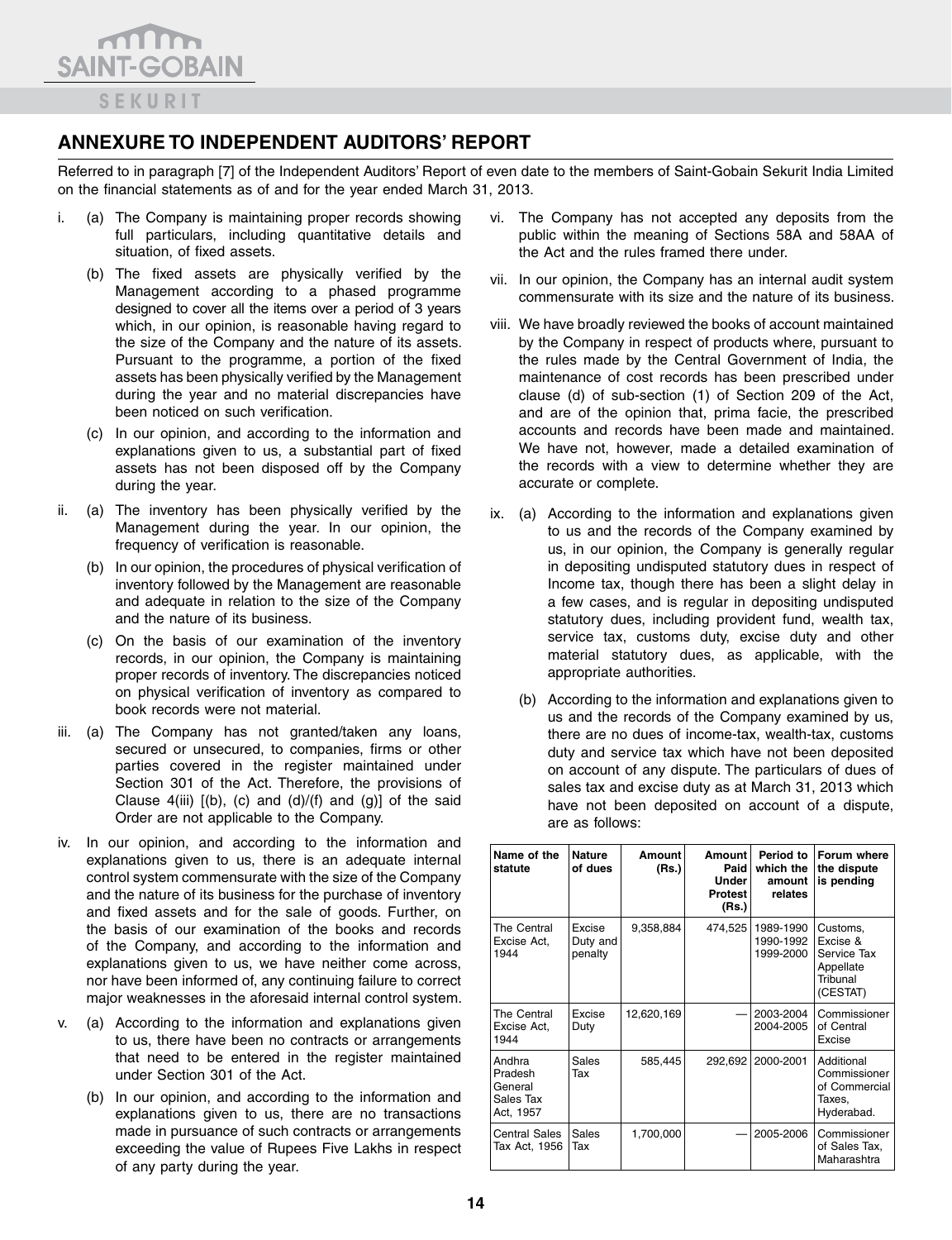- x. The accumulated losses of the Company did not exceed fifty percent of its net worth as at March 31, 2013 and it has not incurred cash losses in the financial year ended on that date and in the immediately preceding financial year.
- xi. According to the records of the Company examined by us and the information and explanation given to us, the Company has not defaulted in repayment of dues to any financial institution or bank or debenture holders as at the balance sheet date.
- xii. The Company has not granted any loans and advances on the basis of security by way of pledge of shares, debentures and other securities. Therefore, the provisions of Clause 4(xii) of the Order are not applicable to the Company.
- xiii. As the provisions of any special statute applicable to chit fund/nidhi/mutual benefit fund/societies are not applicable to the Company, the provisions of Clause 4(xiii) of the Order are not applicable to the Company.
- xiv. In our opinion, the Company is not dealing in or trading in shares, securities, debentures and other investments. Accordingly, the provisions of Clause 4(xiv) of the Order are not applicable to the Company.
- xv. In our opinion, and according to the information and explanations given to us, the Company has not given any guarantee for loans taken by others from banks or financial institutions during the year. Accordingly, the provisions of Clause 4(xv) of the Order are not applicable to the Company.
- xvi. The Company has not raised any term loans. Accordingly, the provisions of Clause 4(xvi) of the Order are not applicable to the Company.
- xvii. According to the information and explanations given to us and on an overall examination of the balance sheet of the company, we report that no funds raised on short-term basis have been used for long-term investment.
- xviii.The Company has not made any preferential allotment of shares to parties and companies covered in the register maintained under Section 301 of the Act during the year. Accordingly, the provisions of Clause 4(xviii) of the Order are not applicable to the Company.
- xix. The Company has not issued any debentures during the year and does not have any debentures outstanding as at the beginning of the year and at the year end. Accordingly, the provisions of Clause 4(xix) of the Order are not applicable to the Company.
- xx. The Company has not raised any money by public issues during the year. Accordingly, the provisions of Clause 4(xx) of the Order are not applicable to the Company.
- xxi. During the course of our examination of the books and records of the Company, carried out in accordance with the generally accepted auditing practices in India, and according to the information and explanations given to us, we have neither come across any instance of material fraud on or by the Company, noticed or reported during the year, nor have we been informed of any such case by the Management.

**For Price Waterhouse**

Firm Registration Number: 012754N Chartered Accountants

**Mehul Desai** Place : Mumbai **Place** : Mumbai **Partner** Date: May 13<sup>th</sup>, 2013 Membership Number 103211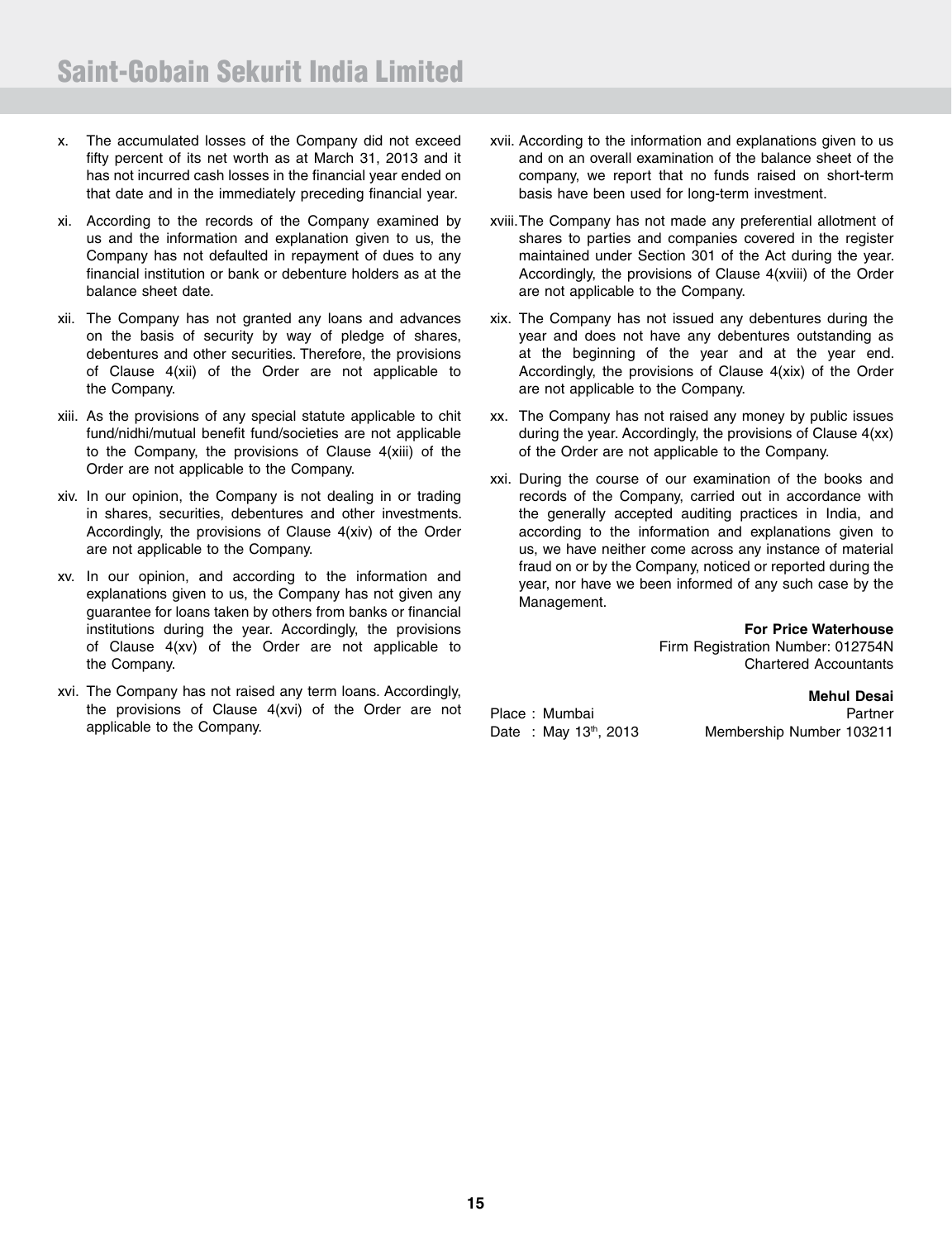

### **BALANCE SHEET AS AT 31ST MARCH, 2013**

| <b>Particulars</b>                                      | Note No. | As at<br>31st March, 2013<br>(Rs.) | As at<br>31st March, 2012<br>(Rs.) |
|---------------------------------------------------------|----------|------------------------------------|------------------------------------|
| <b>EQUITY AND LIABILITIES</b>                           |          |                                    |                                    |
| <b>Shareholders' Funds</b>                              |          |                                    |                                    |
| Share Capital                                           | 2        | 911,057,000                        | 911,057,000                        |
| Reserves and Surplus                                    | 3        | (179, 478, 819)                    | (185, 951, 274)                    |
|                                                         |          | 731,578,181                        | 725,105,726                        |
| <b>Non-Current Liabilities</b>                          |          |                                    |                                    |
| Long-term provisions                                    | 4        | 20,733,150                         | 18,518,060                         |
|                                                         |          | 20,733,150                         | 18,518,060                         |
| <b>Current Liabilities</b>                              |          |                                    |                                    |
| Short-term borrowings                                   | 5        | 61,854,658                         | 43,968,936                         |
| Trade payables                                          | 6        | 151,818,799                        | 115,685,586                        |
| Other current liabilities                               | 7        | 113,442,060                        | 91,117,750                         |
| Short-term provisions                                   | 8        | 3,723,413                          | 12,936,948                         |
|                                                         |          | 330,838,930                        | 263,709,220                        |
| Total                                                   |          | 1,083,150,261                      | 1,007,333,006                      |
| <b>ASSETS</b>                                           |          |                                    |                                    |
| <b>Non-current assets</b>                               |          |                                    |                                    |
| <b>Fixed assets</b>                                     |          |                                    |                                    |
| Tangible assets                                         | 9        | 621,818,614                        | 572,690,174                        |
| Intangible assets                                       | 9        |                                    | 727,771                            |
| Capital work-in-progress                                |          | 46,285,273                         | 77,459,044                         |
|                                                         |          | 668,103,887                        | 650,876,989                        |
| Deferred tax asset (Net)                                | 10       | 4,871,300                          | 20,420,507                         |
| Long term loans and advances                            | 11       | 46,435,238                         | 50,912,378                         |
|                                                         |          | 51,306,538                         | 71,332,885                         |
| <b>Current assets</b>                                   |          |                                    |                                    |
| Inventories                                             | 12       | 131,800,571                        | 101,817,740                        |
| Trade receivables                                       | 13       | 183,194,614                        | 138,931,875                        |
| Cash and bank balances<br>Short-term loans and advances | 14<br>15 | 12,777,996<br>24,750,567           | 4,911,195<br>22,876,800            |
| Other current assets                                    | 16       | 11,216,088                         | 16,585,522                         |
|                                                         |          | 363,739,836                        | 285,123,132                        |
| <b>Total</b>                                            |          | 1,083,150,261                      | 1,007,333,006                      |
|                                                         |          |                                    |                                    |
| General Overview and Significant Accounting Policies    | 1        |                                    |                                    |
| Notes forming part of Financial Statements              | 2 to 35  |                                    |                                    |

The notes are an integral part of these financial statements

#### **For Price Waterhouse For and on behalf of the Board** Firm Registration Number: 012754N Chartered Accountants

**Mehul Desai A. Y. Mahajan A. Dinakar Madhura Joshi**  Partner **Chairman** Managing Director Company Secretary Membership No: 103211

Place : Mumbai **Place : Mumbai Place : Mumbai** Date : May 13, 2013 Date : May 13, 2013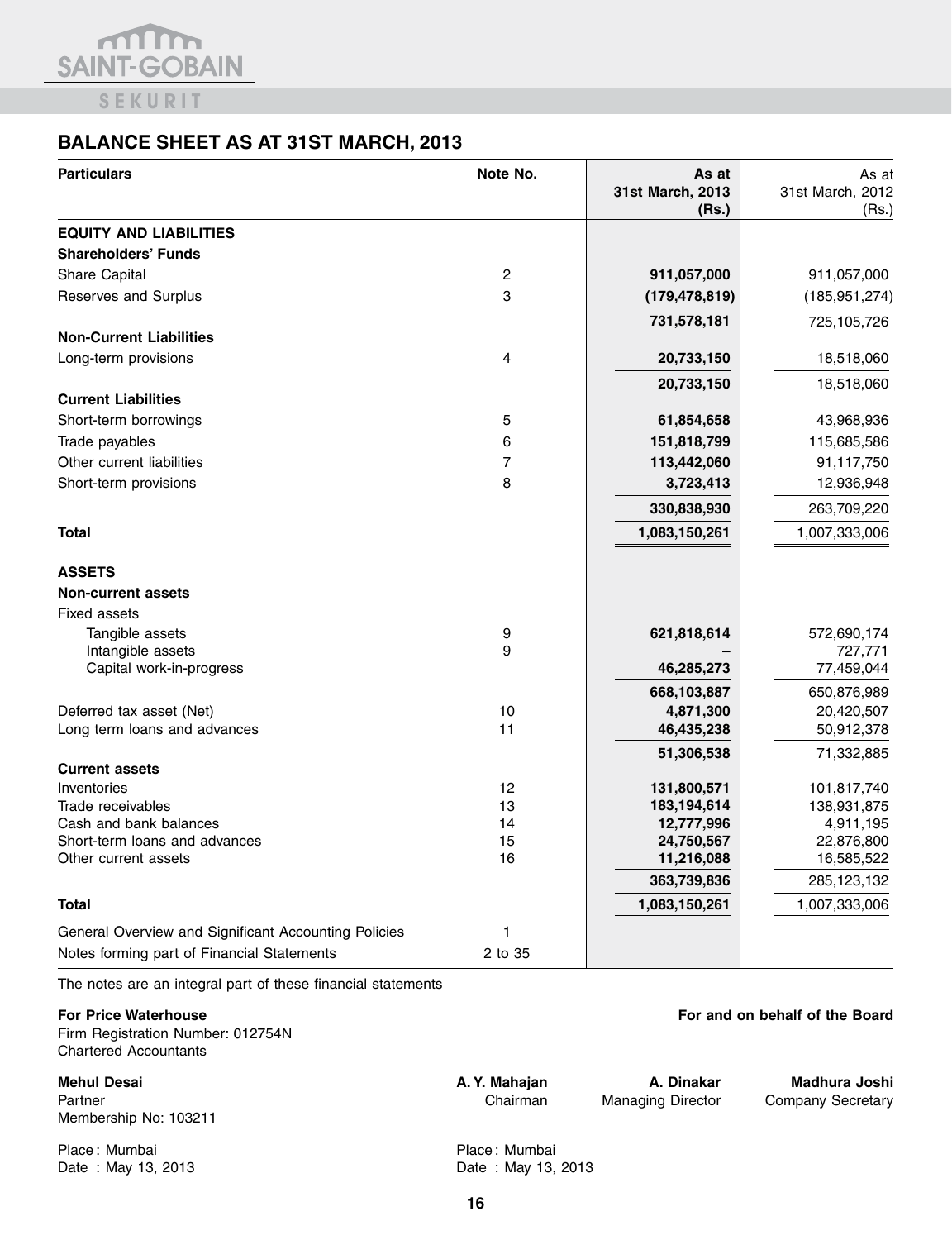### **STATEMENT OF PROFIT AND LOSS FOR THE YEAR ENDED 31ST MARCH, 2013**

| <b>Particulars</b>                                                                                         | Note No. | For the year ended<br>31st March, 2013<br>(Rs.) | For the year ended<br>31st March, 2012<br>(Rs.) |
|------------------------------------------------------------------------------------------------------------|----------|-------------------------------------------------|-------------------------------------------------|
| <b>REVENUE:</b>                                                                                            |          |                                                 |                                                 |
| Revenue from operations – sale of products (Gross)                                                         |          | 1,223,035,767                                   | 1,150,811,734                                   |
| Less: Excise duty                                                                                          |          | 137,483,711                                     | 108,701,014                                     |
| Revenue from operations- sale of products (Net)                                                            |          | 1,085,552,056                                   | 1,042,110,720                                   |
| Other income                                                                                               | 17       | 9,150,621                                       | 11,364,471                                      |
| <b>Total Revenues</b>                                                                                      |          | 1,094,702,677                                   | 1,053,475,191                                   |
| <b>EXPENSES:</b>                                                                                           |          |                                                 |                                                 |
| Cost of materials consumed                                                                                 | 18(a)    | 510,377,646                                     | 495,771,662                                     |
| Purchases of stock-in-trade                                                                                |          | 103,424                                         | 3,550,996                                       |
| Changes in inventories of finished goods, work-in-progress<br>and stock-in-trade                           | 18(b)    | (25,001,291)                                    |                                                 |
| Employee benefits expense                                                                                  | 19       | 99,105,498                                      | (7,440,646)<br>80,424,290                       |
| Finance costs                                                                                              | 20       | 2,918,892                                       | 4,947,248                                       |
| Depreciation and amortization expense                                                                      | 9        | 87,793,166                                      | 75,410,884                                      |
| Other expenses                                                                                             | 21       | 397,383,680                                     | 299,584,602                                     |
| <b>Total Expenses</b>                                                                                      |          | 1,072,681,015                                   | 952,249,036                                     |
| Profit before tax                                                                                          |          | 22,021,662                                      | 101,226,155                                     |
| Tax expense:                                                                                               |          |                                                 |                                                 |
| Current tax (Minimum Alternate Tax)                                                                        |          | 4,900,000                                       | 20,482,775                                      |
| Less: MAT credit entitlement                                                                               |          | 4,900,000                                       | 20,482,775                                      |
| Net Current Tax                                                                                            |          |                                                 |                                                 |
| Deferred Tax                                                                                               |          | 15,549,207                                      | 32,826,078                                      |
|                                                                                                            |          | 15,549,207                                      | 32,826,078                                      |
| Profit after tax for the year                                                                              |          | 6,472,455                                       | 68,400,077                                      |
| Earnings per equity share:                                                                                 |          |                                                 |                                                 |
| <b>Basic and Diluted</b><br>(Face Value Rs. 10 per share)                                                  | 25       | 0.07                                            | 0.75                                            |
| General Overview and Significant Accounting Policies                                                       | 1        |                                                 |                                                 |
| Notes forming part of Financial Statements<br>The notes are an integral part of these financial statements | 2 to 35  |                                                 |                                                 |

| <b>For Price Waterhouse</b><br>Firm Registration Number: 012754N<br><b>Chartered Accountants</b> |                                     |                                        | For and on behalf of the Board     |
|--------------------------------------------------------------------------------------------------|-------------------------------------|----------------------------------------|------------------------------------|
| <b>Mehul Desai</b><br>Partner<br>Membership No: 103211                                           | A. Y. Mahajan<br>Chairman           | A. Dinakar<br><b>Managing Director</b> | Madhura Joshi<br>Company Secretary |
| Place: Mumbai<br>Date: May 13, 2013                                                              | Place: Mumbai<br>Date: May 13, 2013 |                                        |                                    |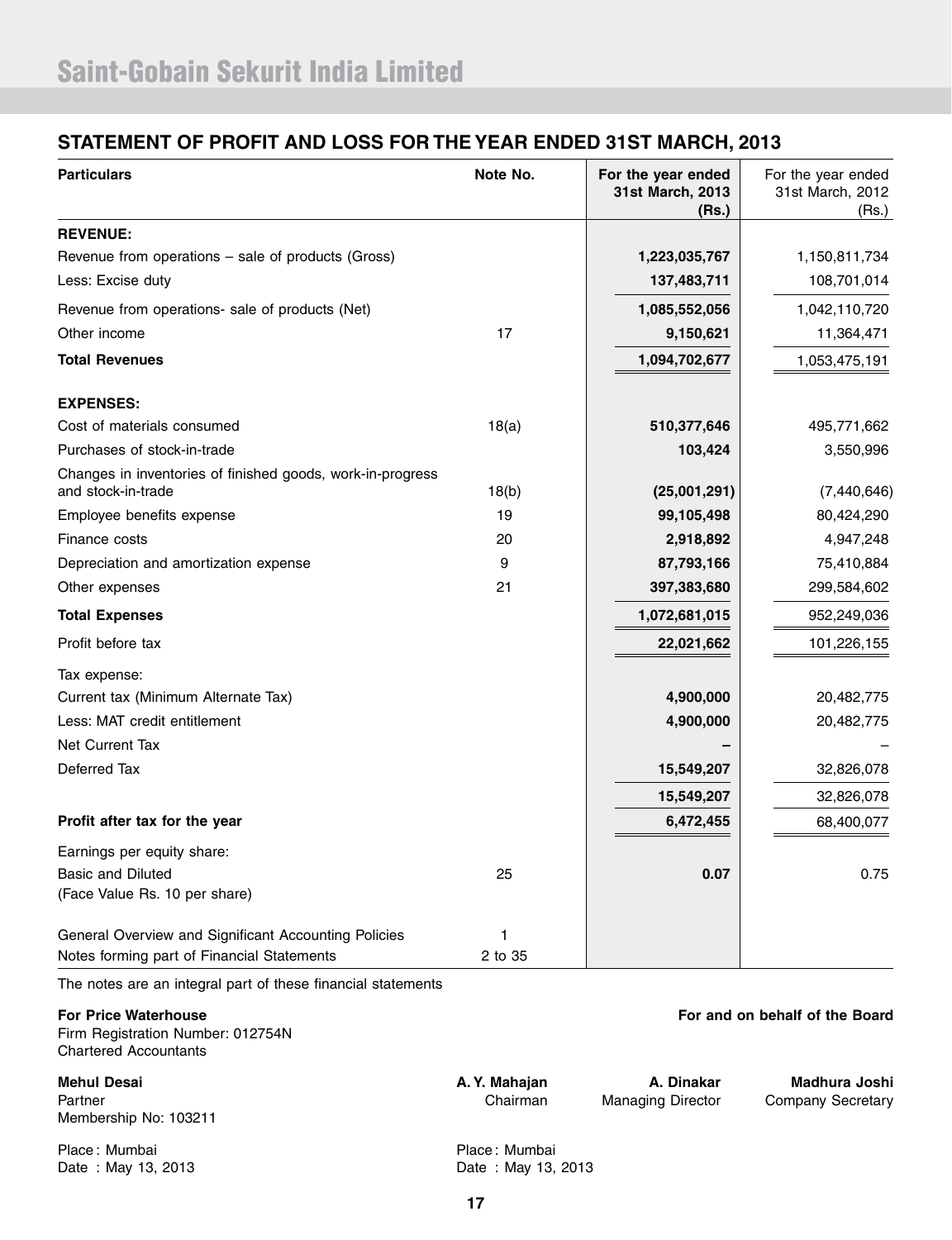

#### **Note 1 - GENERAL INFORMATION AND STATEMENT OF SIGNIFICANT ACCOUNTING POLICIES**

#### **I. GENERAL INFORMATION:**

Saint-Gobain Sekurit India Limited (the 'Company') is engaged primarily in business of automotive glass. The Company has two manufacturing plants in Pune at Bhosari and Chakan and sells primarily in India. The Company is a public limited company and is listed on the Stock Exchange, Mumbai (BSE).

#### **SIGNIFICANT ACCOUNTING POLICIES:**

#### **ii. BASIS OF PREPARATION OF FINANCIAL STATEMENTS**

These financial statements have been prepared in accordance with the generally accepted accounting principles in India under the historical cost convention on accrual basis. These financial statements have been prepared to comply in all material aspects with the accounting standards notified under Section 211(3C) [Companies (Accounting Standards) Rules, 2006, as amended] and the other relevant provisions of the Companies Act, 1956.

All assets and liabilities have been classified as current or non-current as per the Company's normal operating cycle and other criteria set out in the Schedule VI to the Companies Act, 1956.

#### **iii. TANGIBLE ASSETS AND DEPRECIATION**

Fixed assets are stated at cost of acquisition or construction less accumulated depreciation and accumulated amortization losses, if any. All costs relating to the acquisition and installation of fixed assets are capitalized and include borrowing costs directly attributable to construction or acquisition of fixed assets, upto the date the asset is put to use. Subsequent expenditures related to an item of fixed asset are added to its book value only if they increase the future benefits from the existing asset beyond its previously assessed standard of performance.

Losses arising from the retirement of, and gains or losses arising from disposal of fixed assets which are carried at cost are recognised in the Statement of Profit and Loss.

Depreciation on fixed assets has been provided as under:

Depreciation is provided on a pro-rata basis on the straight-line method over the estimated useful lives of the assets or the rates prescribed under Schedule XIV of the Companies Act, 1956, whichever is higher, as follows:

- a) Moulds, pallets and trolleys are depreciated over a period of four years
- b) Computers and vehicles are depreciated over a period of four years

Fixed Assets costing less than Rs. 5,000 are fully depreciated in the year of purchase.

Leasehold land is amortized over the period of lease.

#### **iv. INTANGIBLE ASSETS AND AMORTIZATION**

Intangible assets are stated at acquisition cost, net of accumulated amortization and accumulated impairment losses, if any. Intangible assets are amortised on a straight line basis over their estimated useful lives. A rebuttable presumption that the useful life of an intangible asset will not exceed ten years from the date when the asset is available for use is considered by the management. The amortisation period and the amortisation method are reviewed at least at each financial year end. If the expected useful life of the asset is significantly different from previous estimates, the amortisation period is changed accordingly.

Gains or losses arising from the retirement or disposal of an intangible asset are determined as the difference between the net disposal proceeds and the carrying amount of the asset and recognised as income or expense in the Statement of Profit and Loss. The amortisation rates used are:

a) Computer software is amortized over a period of five years

#### **v. BORROWING COSTS**

General and specific borrowing costs directly attributable to the acquisition, construction or production of qualifying assets, which are assets that necessarily take a substantial period of time to get ready for their intended use or sale, are added to the cost of those assets, until such time as the assets are substantially ready for their intended use or sale. All other borrowing costs are recognised in Statement of Profit and Loss in the period in which they are incurred.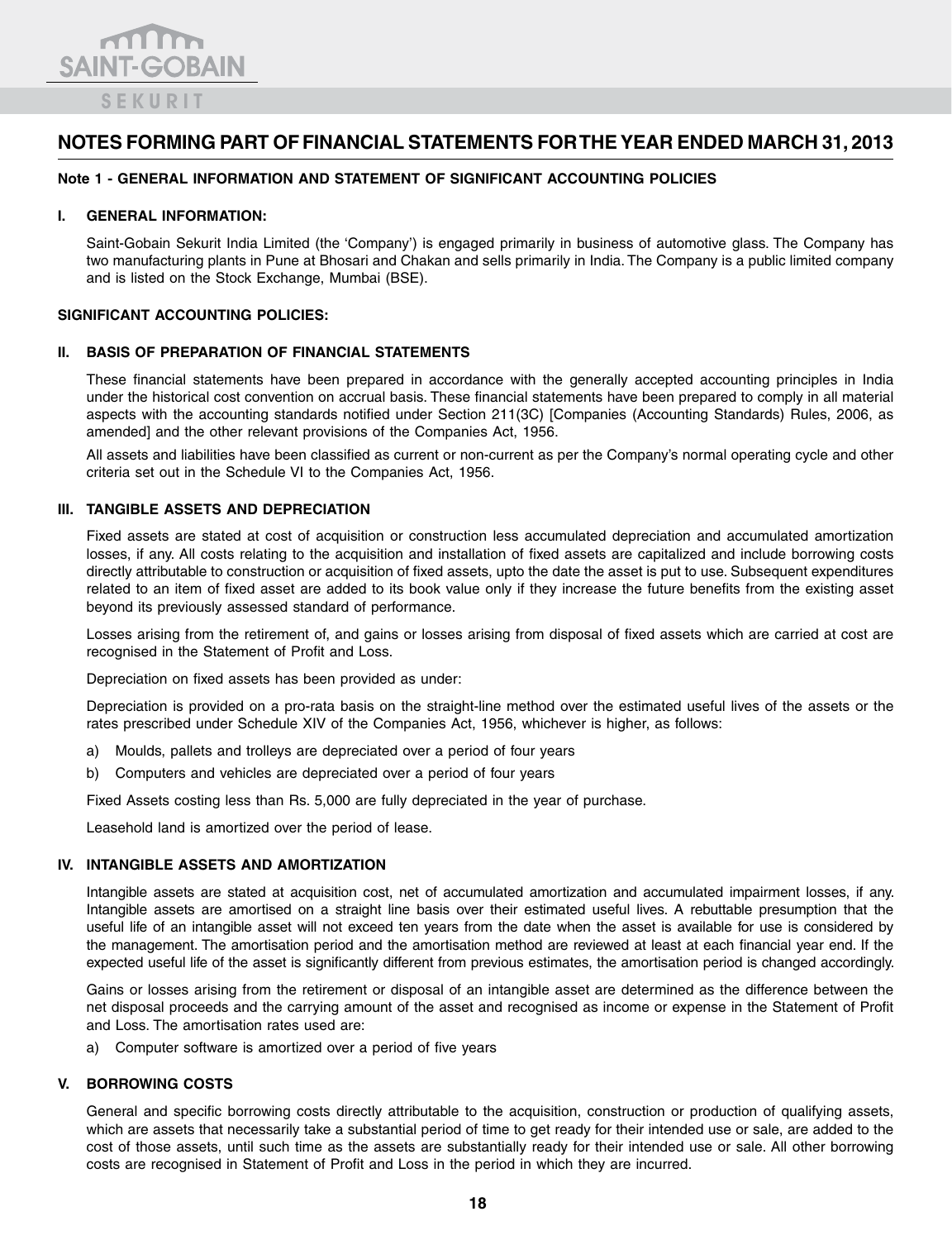#### **vi. IMPAIRMENT**

Assessment is done at each Balance Sheet date as to whether there is any indication that an asset (tangible and intangible) may be impaired. For the purpose of assessing impairment, the smallest identifiable group of assets that generates cash inflows from continuing use that are largely independent of the cash inflows from other assets or groups of assets, is considered as a cash generating unit. If any such indication exists, an estimate of the recoverable amount of the asset/cash generating unit is made. Assets whose carrying value exceeds their recoverable amount are written down to the recoverable amount. Recoverable amount is higher of an asset's or cash generating unit's net selling price and its value in use. Value in use is the present value of estimated future cash flows expected to arise from the continuing use of an asset and from its disposal at the end of its useful life. Assessment is also done at each Balance Sheet date as to whether there is any indication that an impairment loss recognised for an asset in prior accounting periods may no longer exist or may have decreased.

#### **vii. INVESTMENTS**

Investments that are readily realisable and are intended to be held for not more than one year from the date, on which such investments are made, are classified as current investments. All other investments are classified as long term investments. Current investments are carried at cost or fair value, whichever is lower. Long-term investments are carried at cost. However, provision for diminution is made to recognise a decline, other than temporary, in the value of the investments, such reduction being determined and made for each investment individually.

#### **viii. INVENTORIES**

- a) Raw materials, components, stores and spares are valued at cost or net realizable value, whichever is lower. Cost is determined using the standard cost adjusted for variance from actual costs on weighted average basis.
- b) Finished goods and work-in-process are valued at cost or net realizable value, whichever is lower. Finished goods and work-in-process includes cost of conversion incurred in bringing the inventories to its present location and condition.

#### **ix. REVENUE RECOGNITION**

Sale of goods: Sales are recognised when the substantial risks and rewards of ownership in the goods are transferred to the buyer as per the terms of the contract and are recognised net of trade discounts, rebates, sales taxes and excise duties.

#### **x. OTHER INCOME**

Dividend: Dividend income is recognised when the right to receive dividend is established.

#### **xi. FOREIGN CURRENCY TRANSACTIONS**

#### Initial Recognition

On initial recognition, all foreign currency transactions are recorded by applying to the foreign currency amount the exchange rate between the reporting currency and the foreign currency at the date of the transaction.

#### Subsequent Recognition

As at the reporting date, non-monetary items which are carried in terms of historical cost denominated in a foreign currency are reported using the exchange rate at the date of the transaction. All non-monetary items which are carried at fair value or other similar valuation denominated in a foreign currency are reported using the exchange rates that existed when the values were determined.

All monetary assets and liabilities in foreign currency are restated at the end of accounting period.

Exchange differences on restatement of all other monetary items are recognised in the Statement of Profit and Loss.

#### Forward Exchange Contracts

The premium or discount arising at the inception of forward exchange contracts entered into to hedge an existing asset/liability, is amortised as expense or income over the life of the contract. Exchange differences on such a contract are recognised in the Statement of Profit and Loss in the reporting period in which the exchange rates change. Any profit or loss arising on cancellation or renewal of such a forward exchange contract are recognised as income or as expense for the period.

#### **xii. EMPLOYEE BENEFITS**

Provident Fund: Contribution towards provident fund for certain employees is made to the regulatory authorities, where the Company has no further obligations. Such benefits are classified as Defined Contribution Schemes as the Company does not carry any further obligations, apart from the contributions made on a monthly basis.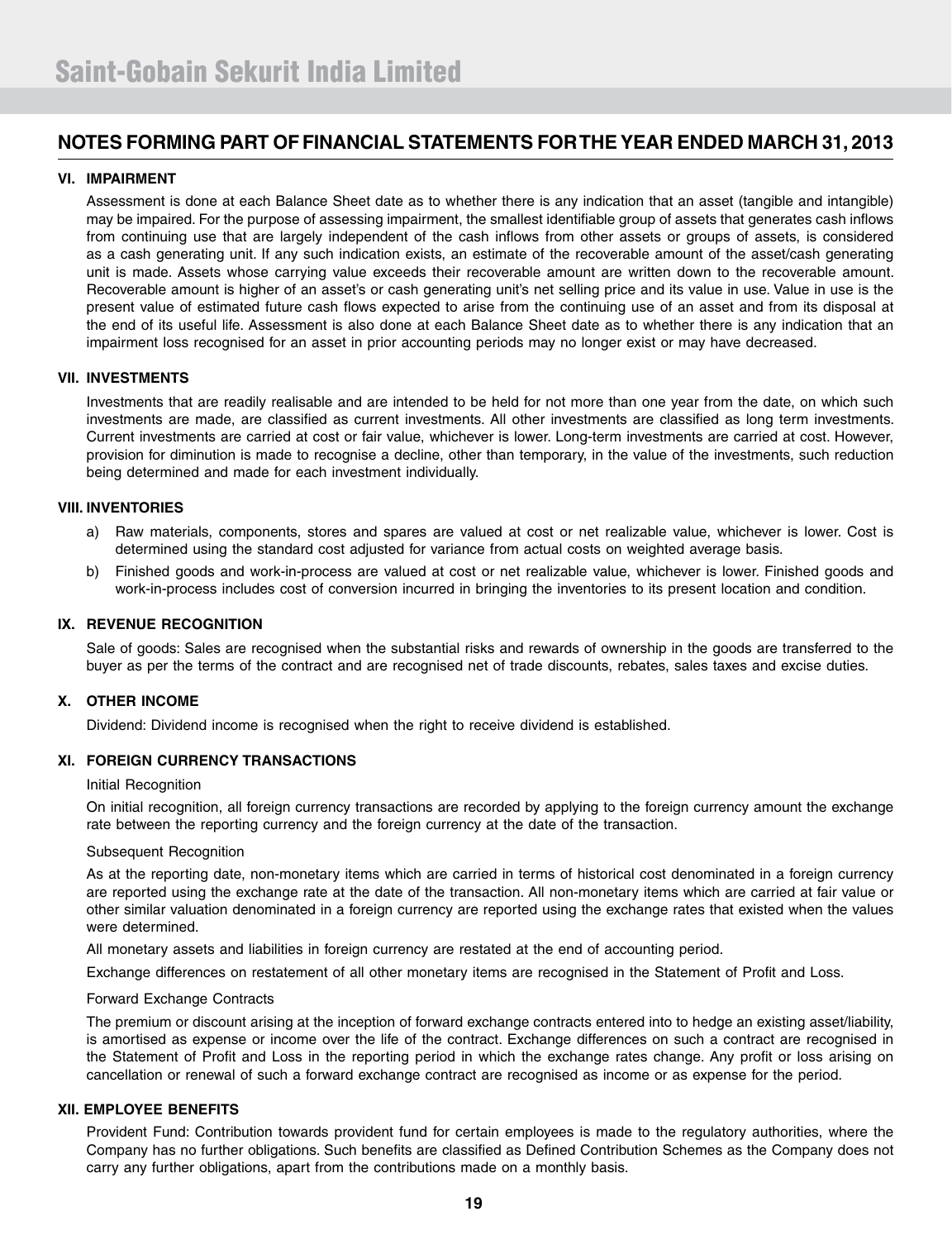

Gratuity: The Company provides for gratuity, a defined benefit plan (the "Gratuity Plan") covering eligible employees in accordance with the Payment of Gratuity Act, 1972. The Gratuity Plan provides a lump sum payment to vested employees at retirement, death, incapacitation or termination of employment, of an amount based on the respective employee's salary and the tenure of employment. The Company's liability is actuarially determined (using the Projected Unit Credit method) at the end of each year. Actuarial losses/gains are recognised in the Statement of Profit and Loss in the year in which they arise.

Compensated Absences: Accumulated compensated absences, which are expected to be availed or encashed within 12 months from the end of the year end are treated as short term employee benefits. The obligation towards the same is measured at the expected cost of accumulating compensated absences as the additional amount expected to be paid as a result of the unused entitlement as at the year end.

Accumulated compensated absences, which are expected to be availed or encashed beyond 12 months from the end of the year end are treated as other long term employee benefits. The Company's liability is actuarially determined (using the Projected Unit Credit method) at the end of each year. Actuarial losses/gains are recognised in the Statement of Profit and Loss in the year in which they arise.

Termination Benefits: Termination benefits in the nature of voluntary retirement benefits are recognised in the Statement of Profit and Loss as and when incurred.

#### **xiii. TAXATION**

- (a) Provision for current tax is made in accordance with and at the rates specified under the Income-tax Act, 1961, as amended.
- (b) In accordance with Accounting Standard 22 'Accounting for taxes on Income', issued by the Institute of Chartered Accountants of India, the deferred tax for timing differences between the book and tax profits for the year is accounted for using the tax rates and laws that have been enacted or substantively enacted as of the Balance Sheet date.

Deferred tax assets arising from the timing differences are recognized to the extent there is reasonable certainty that the assets can be realized in future.

In cases where there is tax loss and unabsorbed depreciation, deferred tax assets are recognized to the extent that the realization of the related tax benefit through the future taxable profits is virtually certain.

Minimum Alternative Tax credit is recognised as an asset only when and to the extent there is convincing evidence that the company will pay normal income tax during the specified period. Such asset is reviewed at each Balance Sheet date and the carrying amount of the MAT credit asset is written down to the extent there is no longer a convincing evidence to the effect that the Company will pay normal income tax during the specified period.

#### **xiv. PROVISIONS AND CONTINGENCIES**

Provisions: Provisions are recognised when there is a present obligation as a result of a past event, it is probable that an outflow of resources embodying economic benefits will be required to settle the obligation and there is a reliable estimate of the amount of the obligation. Provisions are measured at the best estimate of the expenditure required to settle the present obligation at the Balance Sheet date and are not discounted to its present value.

Contingent Liabilities: Contingent liabilities are disclosed when there is a possible obligation arising from past events, the existence of which will be confirmed only by the occurrence or non-occurrence of one or more uncertain future events not wholly within the control of the Company or a present obligation that arises from past events where it is either not probable that an outflow of resources will be required to settle or a reliable estimate of the amount cannot be made, is termed as a contingent liability.

#### **xv. CASH AND CASH EQUIVALENTS**

In the cash flow statement, cash and cash equivalents includes cash in hand, demand deposits with banks, other short-term highly liquid investments with original maturities of three months or less.

#### **xvi.EARNINGS PER SHARE**

Basic earnings per share is calculated by dividing the net profit or loss for the period attributable to equity shareholders by the weighted average number of equity shares outstanding during the period.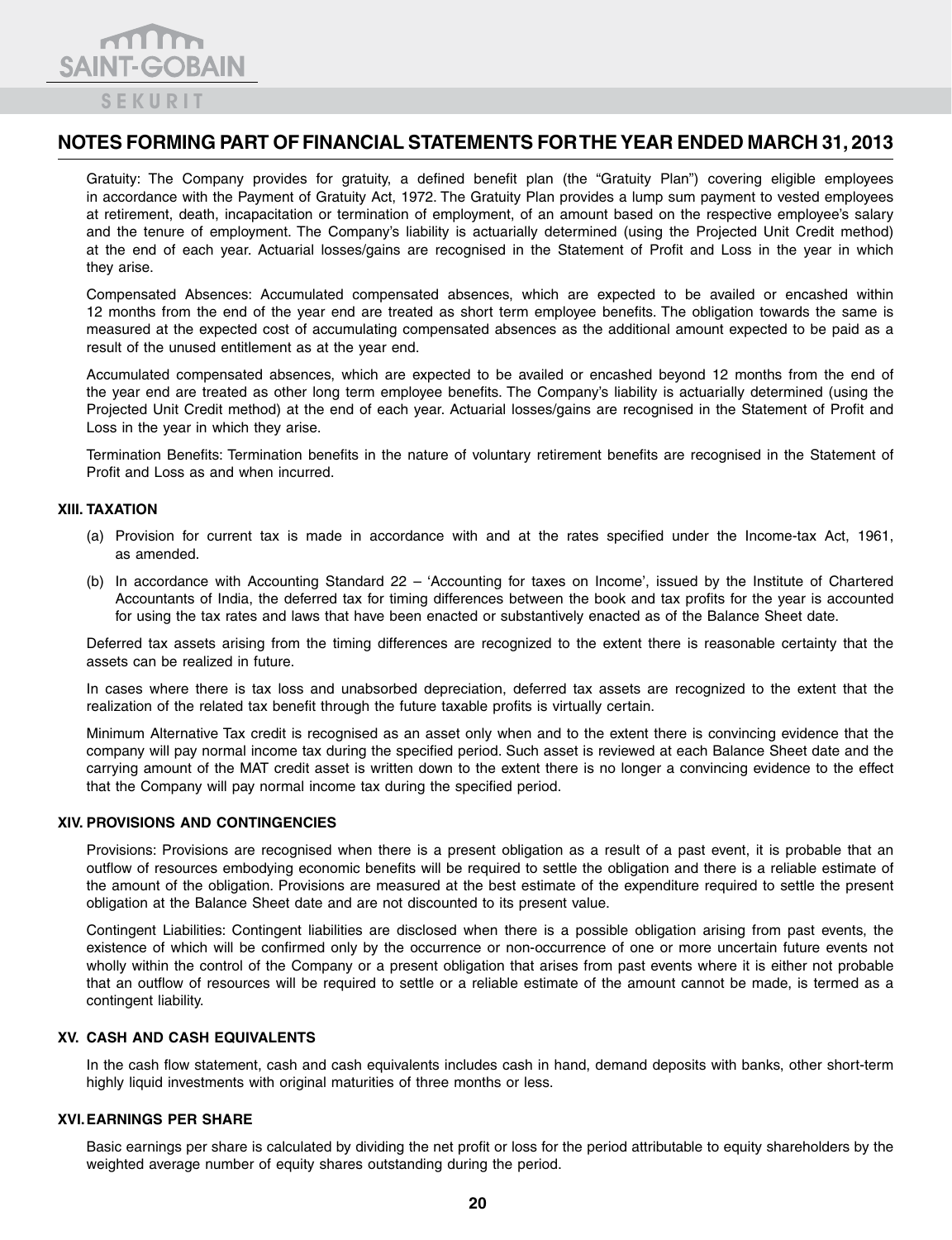#### **NOTE 2 - SHARE CAPITAL**

|                                                                                            | As at<br>31st March, 2013<br>(Rs.) | As at l<br>31st March, 2012<br>(Rs.) |
|--------------------------------------------------------------------------------------------|------------------------------------|--------------------------------------|
| Authorised:                                                                                |                                    |                                      |
| 92,000,000 (March 31, 2012: 92,000,000) Equity Shares of Rs. 10/- each                     | 920,000,000                        | 920,000,000                          |
|                                                                                            | 920,000,000                        | 920,000,000                          |
| <b>Issued:</b><br><b>Equity Share Capital</b>                                              |                                    |                                      |
| 91,105,700 (March 31, 2012: 91,105,700) Equity Shares of Rs. 10/- each                     | 911,057,000                        | 911,057,000                          |
|                                                                                            | 911,057,000                        | 911,057,000                          |
| Subscribed and Paid up:<br>Equity Share Capital<br>91,105,700 (March 31, 2012: 91,105,700) |                                    |                                      |
| Equity Shares of Rs. 10/- each fully paid up                                               | 911,057,000                        | 911,057,000                          |
|                                                                                            | 911,057,000                        | 911,057,000                          |

#### **Notes:**

#### **1. Rights, preferences and restrictions attached to the shares**

Equity Shares:

 The Company has one class of equity shares having a par value of Rs. 10 per share. Each shareholder is eligible for one vote per share held. The dividend proposed by the Board of Directors is subject to the approval of the shareholders in the ensuing Annual General Meeting, except in case of interim dividend. In the event of liquidation, the equity shareholders are eligible to receive the remaining assets of the Company after distribution of all preferential amounts, in proportion to their shareholding.

#### **2. Reconciliation of the number of shares outstanding at the beginning and at the end of the year:**

|                                                                         | As at<br>31st March.<br>2013<br>No. of shares | As at<br>31st March,<br>2013<br>(Rs.) | As at<br>31st March,<br>2012<br>No. of shares | As at<br>31st March,<br>2012<br>(Rs.) |
|-------------------------------------------------------------------------|-----------------------------------------------|---------------------------------------|-----------------------------------------------|---------------------------------------|
| No. of shares outstanding at the beginning of the year<br>Equity shares | 91,105,700                                    | 911,057,000                           | 91,105,700                                    | 911,057,000                           |
| Add: Additional shares issued during the year<br>Equity shares          |                                               | -                                     |                                               |                                       |
| Less: Shares Redeemed during the year<br>Equity shares                  |                                               | -                                     |                                               |                                       |
| No. of shares outstanding at the end of the year<br>Equity shares       | 91,105,700                                    | 911,057,000                           | 91,105,700                                    | 911,057,000                           |

#### **3. Shares held by holding company and subsidiary of ultimate holding company:**

| <b>Particulars</b>                 | Number of shares<br>as at 31st March,<br>2013 | Number of shares<br>as at 31st March,<br>2012 |
|------------------------------------|-----------------------------------------------|-----------------------------------------------|
| <b>Equity Shares:</b>              |                                               |                                               |
| Saint-Gobain Sekurit S.A., France  | 55,813,526                                    | 55,813,526                                    |
| l Saint-Gobain Glass India Limited | 22,325,410                                    | 22,325,410                                    |

#### **4. Number of shares held by each shareholder holding more than 5% shares in the Company are as follows:**

| <b>Particulars</b>                | Number of shares<br>as at 31st March,<br>2013 | Number of shares<br>as at 31st March,<br>2012 |
|-----------------------------------|-----------------------------------------------|-----------------------------------------------|
| <b>Equity Shares:</b>             |                                               |                                               |
| Saint-Gobain Sekurit S.A., France | 55,813,526                                    | 55,813,526                                    |
| Saint-Gobain Glass India Limited  | 22,325,410                                    | 22,325,410                                    |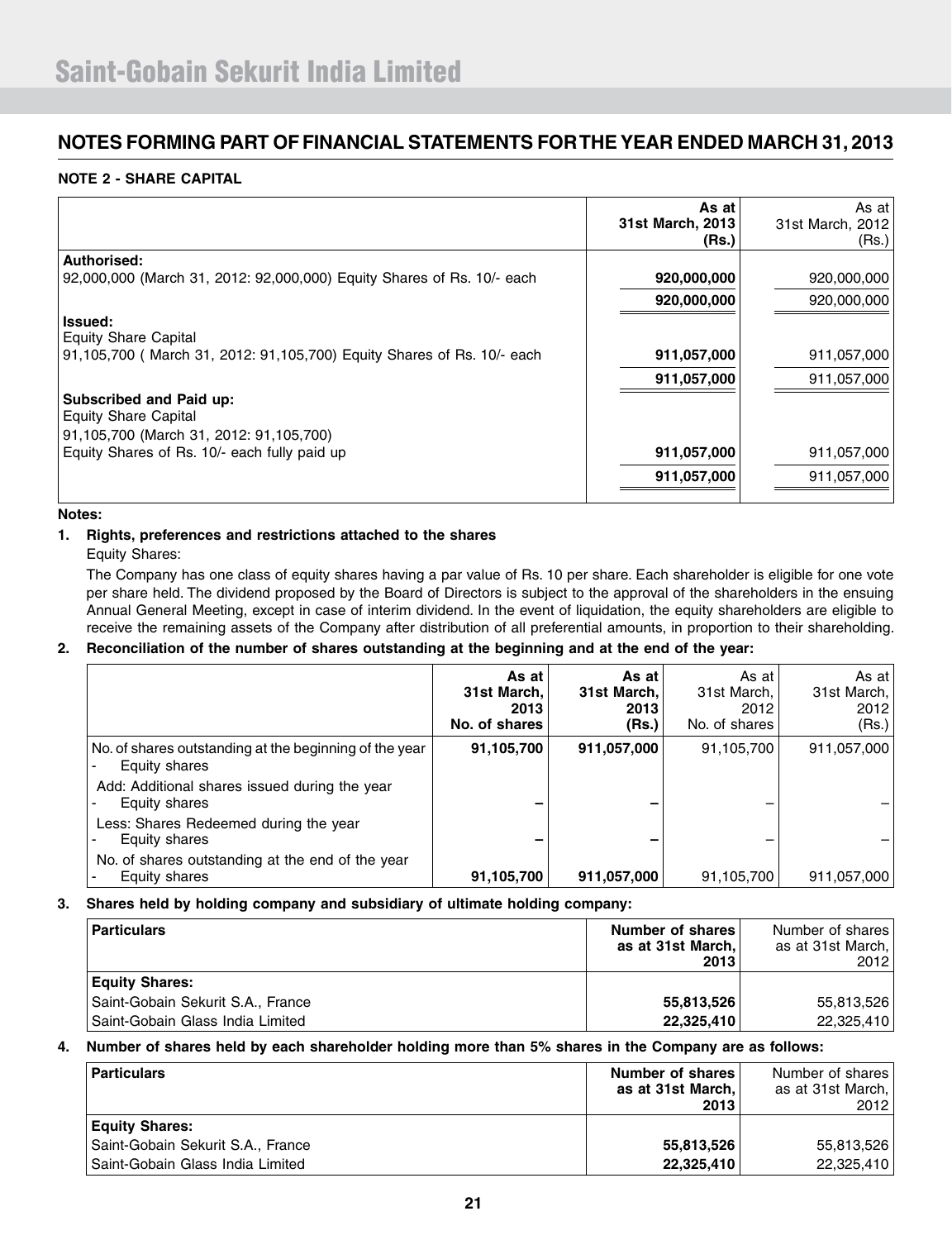

#### **NOTE 3 - RESERVES AND SURPLUS**

|                                   | As at<br>31st March, 2013<br>(Rs.) | As at<br>31st March, 2012<br>(Rs.) |
|-----------------------------------|------------------------------------|------------------------------------|
| <b>Capital Redemption Reserve</b> |                                    |                                    |
| As per last Balance Sheet         | 11,000                             | 11,000                             |
| Securities Premium Account        |                                    |                                    |
| As per last Balance Sheet         | 113,247,720                        | 113,247,720                        |
| <b>Surplus</b>                    |                                    |                                    |
| As per last Balance Sheet         | (299, 209, 994)                    | (367,610,071)                      |
| Add: Profit for the year          | 6,472,455                          | 68,400,077                         |
|                                   | (292, 737, 539)                    | (299, 209, 994)                    |
|                                   | (179, 478, 819)                    | (185, 951, 274)                    |

#### **NOTE 4 - LONG-TERM PROVISIONS**

|                                                      | As at<br>31st March, 2013<br>(Rs.) | As at<br>31st March, 2012<br>(Rs.) |
|------------------------------------------------------|------------------------------------|------------------------------------|
| <b>Provision for Employee Benefits</b>               |                                    |                                    |
| Provision for Compensated Absences<br>(Refer Note 8) | 3,489,074                          | 2,967,017                          |
| Provision for Gratuity<br>(Refer Notes 8 and 22)     | 11,356,658                         | 10,138,150                         |
| Others:                                              |                                    |                                    |
| Provision for Litigations/Disputes<br>(Refer Note 8) | 5,887,418                          | 5,412,893                          |
|                                                      | 20,733,150                         | 18,518,060                         |

#### **Note:**

Details of provisions and movements in each class of provisions as required by the Accounting Standard on Provisions, Contingent Liabilities and Contingent Assets (Accounting Standard-29):

Provision for litigation/disputes represents claims against the Company not acknowledged as debts that are expected to materialise in respect of matters in litigation

|                                                            | As at<br>31st March, 2013<br>(Rs.) | As at<br>31st March, 2012<br>(Rs.) |
|------------------------------------------------------------|------------------------------------|------------------------------------|
| Carrying Amount at the beginning of the year               | 5,412,893                          | 5,412,893                          |
| Additional Provision made during the year                  | 474,525                            |                                    |
| Amounts Used during the year                               |                                    |                                    |
| Unused amounts reversed during the year                    | -                                  |                                    |
| Carrying Amounts at the end of the year                    | 5,887,418                          | 5,412,893                          |
| Bifurcation of the Carrying amount:<br>Non-current Portion | 5,887,418                          | 5,412,893                          |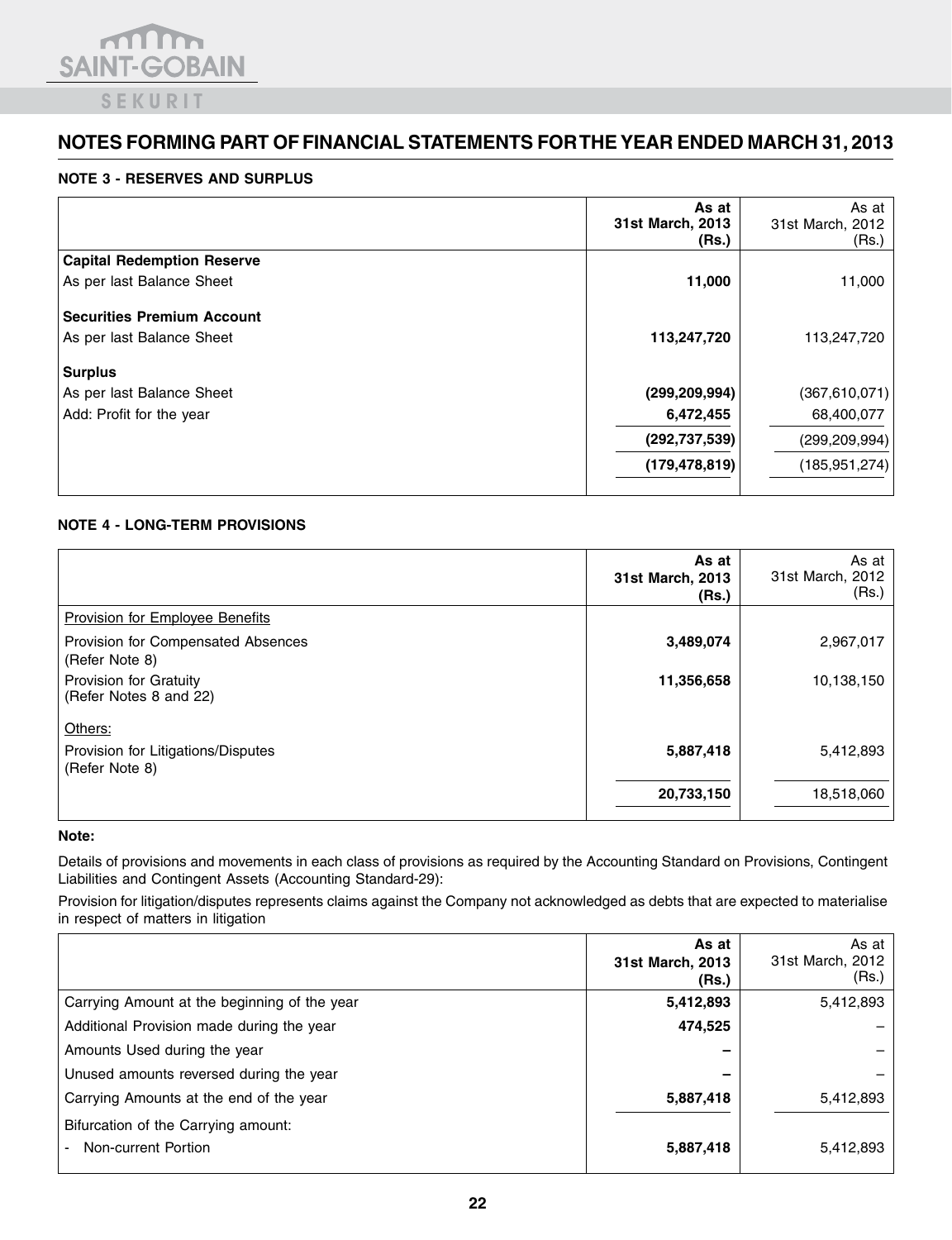#### **NOTE 5 - SHORT-TERM BORROWINGS**

|                                              | As at<br>31st March, 2013<br>(Rs.) | As at 1<br>31st March, 2012<br>(Rs.) |
|----------------------------------------------|------------------------------------|--------------------------------------|
| Buyers Line of Credit from Bank<br>(Secured) | 61,854,658                         | 43,968,936                           |
|                                              | 61,854,658                         | 43,968,936                           |

#### **Notes:**

- 1. Buyers' Line of Credit from banks are secured by hypothecation of stocks & book debts on a pari passu basis.
- 2. Interest rates on the above loans range between 0.30% to 2.00%.

#### **NOTE 6 - TRADE PAYABLES**

|                | As at<br>31st March, 2013<br>(Rs.) | As at<br>31st March, 2012<br>(Rs.) |
|----------------|------------------------------------|------------------------------------|
| Trade payables | 151,818,799                        | 115,685,586                        |
|                | 151,818,799                        | 115,685,586                        |

#### **Note:**

Disclosure under Micro, Small & Medium Enterprises Development Act, 2006:

| SI.<br>No. | <b>Particulars</b>                                                                                                                                    | Year ended<br>31st March, 2013<br>(Rs.)         | Year ended<br>31st March, 2012<br>(Rs.) |
|------------|-------------------------------------------------------------------------------------------------------------------------------------------------------|-------------------------------------------------|-----------------------------------------|
| 1.         | Amount outstanding on account of<br>principal amount<br>interest due<br>$\overline{\phantom{a}}$                                                      | 621,090<br>40,946                               | 1,469,029<br>265,042                    |
| 2.         | Total interest paid on all delayed payments during the year under the<br>provisions of the Act<br>Payments made to suppliers beyond the appointed day | <b>Principal Rs.</b><br>2,699,693<br><b>NIL</b> | Principal Rs.<br>1,516,490<br>NIL.      |
| 3.         | Interest due on principal amounts paid beyond the due date during the<br>year but without the interest amounts under this Act                         | 40,192                                          | 85,285                                  |
| 4.         | Interest accrued but not paid                                                                                                                         | 749,479                                         | 668,341                                 |

The above information has been determined to the extent such parties have been identified on the basis of information available with the Company.

#### **NOTE 7 - OTHER CURRENT LIABILITIES**

|                                                                      | As at<br>31st March, 2013<br>(Rs.) | As at<br>31st March, 2012<br>(Rs.) |
|----------------------------------------------------------------------|------------------------------------|------------------------------------|
| Capital creditors                                                    | 2,081,445                          | 15,612,139                         |
| Amounts received on behalf of group companies                        | 33,474,139                         | 19,958,649                         |
| Statutory dues (including Provident Fund and Tax Deducted at Source) | 11,479,634                         | 10,872,045                         |
| Employee benefits payable                                            | 9,173,904                          | 15,041,972                         |
| Security deposits                                                    | 905,000                            | 105,000                            |
| Advances from customers                                              | 1,600,000                          |                                    |
| Other sundry liabilities                                             | 54,727,938                         | 29,527,945                         |
|                                                                      | 113,442,060                        | 91,117,750                         |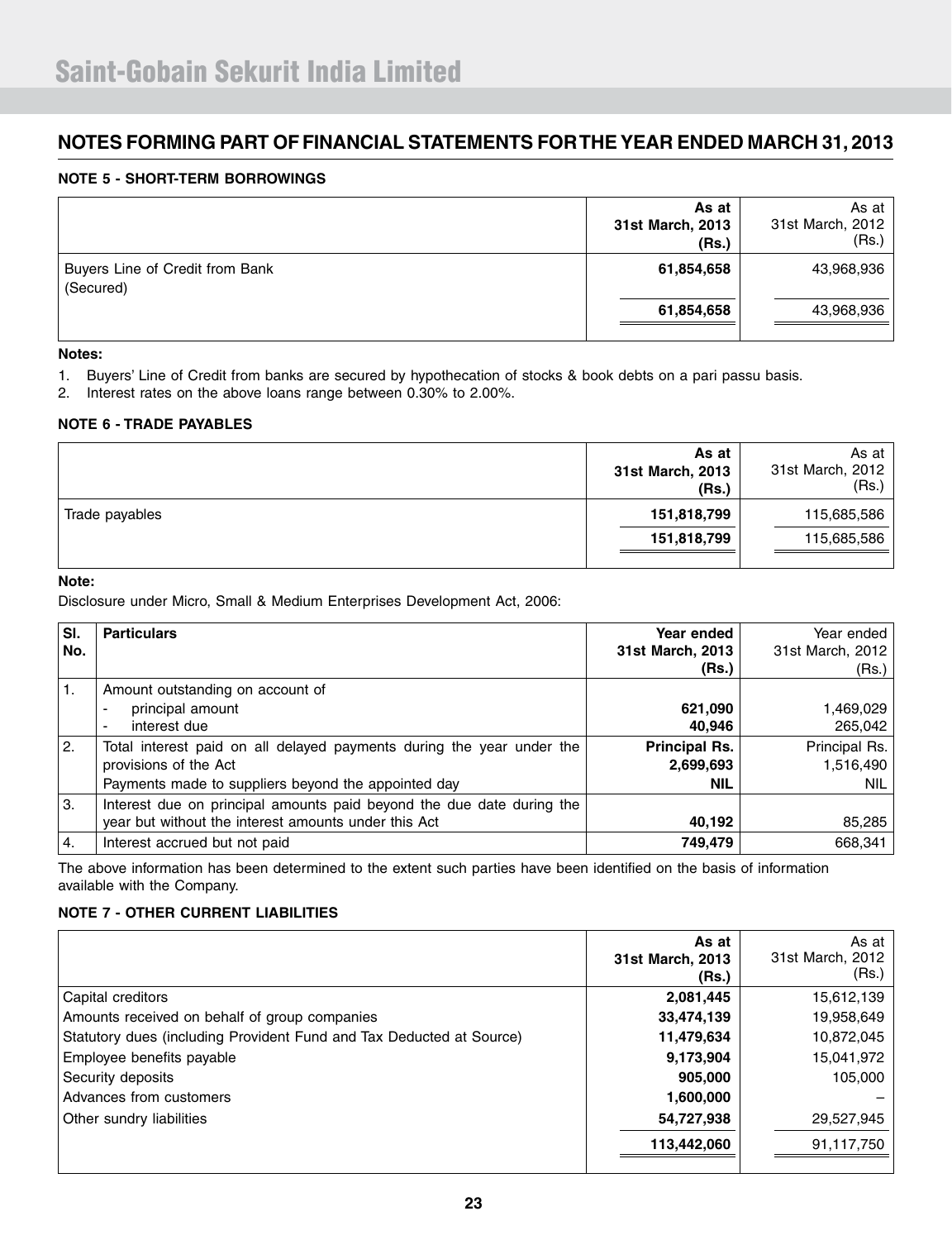

#### **NOTE 8 - SHORT TERM PROVISIONS**

|                                           | As at<br>31st March, 2013<br>(Rs.) | As at<br>31st March, 2012<br>(Rs.) |
|-------------------------------------------|------------------------------------|------------------------------------|
| Provision for Employee Benefits:          |                                    |                                    |
| Provision for compensated absences        | 938,130                            | 411,520                            |
| Provision for gratuity<br>(Refer Note 22) | 2,785,283                          | 590,947                            |
| Others:                                   |                                    |                                    |
| Provision for Litigations/Disputes        |                                    | 202,813                            |
| Tax provision less payments               |                                    | 11,731,668                         |
|                                           | 3,723,413                          | 12,936,948                         |

#### **NOTE 9 - FIXED ASSETS**

|                                |                            | Cost                            |                                  |                             | Depreciation / Amortization |                 | <b>Net Block</b> |                            |                             |                             |
|--------------------------------|----------------------------|---------------------------------|----------------------------------|-----------------------------|-----------------------------|-----------------|------------------|----------------------------|-----------------------------|-----------------------------|
|                                | As at<br>1st April<br>2012 | Additions<br>during the<br>year | Deductions<br>during the<br>year | As at<br>31st March<br>2013 | Upto<br>1st April<br>2012   | For the<br>year | On<br>Deductions | Upto<br>31st March<br>2013 | As at<br>31st March<br>2013 | As at<br>31st March<br>2012 |
| <b>TANGIBLE ASSETS</b>         |                            |                                 |                                  |                             |                             |                 |                  |                            |                             |                             |
| Land - Freehold                | 2,866,677                  |                                 |                                  | 2,866,677                   |                             |                 |                  |                            | 2,866,677                   | 2,866,677                   |
| Land - Leasehold               | 512,669                    |                                 |                                  | 512,669                     | 134,275                     | 6,088           |                  | 140,363                    | 372,306                     | 378,394                     |
| <b>Buildings</b>               | 96,072,921                 | 8,054,645                       |                                  | 104,127,566                 | 35,829,817                  | 3,124,461       |                  | 38,954,278                 | 65,173,288                  | 60,243,104                  |
| Plant & Machinery*             | 1,096,473,749              | 142,640,163                     | 58,321,234                       | 1,180,792,678               | 601,366,693                 | 81,004,458      | 41,332,670       | 641,038,481                | 539,754,197                 | 495,107,056                 |
| Furniture & Fixtures           | 17,649,679                 | 825,143                         |                                  | 18,474,822                  | 8,860,683                   | 1,040,655       |                  | 9,901,338                  | 8,573,484                   | 8,788,996                   |
| Vehicles                       | 225,894                    |                                 |                                  | 225,894                     | 225,894                     |                 |                  | 225,894                    |                             |                             |
| Computers                      | 11,775,148                 | 1,662,448                       |                                  | 13,437,596                  | 6,469,201                   | 1,889,733       |                  | 8,358,934                  | 5,078,662                   | 5,305,947                   |
| TOTAL TANGIBLE ASSETS          | 1,225,576,737              | 153,182,399                     | 58,321,234                       | 1,320,437,902               | 652,886,563                 | 87,065,395      | 41,332,670       | 698,619,288                | 621,818,614                 | 572,690,174                 |
| <b>INTANGIBLE ASSETS</b>       |                            |                                 |                                  |                             |                             |                 |                  |                            |                             |                             |
| Goodwill                       | 8,143,000                  |                                 |                                  | 8,143,000                   | 8,143,000                   |                 |                  | 8,143,000                  |                             |                             |
| <b>Computer Software</b>       | 7,161,872                  |                                 |                                  | 7,161,872                   | 6,434,101                   | 727,771         |                  | 7,161,872                  |                             | 727,771                     |
| <b>TOTAL INTANGIBLE ASSETS</b> | 15,304,872                 |                                 |                                  | 15,304,872                  | 14,577,101                  | 727,771         | $\overline{a}$   | 15,304,872                 |                             | 727,771                     |
| <b>TOTAL ASSETS</b>            | 1,240,881,609              | 153,182,399                     | 58,321,234                       | 1,335,742,774               | 667,463,664                 | 87,793,166      | 41,332,670       | 713,924,160                | 621,818,614                 | 573,417,945                 |
| Previous year                  | 1,067,353,687              | 192,445,199                     | 18,917,277                       | 1,240,881,609               | 601,070,263                 | 75,410,884      | 9,017,483        | 667,463,664                | 573,417,945                 | 466,283,424                 |

**Note:**

\* Plant and Machinery includes Machinery costing Rs. 5,436,927 (March 31, 2012 Rs. 5,436,927) Net block Rs. 9,64,263 (March 31, 2012 Rs. 12,21,985) and depreciation for the year Rs. 257,722 (March 31, 2012: Rs. 257,901) given under operating lease arrangement.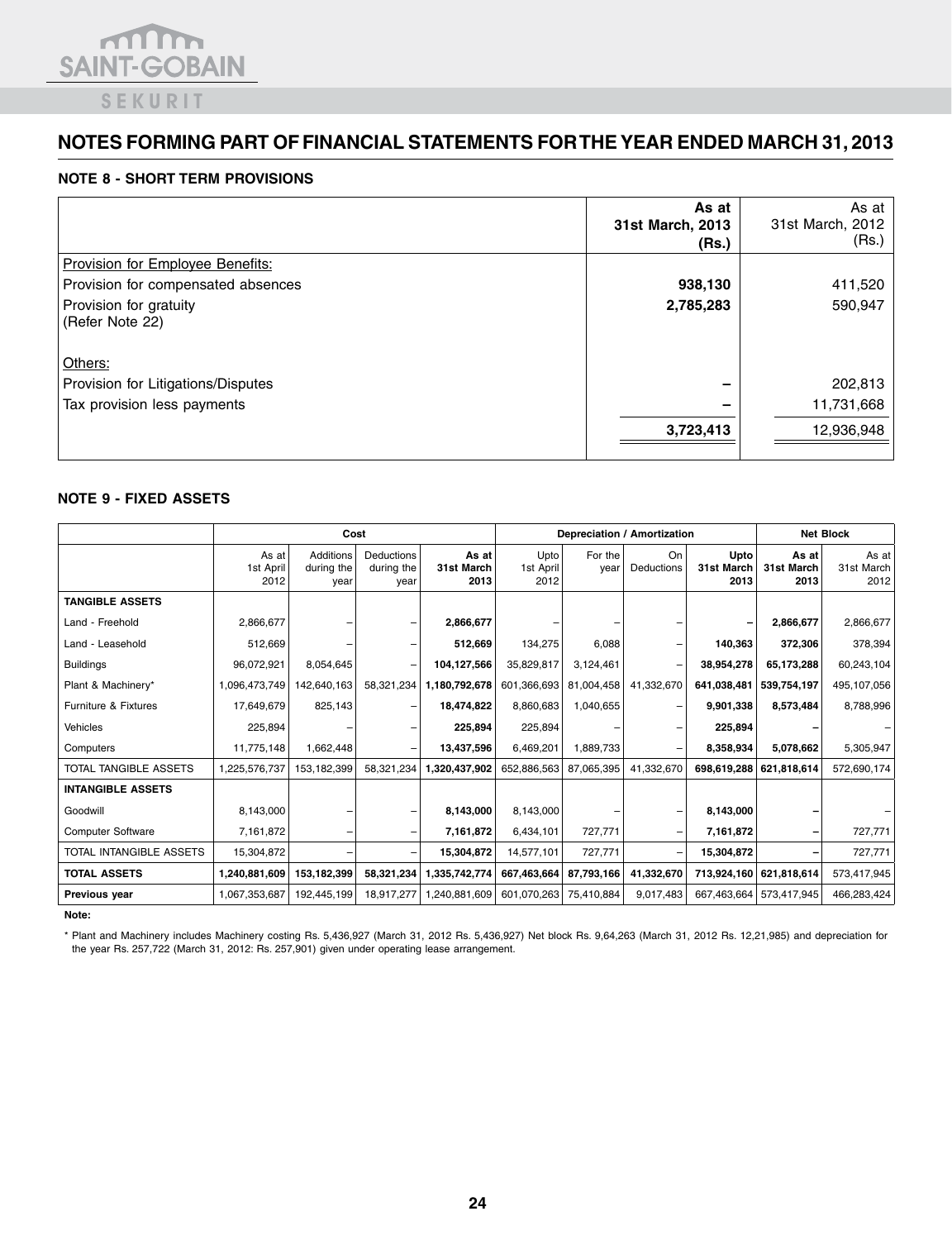#### **NOTE 10 - DEFERRED TAX ASSET (NET):**

| (i)   | BREAK UP OF DEFERRED TAX ASSET AS AT THE YEAR END:     |                                    |                                    |  |  |  |
|-------|--------------------------------------------------------|------------------------------------|------------------------------------|--|--|--|
|       |                                                        | As at<br>31st March, 2013<br>(Rs.) | As at<br>31st March, 2012<br>(Rs.) |  |  |  |
|       | Unabsorbed depreciation                                | 53, 154, 222                       | 74,271,262                         |  |  |  |
|       |                                                        | 53,154,222                         | 74,271,262                         |  |  |  |
| (ii)  | BREAK UP OF DEFERRED TAX LIABILITY AS AT THE YEAR END: |                                    |                                    |  |  |  |
|       | Provision for depreciation                             | 48,282,922                         | 53,850,755                         |  |  |  |
|       |                                                        | 48,282,922                         | 53,850,755                         |  |  |  |
| (iii) | DEFERRED TAX ASSET (NET):                              | 4,871,300                          | 20,420,507                         |  |  |  |

During the year, the Company has utilised deferred tax asset of Rs 15,549,207, (March 31, 2012: Rs. 32,826,078). Based on the orders on hand, growth prospects of the automobile industry, the demand for the Company's products, the long term plans of the Company's customers and the history of order fulfilment by the Company's customers, the Company is positive of generating adequate profits in the years to come, to fully set off the balance deferred tax assets.

#### **NOTE 11 - LONG-TERM LOANS AND ADVANCES (Unsecured)**

|                                                     | As at<br>31st March, 2013<br>(Rs.) | As at<br>31st March, 2012<br>(Rs.) |
|-----------------------------------------------------|------------------------------------|------------------------------------|
| Capital advances                                    | 2,698,560                          | 13,595,948                         |
| (Considered good)                                   |                                    |                                    |
| MAT credit receivable                               | 35,405,558                         | 30,505,558                         |
| Security deposits                                   |                                    |                                    |
| <b>Considered Good</b>                              | 2,486,178                          | 4,900,458                          |
| <b>Considered Doubtful</b>                          | 180,000                            | 180,000                            |
|                                                     | 2,666,178                          | 5,080,458                          |
| Less: Provision for doubtful deposits               | 180,000                            | 180,000                            |
|                                                     | 2,486,178                          | 4,900,458                          |
| Taxes paid in advance less provisions (current tax) | 4,560,621                          | 1,098,639                          |
| Payments/deposits under protest against litigations | 1,284,321                          | 811,775                            |
|                                                     | 46,435,238                         | 50,912,378                         |

#### **NOTE 12 - INVENTORIES**

|                   | As at<br>31st March, 2013<br>(Rs.) | As at<br>31st March, 2012<br>(Rs.) |
|-------------------|------------------------------------|------------------------------------|
| Raw materials     | 40,089,774                         | 35,234,481                         |
| Work-in-progress  | 11,018,674                         | 6,820,040                          |
| Finished goods    | 55,941,607                         | 35,138,950                         |
| Stores and spares | 24,750,516                         | 24,624,269                         |
|                   | 131,800,571                        | 101,817,740                        |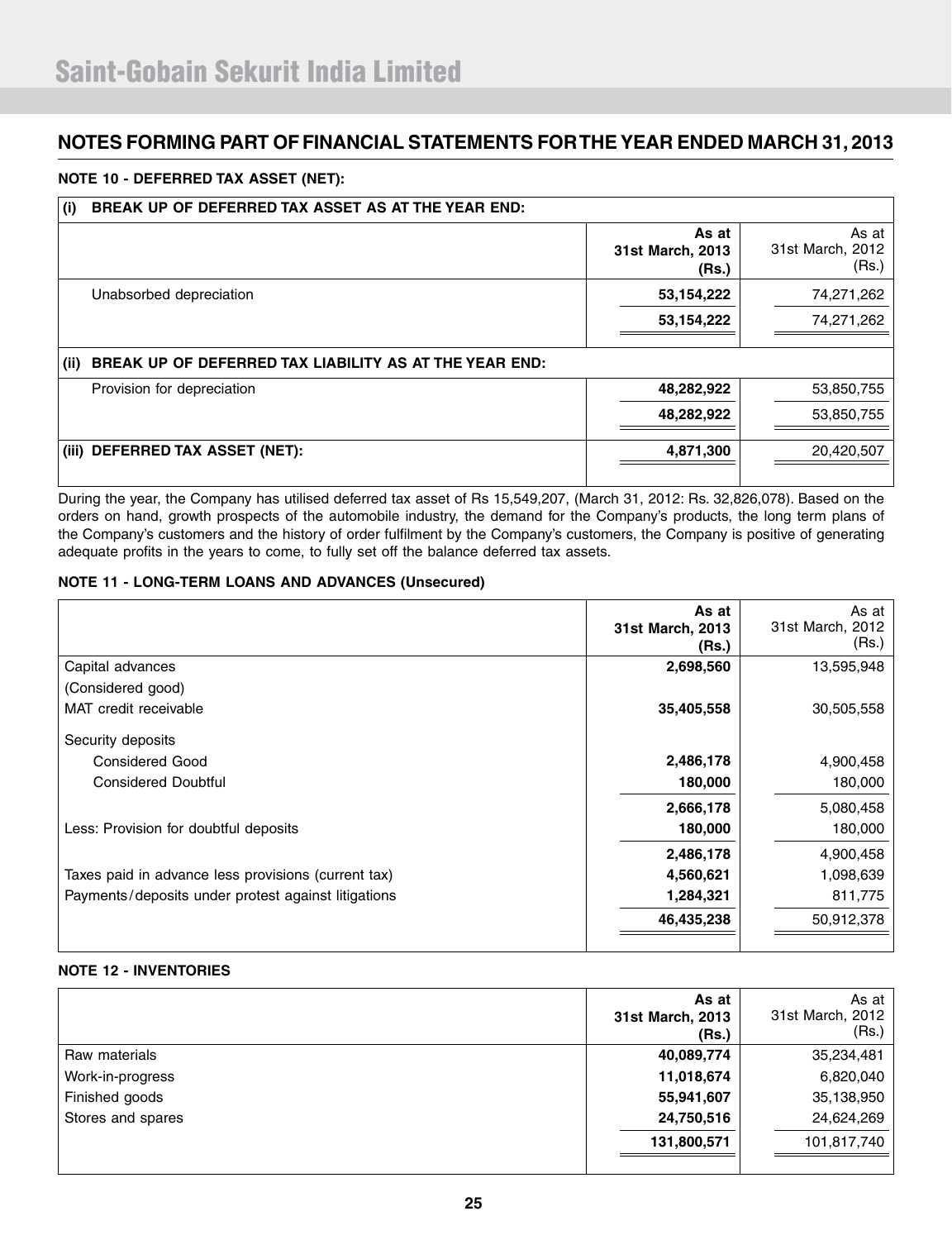

#### **NOTE 13 - TRADE RECEIVABLES**

(Unsecured)

|                                             | As at<br>31st March, 2013<br>(Rs.) | As at<br>31st March, 2012<br>(Rs.) |
|---------------------------------------------|------------------------------------|------------------------------------|
| Debts due for a period exceeding six months |                                    |                                    |
| <b>Considered Good</b>                      | 21,490,490                         | 1,273,508                          |
| <b>Considered Doubtful</b>                  | 2,618,177                          | 1,357,218                          |
| Other Debts:                                | 24,108,667                         | 2,630,726                          |
| <b>Considered Good</b>                      | 161,704,124                        | 137,658,367                        |
| <b>Considered Doubtful</b>                  | 4,128,953                          | 2,664,296                          |
|                                             | 165,833,077                        | 140,322,663                        |
| Less: Provision for Doubtful Debts          | 6,747,130                          | 4,021,514                          |
|                                             | 183,194,614                        | 138,931,875                        |

#### **NOTE 14 - CASH AND BANK BALANCES**

|                                         | As at<br>31st March, 2013<br>(Rs.) | As at I<br>31st March, 2012<br>(Rs.) |
|-----------------------------------------|------------------------------------|--------------------------------------|
| Cash and Cash Equivalents               |                                    |                                      |
| Balances with banks on Current Accounts | 12,642,451                         | 4,748,468                            |
| Cash on hand                            | 135.545                            | 162,727                              |
|                                         | 12,777,996                         | 4,911,195                            |

#### **NOTE 15 - SHORT-TERM LOANS AND ADVANCES**

(Unsecured, considered good)

|                                                 | As at<br>31st March, 2013<br>(Rs.) | As at<br>31st March, 2012<br>(Rs.) |
|-------------------------------------------------|------------------------------------|------------------------------------|
| Excise and Service Tax Receivable               | 10,066,209                         | 7,853,307                          |
| <b>Prepaid Expenses</b>                         | 3,495,721                          | 1,070,305                          |
| Deferred Premium on Derivative Contracts        | 1,840,617                          | 880,197                            |
| Advances to Suppliers                           | 3,918,779                          | 9,217,392                          |
| Balances with Excise, Customs, Port trust, etc. | 3,904,365                          | 3,051,518                          |
| Advances to Employees                           | 1,524,876                          | 804,081                            |
|                                                 | 24,750,567                         | 22,876,800                         |

#### **NOTE 16 - OTHER CURRENT ASSETS**

|                                              | As at<br>31st March, 2013<br>(Rs.) | As at<br>31st March, 2012<br>(Rs.) |
|----------------------------------------------|------------------------------------|------------------------------------|
| Interest accrued on Security Deposits        | 198.905                            | 488,389                            |
| Income Accrued on rebates and Price Increase | 11,017,183                         | 16,097,133                         |
|                                              | 11,216,088                         | 16,585,522                         |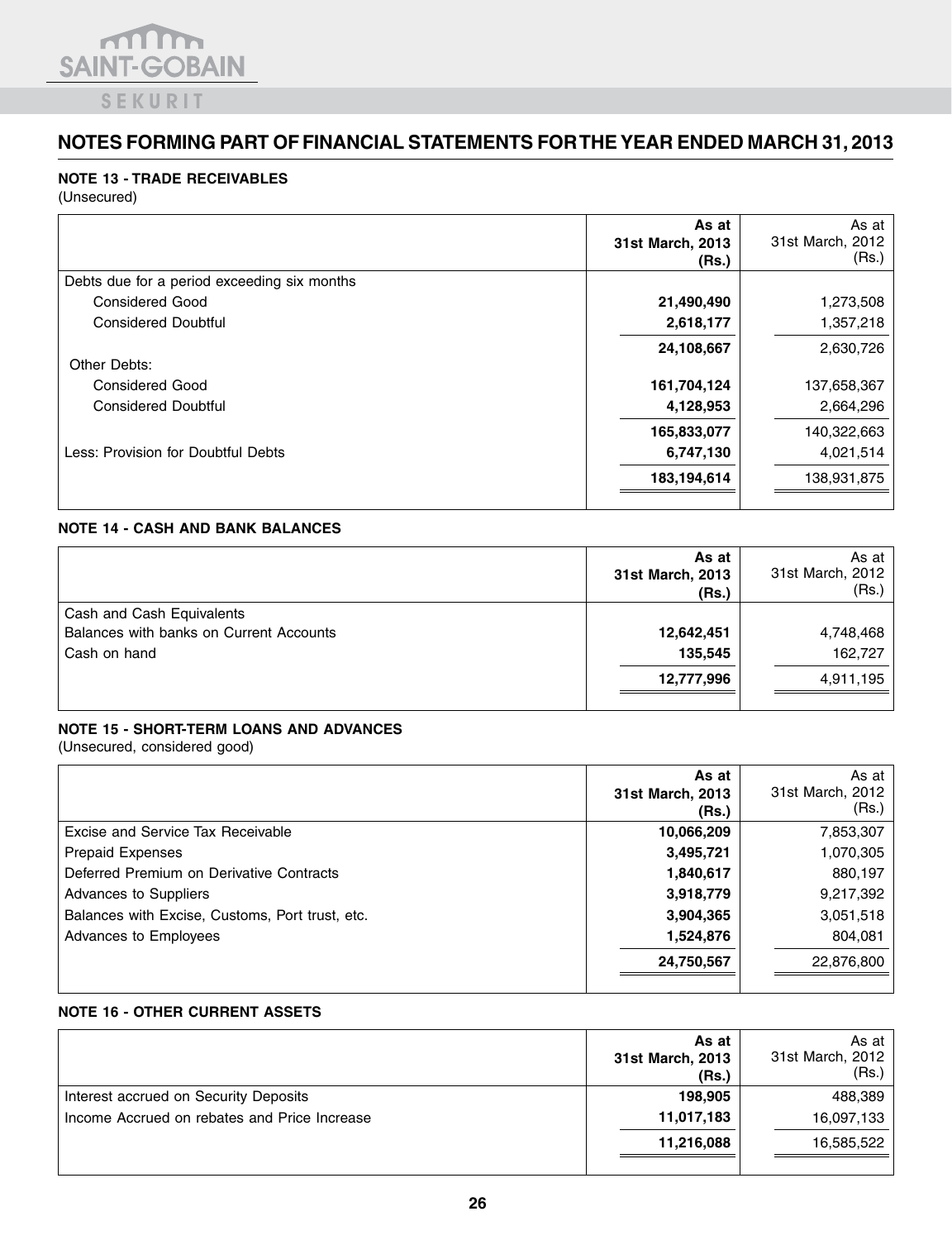#### **NOTE 17 - OTHER INCOME**

|                                           | For the year ended<br>31st March, 2013<br>(Rs.) | For the year ended<br>31st March, 2012<br>(Rs.) |
|-------------------------------------------|-------------------------------------------------|-------------------------------------------------|
| Interest on Deposits                      | 32,915                                          | 347,524                                         |
| Provision no longer required written back | 7,215,953                                       | 6,900,791                                       |
| Dividend Income from current investments  | 300,857                                         | 1,193,118                                       |
| Rent Income                               | 192,000                                         | 192,000                                         |
| Other                                     | 1,408,896                                       | 2,731,038                                       |
|                                           | 9,150,621                                       | 11,364,471                                      |

#### **NOTE 18 (a) - COST OF MATERIALS CONSUMED**

|                                                | For the year ended<br>31st March, 2013<br>(Rs.) | For the year ended<br>31st March, 2012<br>(Rs.) |
|------------------------------------------------|-------------------------------------------------|-------------------------------------------------|
| RAW MATERIALS CONSUMED                         |                                                 |                                                 |
| <b>Opening Stock</b>                           | 35,234,481                                      | 29,802,023                                      |
| Add: Purchases (Net)                           | 515,232,939                                     | 501,204,120                                     |
| Less: Closing Stock                            | 40,089,774                                      | 35,234,481                                      |
| Cost of raw materials consumed during the year | 510,377,646                                     | 495,771,662                                     |

#### **NOTE 18 (b) - CHANGES IN INVENTORY OF FINISHED GOODS AND WORK IN PROGRESS**

|                               | For the year ended<br>31st March, 2013<br>(Rs.) | For the year ended<br>31st March, 2012<br>(Rs.) |
|-------------------------------|-------------------------------------------------|-------------------------------------------------|
| <b>OPENING STOCK:</b>         |                                                 |                                                 |
| Work-in-progress              | 6,820,040                                       | 13,859,642                                      |
| Finished Goods (Manufactured) | 35,138,950                                      | 20,658,702                                      |
| CLOSING STOCK:                |                                                 |                                                 |
| Work-in-progress              | 11,018,674                                      | 6,820,040                                       |
| Finished Goods (Manufactured) | 55,941,607                                      | 35,138,950                                      |
|                               | (25,001,291)                                    | (7,440,646)                                     |

#### **NOTE 19 - EMPLOYEE BENEFITS EXPENSE**

|                                           | For the year ended<br>31st March, 2013<br>(Rs.) | For the year ended<br>31st March, 2012<br>(Rs.) |
|-------------------------------------------|-------------------------------------------------|-------------------------------------------------|
| Salaries and wages                        | 83,251,702                                      | 69,299,160                                      |
| Contribution to provident and other funds | 8,737,447                                       | 4,935,409                                       |
| Staff welfare expenses                    | 7,116,349                                       | 6,189,721                                       |
|                                           | 99,105,498                                      | 80,424,290                                      |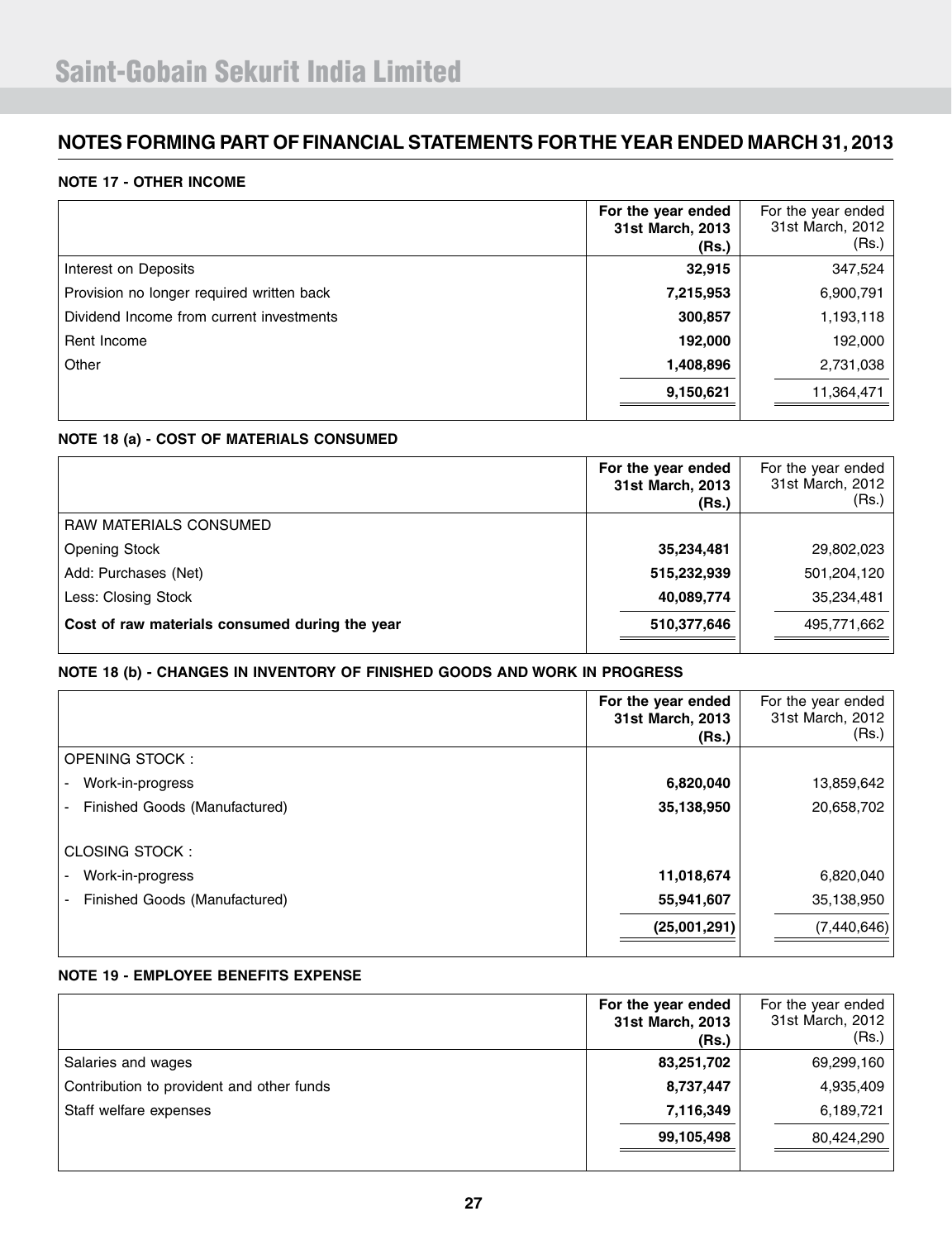

#### **NOTE 20 - FINANCE COSTS**

|                              | For the year ended<br>31st March, 2013<br>(Rs.) | For the year ended<br>31st March, 2012<br>(Rs.) |
|------------------------------|-------------------------------------------------|-------------------------------------------------|
| Interest on:                 |                                                 |                                                 |
| <b>Buyers Line of Credit</b> | 2,433,559                                       | 1,077,608                                       |
| Others                       |                                                 | 71,176                                          |
| <b>Bank Charges</b>          | 485,333                                         | 1,302,207                                       |
| Interest on MAT              |                                                 | 2,496,257                                       |
|                              | 2,918,892                                       | 4,947,248                                       |

#### **NOTE 21 - OTHER EXPENSES**

|                                          |            | For the year ended<br>31st March, 2013<br>(Rs.) | For the year ended<br>31st March, 2012<br>(Rs.) |
|------------------------------------------|------------|-------------------------------------------------|-------------------------------------------------|
| Consumption of stores and spare parts    |            | 31,639,900                                      | 15,942,462                                      |
| Labour charges                           |            | 40,767,559                                      | 32,269,988                                      |
| Power and fuel                           |            | 147,108,629                                     | 118,995,705                                     |
| Rent                                     |            | 7,654,257                                       | 1,537,116                                       |
| Repairs and maintenance -                |            |                                                 |                                                 |
| Plant and Machinery                      | 20,074,430 |                                                 | 7,558,735                                       |
| <b>Buildings</b>                         | 1,484,388  |                                                 | 1,220,665                                       |
| <b>Others</b>                            | 16,213,212 |                                                 | 14,195,506                                      |
|                                          |            | 37,772,030                                      | 22,974,906                                      |
| <b>Travelling and Conveyance</b>         |            | 7,605,060                                       | 5,359,459                                       |
| <b>Communication Expenses</b>            |            | 1,087,272                                       | 2,222,324                                       |
| Rates & Taxes                            |            | 2,187,757                                       | 3,417,207                                       |
| Insurance                                |            | 2,616,935                                       | 2,494,203                                       |
| Environment, Health and Safety Expenses  |            | 1,427,505                                       | 1,550,725                                       |
| Legal and Professional Charges           |            | 4,902,970                                       | 4,053,309                                       |
| Exchange Fluctuations Loss (net)         |            | 14,807,301                                      | 5,402,958                                       |
| Loss on sale / write off of Assets (net) |            | 16,988,564                                      | 9,892,880                                       |
| Freight Octroi and Packing Expenses      |            | 38,259,237                                      | 39,905,982                                      |
| Royalty                                  |            | 23,984,113                                      | 16,838,363                                      |
| <b>Auditors Remuneration</b>             |            |                                                 |                                                 |
| - As Auditors                            |            | 1,425,000                                       | 1,500,000                                       |
| Out of Pocket Expenses                   |            | 23,739                                          | 42,729                                          |
| Miscellaneous expenses                   |            | 17,125,852                                      | 15,184,286                                      |
|                                          |            | 397,383,680                                     | 299,584,602                                     |
|                                          |            |                                                 |                                                 |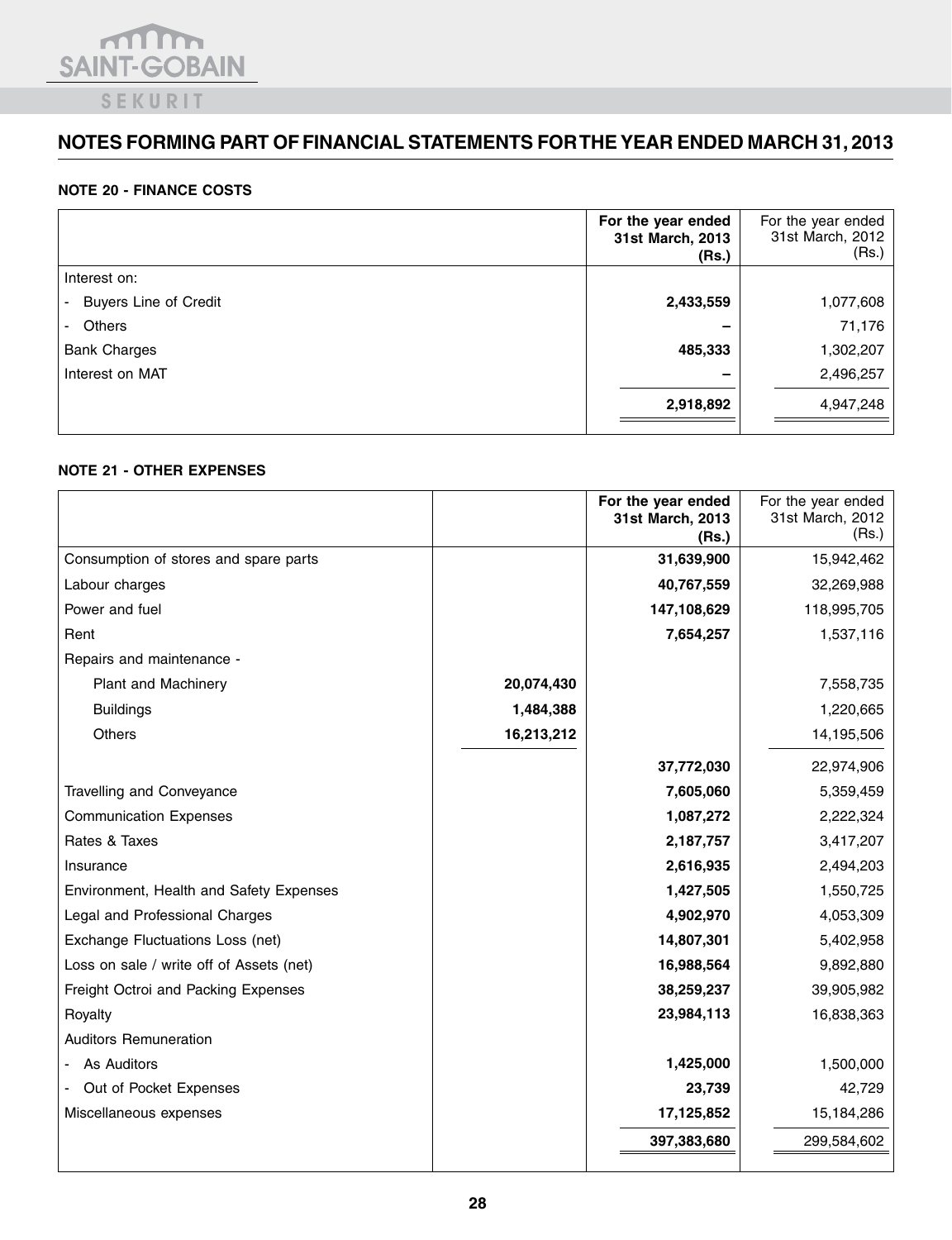#### **Notes:**

#### **1. EXPENDITURE IN FOREIGN CURRENCY**

|                           | For the year ended<br>31st March, 2013<br>(Rs.) | For the year ended<br>31st March, 2012<br>(Rs.) |
|---------------------------|-------------------------------------------------|-------------------------------------------------|
| Research and Development  | 405,227                                         | 194,250                                         |
| Travelling and Conveyance | 162,060                                         | 286,772                                         |
| <b>Technical services</b> | 6,623,371                                       | 7,220,549                                       |
| Royalty                   | 23,984,113                                      | 16,838,363                                      |
| <b>Others</b>             | 500,007                                         |                                                 |

#### **2. THE NET EXCHANGE DIFFERENCES ARISING DURING THE YEAR:**

(i) Recognised appropriately in the Statement of Profit and Loss - net loss - Rs. 14,807,301 (March 31, 2012: Rs. 5,402,958).

#### **Additional Information pursuant to the requirements of Schedule VI and Accounting Standards:**

#### **NOTE 22 - DETAILS OF EMPLOYEE BENEFITS AS REQUIRED BY THE ACCOUNTING STANDARD 15 (REVISED) EMPLOYEE BENEFITS:**

The Company has classified various employee benefits as under:

**A.** Defined Contribution Plans:

The Company has recognised the following amounts in the Statement of Profit and Loss for the year:

#### **(Amount in Rupees)**

| SI.<br>No. | <b>Particulars</b>                             | Year ended<br>31st March, 2013 | Year ended<br>31st March, 2012 |
|------------|------------------------------------------------|--------------------------------|--------------------------------|
|            | Contribution to Employees' Superannuation Fund | 5,840                          | 52.584                         |
| 2          | Contribution to Provident Fund                 | 3,587,316                      | 3,170,696                      |

#### **B.** Defined Benefit Plans:

 Valuation in respect of Gratuity has been carried out by independent actuary, as at the Balance Sheet date, based on the following assumptions:

| (Amount in Rupees) |  |  |
|--------------------|--|--|
|--------------------|--|--|

| SI.<br>No. | <b>Particulars</b>                                                       | Year ended<br>31st March, 2013 | Year ended<br>31st March, 2012 |
|------------|--------------------------------------------------------------------------|--------------------------------|--------------------------------|
| a.         | Discount Rate (per annum)                                                | 8.25%                          | 8.50%                          |
| b.         | Rate of increase in Compensation Levels                                  | 7.00%                          | 7.00%                          |
| C.         | Rate of Return on Plan Assets                                            | 8.70%                          | 8.60%                          |
| d.         | Expected Average remaining working lives of employees in number of years | 14 Years                       | 15 Years                       |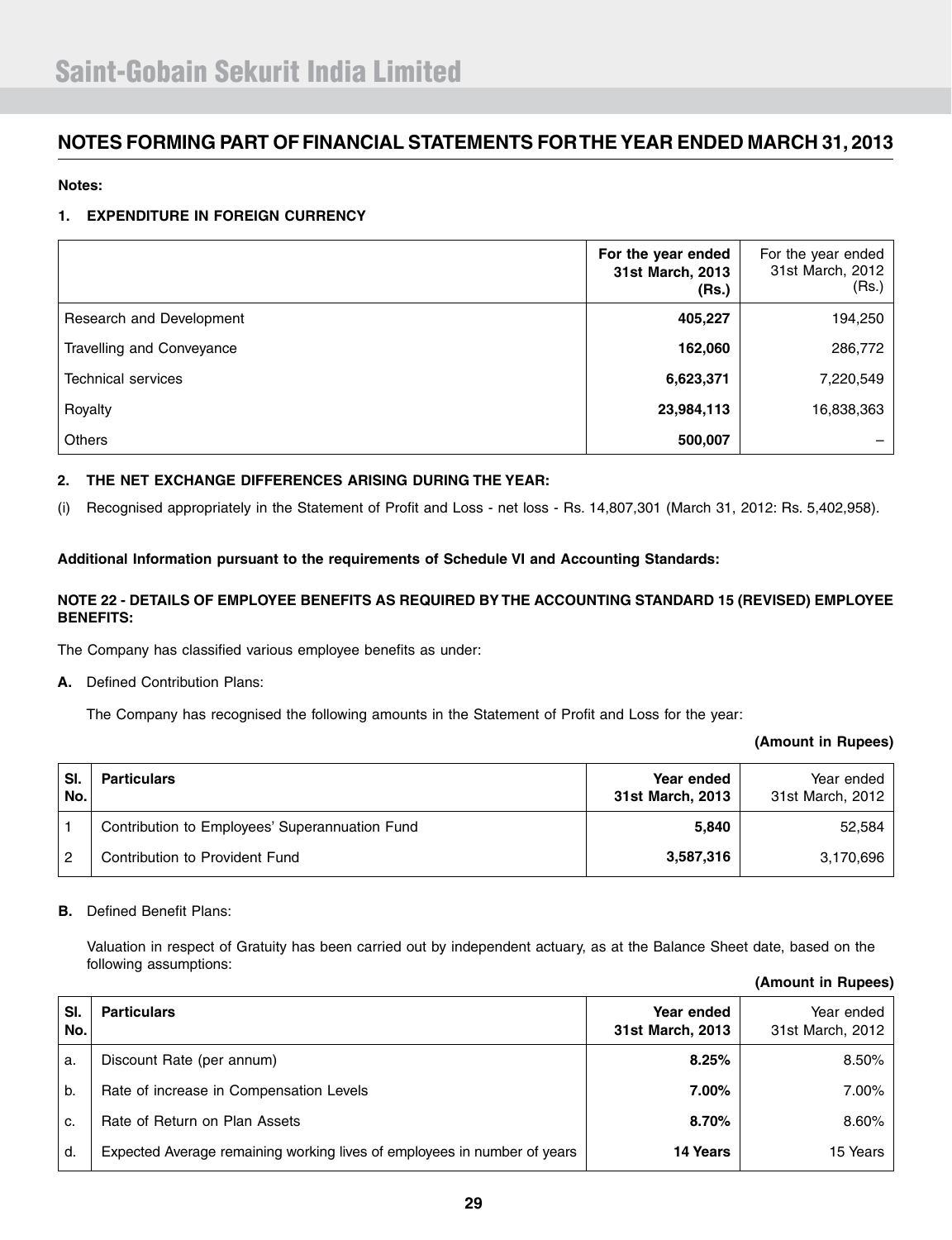

### Gratuity

|       |                                                                                         |                  | (Amount in Rupees) |
|-------|-----------------------------------------------------------------------------------------|------------------|--------------------|
| SI.   | <b>Particulars</b>                                                                      | Year ended       | Year ended         |
| No.   |                                                                                         | 31st March, 2013 | 31st March, 2012   |
| (i)   | Changes in the Present Value of Obligation                                              |                  |                    |
|       | Present Value of Obligation as at the beginning of the year<br>a.                       | 15,662,867       | 14,283,432         |
|       | <b>Interest Cost</b><br>b.                                                              | 1,331,344        | 1,142,675          |
|       | <b>Current Service Cost</b><br>c.                                                       | 1,086,940        | 1,058,888          |
|       | <b>Benefits Paid</b><br>d.                                                              | (378, 351)       | (333,592)          |
|       | Actuarial (Gain)/Loss<br>е.                                                             | 2,659,028        | (488, 536)         |
|       | f.<br>Present Value of Obligation as at the end of the year                             | 20,361,828       | 15,662,867         |
| (ii)  | Changes in the Fair value of Plan Assets                                                |                  |                    |
|       | Present Value of Plan Assets as at the beginning of the year<br>a.                      | 4,933,770        | 3,718,163          |
|       | Expected Return on Plan Assets<br>b.                                                    | 424,304          | 297,453            |
|       | Actuarial Gain/(Loss)<br>c.                                                             | 34,865           | 101,162            |
|       | <b>Employers' Contributions</b><br>d.                                                   | 1,205,299        | 1,150,584          |
|       | <b>Benefits Paid</b><br>е.                                                              | (378, 351)       | (333,592)          |
|       | f.<br>Fair Value of Plan Assets as at the end of the year                               | 6,219,887        | 4,933,770          |
| (iii) | Amount recognised in the Balance Sheet                                                  |                  |                    |
|       | Present Value of Obligation as at the end of the year<br>a.                             | 20,361,828       | 15,662,867         |
|       | Fair Value of Plan Assets as at the end of the year<br>b.                               | (6, 219, 887)    | (4,933,770)        |
|       | (Asset)/Liability recognised in the Balance Sheet<br>C.                                 | 14,141,941       | 10,729,097         |
| (iv)  | Expenses recognised in the Profit and Loss Account                                      |                  |                    |
|       | <b>Current Service Cost</b><br>a.                                                       | 1,086,940        | 1,058,888          |
|       | <b>Interest Cost</b><br>b.                                                              | 1,331,344        | 1,142,675          |
|       | Expected Return on Plan Assets<br>c.                                                    | (424, 304)       | (297, 453)         |
|       | Net actuarial (Gain)/Loss<br>d.                                                         | 2,624,163        | (589, 698)         |
|       | Total Expense/(Credit) recognised in the Profit and Loss Account<br>е.                  | 4,618,143        | 1,314,412          |
| (v)   | Percentage of each Category of Plan Assets to total Fair Value of<br><b>Plan Assets</b> |                  |                    |
|       | Administered by Life Insurance Corporation of India                                     | 100%             | 100%               |

### (vi) Experience History

| (Amount in Rupees)                                        |                                |                                |                                |                                |  |
|-----------------------------------------------------------|--------------------------------|--------------------------------|--------------------------------|--------------------------------|--|
|                                                           | Year ended<br>31st March, 2013 | Year ended<br>31st March, 2012 | Year ended<br>31st March, 2011 | Year ended<br>31st March, 2010 |  |
| Present Value of Obligation                               | (20, 361, 828)                 | (15,662,867)                   | (14, 283, 432)                 | (9,800,442)                    |  |
| <b>Plan Assets</b>                                        | 6,219,887                      | 4,933,770                      | 3,718,163                      | (2,701,038)                    |  |
| Surplus/(Deficit)                                         | (14,141,941)                   | (10,729,097)                   | (10, 565, 269)                 | (12,501,480)                   |  |
| Experience adjustments on plan liabilities<br>(loss)/gain | 2,136,240                      | 332,916                        | 1,650,627                      | 2,427,473                      |  |
| Experience adjustments on plan assets<br>(loss)/gain      | 34,865                         | 101,162                        | 113,640                        | 520,604                        |  |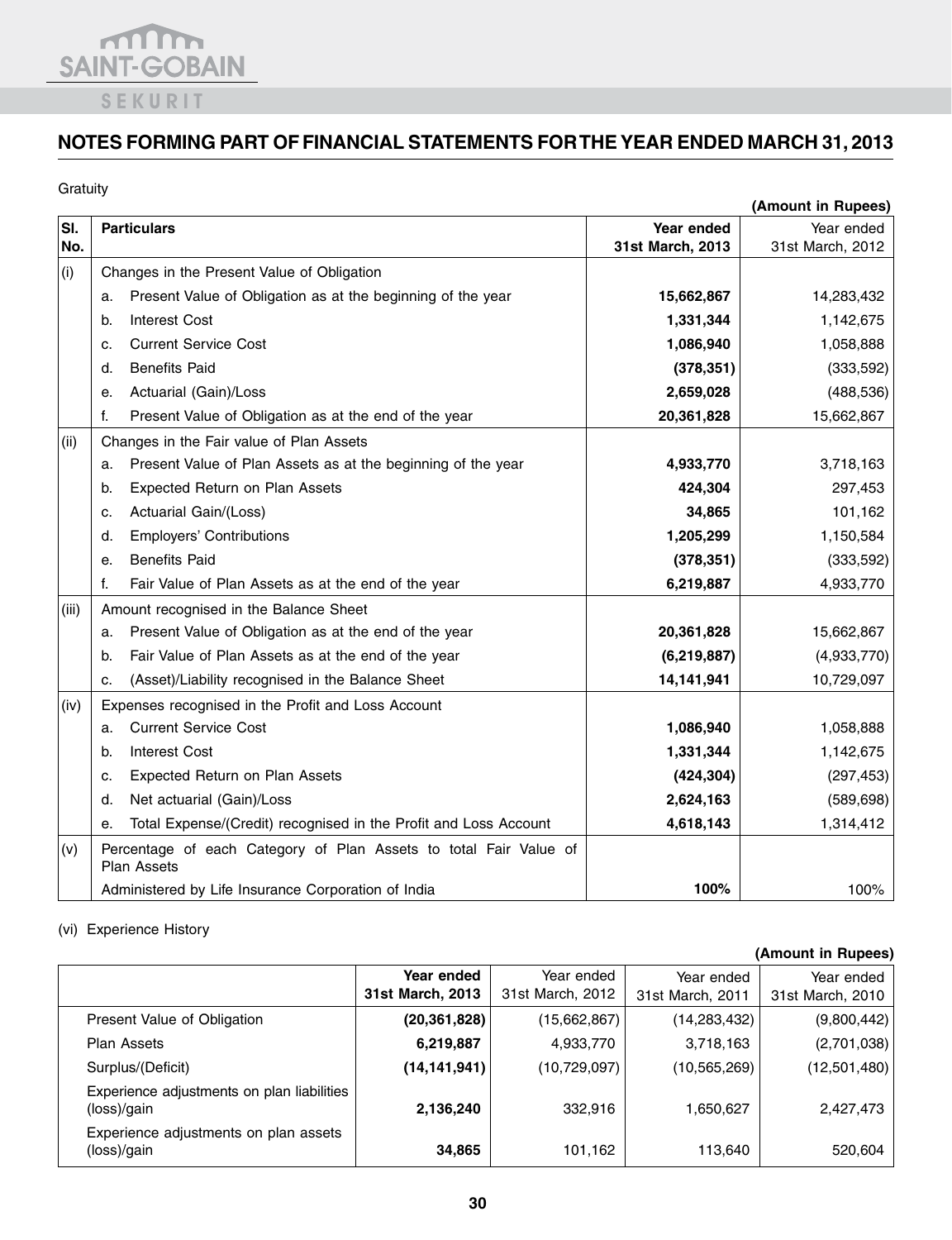#### **NOTE 23 - SEGMENT INFORMATION**

The Company is engaged in the business of "Automotive Glass" which, as per the Accounting Standard - 17 Segment Reporting is considered as the only reportable primary business segment. The geographical segment is not considered as reportable segment as exports are insignificant.

#### **NOTE 24 - RELATED PARTY DISCLOSURES**

#### **Related Party Disclosures:**

1. (a) Name of the related party and the nature of relationship where control exists:

| Name of the related Party         | Nature of Relationship   |
|-----------------------------------|--------------------------|
| Compagnie de Saint-Gobain, France | Ultimate Holding Company |
| Saint-Gobain Sekurit S.A. France  | <b>Holding Company</b>   |

#### (b) Relationships:

### i) **Holding Company**

Saint-Gobain Sekurit S.A., France

#### ii) **Entity in respect of which the Company is an Associate**

Saint-Gobain Glass India Limited, India

#### iii) **Fellow Subsidiaries**

 Saint-Gobain Glass, France Saint-Gobain Seva, France Grindwell Norton Limited, India Saint-Gobain Sekurit (Thailand) Co. Limited, Thailand Saint-Gobain Seva Engineering India Limited, India Saint-Gobain Sekurit Deutschland Gmbh & Co. KG, Germany Saint-Gobain Hanglass Clfg Qingdao Glass Co. Ltd., China Saint-Gobain Sekurit Italia, Italy Saint-Gobain Hanglass Sekurit (Shanghai) Hankuk Sekurit Limited, Korea CDI Saint-Gobain Glass, France Saint-Gobain Research (Shanghai) Co.

#### iv) **Key Managerial Personnel:**

Mr. A. Dinakar (Managing Director)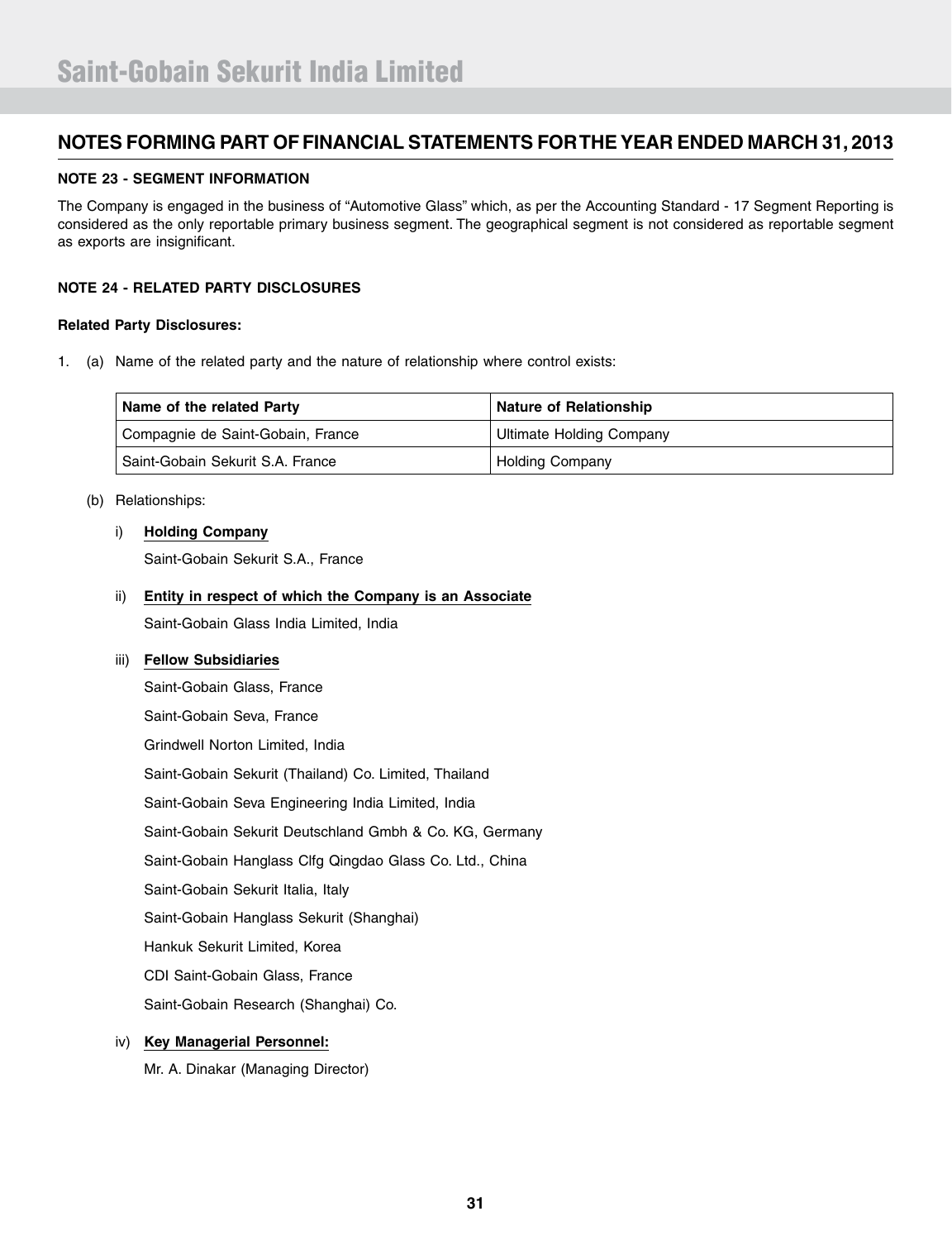

#### **NOTE 24 - RELATED PARTY DISCLOSURES**

2. The following transactions were carried out in the ordinary course of business with the parties referred to in 1 (a) and (b) above:

|                |                                 |                                                   |                                   |                                      |                                                              |                                       | (Amount in Rupees)      |
|----------------|---------------------------------|---------------------------------------------------|-----------------------------------|--------------------------------------|--------------------------------------------------------------|---------------------------------------|-------------------------|
| Sr.<br>No.     | Nature of<br><b>Transaction</b> | <b>Name of Related Party</b>                      | Holding                           | <b>Fellow</b><br><b>Subsidiaries</b> | Entity in respect of<br>which the Company is<br>an Associate | Key<br><b>Managerial</b><br>Personnel | Total                   |
| 1              | Purchase of Fixed               | Saint-Gobain Glass India Limited, India           |                                   |                                      | 5,969,624                                                    |                                       | 5,969,624               |
|                | Assets                          |                                                   | $(-)$                             | $(-)$                                | $(-)$                                                        | $(-)$                                 | $(-)$                   |
|                |                                 | Saint-Gobain Sekurit S.A., France                 | 6,536,365                         | $\equiv$                             | $\qquad \qquad -$                                            | $\equiv$                              | 6,536,365               |
|                |                                 |                                                   | $(-)$                             | $(-)$                                | $(-)$                                                        | $(-)$                                 | $(-)$                   |
|                |                                 | CDI Saint-Gobain Glass, France                    | $\overline{\phantom{0}}$          | 2,450,934                            | $\qquad \qquad -$                                            | $\overline{\phantom{0}}$              | 2,450,934               |
|                |                                 |                                                   | $(-)$                             | $(-)$                                | $(-)$                                                        | $(-)$                                 | $(-)$                   |
|                |                                 | Saint-Gobain Research (Shanghai) Co.              | $\overline{\phantom{a}}$<br>$(-)$ | 168.984<br>$(-)$                     | $\qquad \qquad -$<br>$(-)$                                   | $\overline{\phantom{m}}$              | 168,984                 |
|                |                                 | Saint-Gobain Glass, France                        | $\equiv$                          | 283,944                              | $\overline{\phantom{0}}$                                     | $(-)$<br>$\equiv$                     | $(-)$<br>283,944        |
|                |                                 |                                                   | $(-)$                             | (12, 305, 922)                       | $(-)$                                                        | $(-)$                                 | (12,305,922)            |
|                |                                 | Saint-Gobain Seva France                          | $\overline{\phantom{0}}$          | 37,493,085                           | $\equiv$                                                     | $\overline{\phantom{0}}$              | 37,493,085              |
|                |                                 |                                                   | $(-)$                             | (75, 748, 149)                       | $(-)$                                                        | $(-)$                                 | (75, 748, 149)          |
| $\overline{c}$ | Purchase of                     | Grindwell Norton Limited, India                   |                                   | 1,842,085                            | $\overline{\phantom{0}}$                                     | $\overline{\phantom{m}}$              | 1,842,085               |
|                | Consumables &                   |                                                   | $(-)$                             | (1,588,415)                          | $(-)$                                                        | $(-)$                                 | (1,588,415)             |
|                | Spares                          | Saint-Gobain Sekurit S.A., France                 | 63,226                            | $\overline{\phantom{0}}$             | $\overline{\phantom{0}}$                                     | $\overline{\phantom{m}}$              | 63,226                  |
|                |                                 |                                                   | $(-)$                             | $(-)$                                | $(-)$                                                        | $(-)$                                 | $(-)$                   |
|                |                                 | Saint-Gobain Glass India Limited, India           | $\equiv$                          | $\equiv$                             | 160,142                                                      | $\overline{\phantom{0}}$              | 160,142                 |
|                |                                 |                                                   | $(-)$                             | $(-)$                                | (413, 158)                                                   | $(-)$                                 | (413, 158)              |
|                |                                 | Saint-Gobain Seva, France                         | $\overline{\phantom{a}}$          | 1,955,976<br>(306, 025)              | $\overline{\phantom{0}}$                                     | $\overline{\phantom{m}}$              | 1,955,976<br>(306, 025) |
|                |                                 |                                                   | $(-)$<br>$\overline{\phantom{a}}$ |                                      | $(-)$<br>$\overline{\phantom{0}}$                            | $(-)$                                 |                         |
|                |                                 | Saint-Gobain Seva Engineering, India              | $(-)$                             | (42, 751)                            | $(-)$                                                        | $(-)$                                 | (42, 751)               |
| 3              | Purchase of Goods               | Saint-Gobain Glass India Limited, India           |                                   |                                      |                                                              |                                       | 372,607,630             |
|                |                                 |                                                   | $\overline{\phantom{0}}$<br>$(-)$ | $\overline{\phantom{0}}$<br>$(-)$    | 372,607,630<br>(350, 955, 566)                               | $\qquad \qquad -$<br>$(-)$            | (350, 955, 566)         |
|                |                                 | Saint Gobain Sekurit Deutschland                  |                                   |                                      |                                                              |                                       |                         |
|                |                                 | GmBH, Germany                                     |                                   | 15,650,307                           |                                                              | -                                     | 15,650,307              |
|                |                                 |                                                   | $(-)$                             | (10, 273, 672)                       | $(-)$                                                        | $(-)$                                 | (10, 273, 672)          |
|                | Pool R & D                      | Saint-Gobain Glass, France                        | $\overline{\phantom{0}}$          | 23,984,113                           | $\qquad \qquad -$                                            | $\overline{\phantom{a}}$              | 23,984,113              |
|                |                                 |                                                   | $(-)$                             | $(-)$                                | $(-)$                                                        | $(-)$                                 | $(-)$                   |
| 4              | Royalty                         | Saint-Gobain Sekurit S.A., France                 |                                   | $\overline{\phantom{0}}$             | $\overline{\phantom{0}}$                                     | $\overline{\phantom{0}}$              |                         |
|                |                                 |                                                   | (16, 838, 363)                    | $(-)$                                | $(-)$                                                        | $(-)$                                 | (16,838,363)            |
| 5              | Services Received               | Saint-Gobain Glass India Limited, India           |                                   |                                      | 19,603,310                                                   | $\overline{\phantom{0}}$              | 19,603,310              |
|                |                                 |                                                   | $(-)$                             | $(-)$                                | (21, 958, 401)                                               | $(-)$                                 | (21, 958, 401)          |
|                |                                 | Saint-Gobain Seva, France                         | $\overline{\phantom{0}}$          | 2,815,010                            | $\overline{\phantom{0}}$                                     | $\overline{\phantom{0}}$              | 2,815,010               |
|                |                                 |                                                   | $(-)$                             | $(-)$                                | $(-)$                                                        | $(-)$                                 | $(-)$                   |
|                |                                 | CDI Saint-Gobain Glass, France                    | ÷<br>$(-)$                        | 718,235<br>$(-)$                     | $\equiv$<br>$(-)$                                            | $(-)$                                 | 718,235<br>$(-)$        |
|                |                                 | Compagine de Saint-Gobain SA                      | 263.382                           | $\qquad \qquad -$                    | $\qquad \qquad -$                                            | $\overline{\phantom{a}}$              | 263,382                 |
|                |                                 |                                                   | $(-)$                             | $(-)$                                | $(-)$                                                        | $(-)$                                 | $(-)$                   |
|                |                                 | Saint-Gobain Glass, France                        | -                                 | 162,060                              | $\qquad \qquad -$                                            | $\qquad \qquad -$                     | 162,060                 |
|                |                                 |                                                   | $(-)$                             | $(-)$                                | $(-)$                                                        | $(-)$                                 | $(-)$                   |
|                |                                 | Grindwell Norton Limited, India                   |                                   | 4,785,880                            | $\overline{\phantom{a}}$                                     |                                       | 4,785,880               |
|                |                                 |                                                   | $(-)$                             | (3,379,314)                          | $(-)$                                                        | $(-)$                                 | (3,379,314)             |
|                |                                 | Saint-Gobain Sekurit S.A., France                 | 3,355,664                         |                                      |                                                              |                                       | 3,355,664               |
|                |                                 |                                                   | (194, 250)                        | $(-)$                                | $(-)$                                                        | $(-)$                                 | (194, 250)              |
| 6              | Services Rendered               | Saint-Gobain Glass India Limited                  |                                   |                                      | 10,914,145                                                   |                                       | 10,914,145              |
|                |                                 |                                                   | $(-)$                             | $(-)$                                | (9,072,257)                                                  | $(-)$                                 | (9,072,257)             |
| 7              | Sale of Goods                   | Saint-Gobain Glass India Limited, India           |                                   |                                      | 25,911,981                                                   |                                       | 25,911,981              |
|                |                                 |                                                   | $(-)$                             | $(-)$                                | (34,972,215)                                                 | $(-)$                                 | (34,972,215)            |
|                |                                 | Saint Gobain Sekurit Deutschland<br>GmBH, Germany |                                   | 3,303,257                            |                                                              |                                       | 3,303,257               |
|                |                                 |                                                   | $(-)$                             | (946, 435)                           | $\qquad \qquad -$<br>$(-)$                                   | $(-)$                                 | (946, 435)              |
|                |                                 |                                                   |                                   |                                      |                                                              |                                       |                         |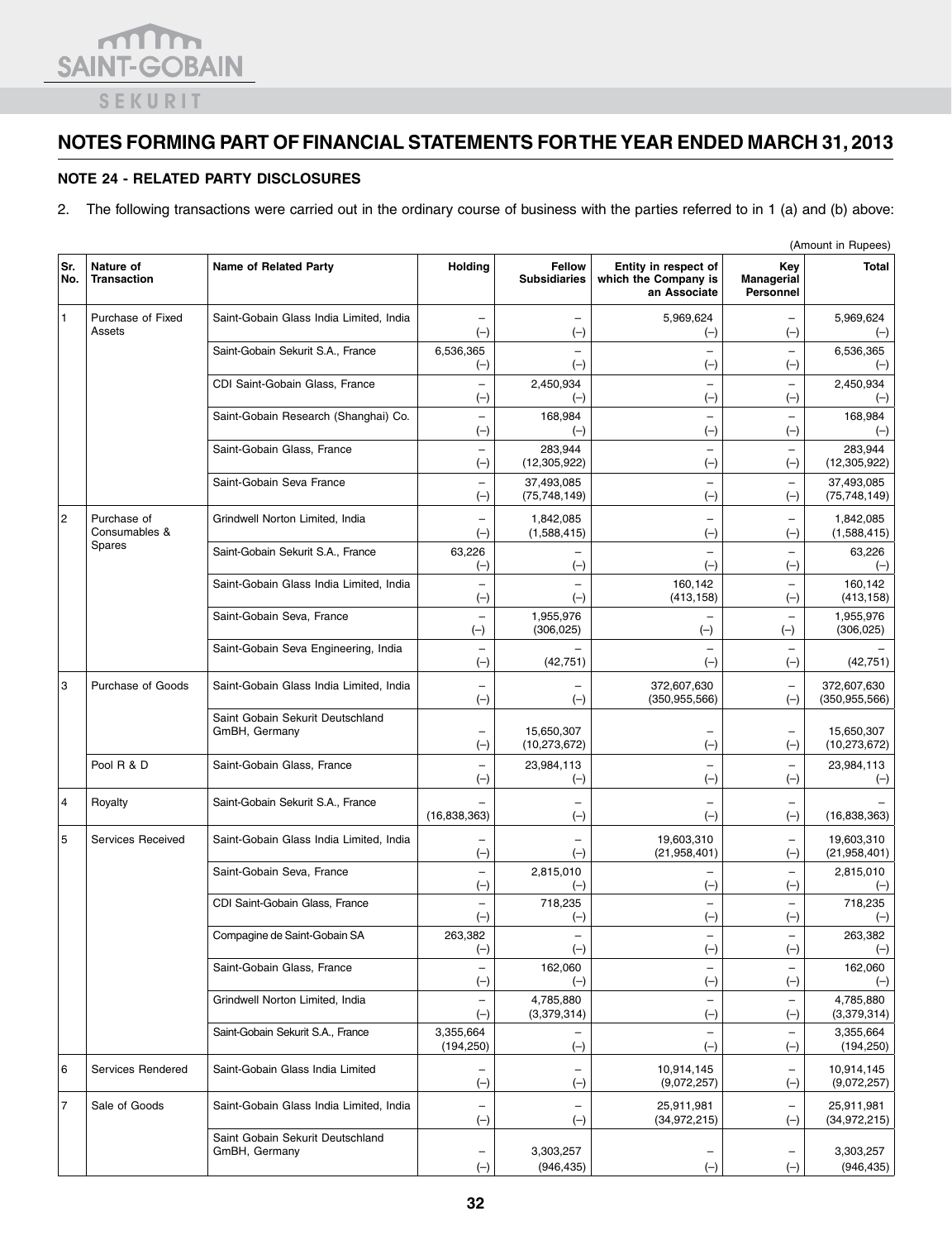#### **NOTE 24 - RELATED PARTY DISCLOSURES**

#### **3. Outstanding Balances as on March 31, 2013**

|                  |                                                      |                                   |                                    |                                                                 |                                    | (Amount in Rupees)            |
|------------------|------------------------------------------------------|-----------------------------------|------------------------------------|-----------------------------------------------------------------|------------------------------------|-------------------------------|
| Sr.<br><b>No</b> | Name of the Related Party                            | <b>Holding</b>                    | <b>Fellow</b><br><b>Subsidiary</b> | Entity in respect<br>of which the<br>Company is an<br>Associate | <b>Key Managerial</b><br>Personnel | Total                         |
| Α                | Debtors:                                             |                                   |                                    |                                                                 |                                    |                               |
| 1                | Saint-Gobain Sekurit S.A., France                    | 2,518,696<br>(10,898,066)         | $\overline{\phantom{0}}$<br>$(-)$  | $(-)$                                                           | -<br>$(-)$                         | 2,518,696<br>(10,898,066)     |
| 2                | Saint-Gobain Glass India Limited, India              | -<br>$(-)$                        | $\overline{\phantom{0}}$<br>$(-)$  | 37,455,709<br>(3, 168, 125)                                     | $\overline{\phantom{0}}$<br>$(-)$  | 37,455,709<br>(3, 168, 125)   |
| 3                | Saint-Gobain Sekurit Deutschland- Stoleberg, Germany | -<br>$(-)$                        | 2,242,396<br>$(-)$                 | $(-)$                                                           | $\overline{\phantom{0}}$<br>$(-)$  | 2,242,396<br>$(-)$            |
| 4                | Others                                               | -<br>$(-)$                        | 378,430<br>(378, 430)              | $(-)$                                                           | -<br>$(-)$                         | 378,430<br>(378, 430)         |
| в                | <b>Current Liabilities:</b>                          |                                   |                                    |                                                                 |                                    |                               |
| $\mathbf{1}$     | Saint-Gobain Sekurit S.A., France                    | 4,390,716<br>(194, 250)           | $\overline{\phantom{0}}$<br>$(-)$  | $(-)$                                                           | -<br>$(-)$                         | 4,390,716<br>(194, 250)       |
| $\overline{c}$   | Grindwell Norton Limited, India                      | $(-)$                             | 316,893<br>(83, 497)               | $(-)$                                                           | $\overline{\phantom{0}}$<br>$(-)$  | 316,893<br>(83, 497)          |
| 3                | Saint-Gobain Glass India Limited, India              | $\overline{\phantom{0}}$<br>$(-)$ | $(-)$                              | 101,436,678<br>(28, 275, 474)                                   | $\overline{\phantom{0}}$<br>$(-)$  | 101,436,678<br>(28, 275, 474) |
| 4                | Saint-Gobain Seva Engineering India Limited, India   | -<br>$(-)$                        | $(-)$                              | $(-)$                                                           | $(-)$                              | $(-)$                         |
| 5                | Saint-Gobain Seva, France                            | $\overline{\phantom{0}}$<br>$(-)$ | 821.129<br>(714, 858)              | $(-)$                                                           | $\overline{\phantom{0}}$<br>$(-)$  | 821.129<br>(714, 858)         |
| 6                | Saint-Gobain Sekurit International, France           | -<br>$(-)$                        | (4, 246, 177)                      | $(-)$                                                           | $(-)$                              | (4, 246, 177)                 |
| $\overline{7}$   | CDI-Saint-Gobain Glass, France                       | $\overline{\phantom{0}}$<br>$(-)$ | 268,096<br>$(-)$                   | $(-)$                                                           | -<br>$(-)$                         | 268,096<br>$(-)$              |
| C                | <b>Other Current Liabilities:</b>                    |                                   |                                    |                                                                 |                                    |                               |
| $\mathbf{1}$     | Saint-Gobain Glass India Limited, India              | -<br>$(-)$                        | 33,474,139<br>(19,958,649)         | $(-)$                                                           | -<br>$(-)$                         | 33,474,139<br>(19,958,649)    |

Notes:

1. Figures in brackets pertain to the previous year.

### **NOTE 25 - EARNING PER SHARE**

|    | <b>Particulars</b>                                   | Year ended<br>31st March, 2013 | Year ended<br>31st March, 2012 |
|----|------------------------------------------------------|--------------------------------|--------------------------------|
| a) | Profit after taxation as per Statement of Profit and |                                |                                |
|    | Loss Account (Amount in Rupees)                      | 6,472,455                      | 68,400,077                     |
| b) | Weighted average number of Equity Shares             |                                |                                |
|    | outstanding during the year                          | 91,105,700                     | 91,105,700                     |
| C) | Nominal value of Equity Shares (Rs.)                 | 10.00                          | 10.00                          |
| d) | Basic Earnings per Share (Rs.) (a/b)                 | 0.07                           | 0.75                           |

#### **NOTE 26 - FOREIGN CURRENCY EXPOSURE**

(a) Forward Contracts outstanding (for hedging) as at Balance Sheet date:

| <b>Currency</b>                  | Year ended       | Year ended       | Type |
|----------------------------------|------------------|------------------|------|
|                                  | 31st March, 2013 | 31st March, 2012 |      |
| In USD                           | 1.047.467        | 313.672          | Buy  |
| Equivalent approximate in Rupees | 58,066,834       | 16,948,001       |      |
| In EURO                          | 415.840          | 640.200          | Buy  |
| Equivalent approximate in Rupees | 30,431,476       | 44,309,226       |      |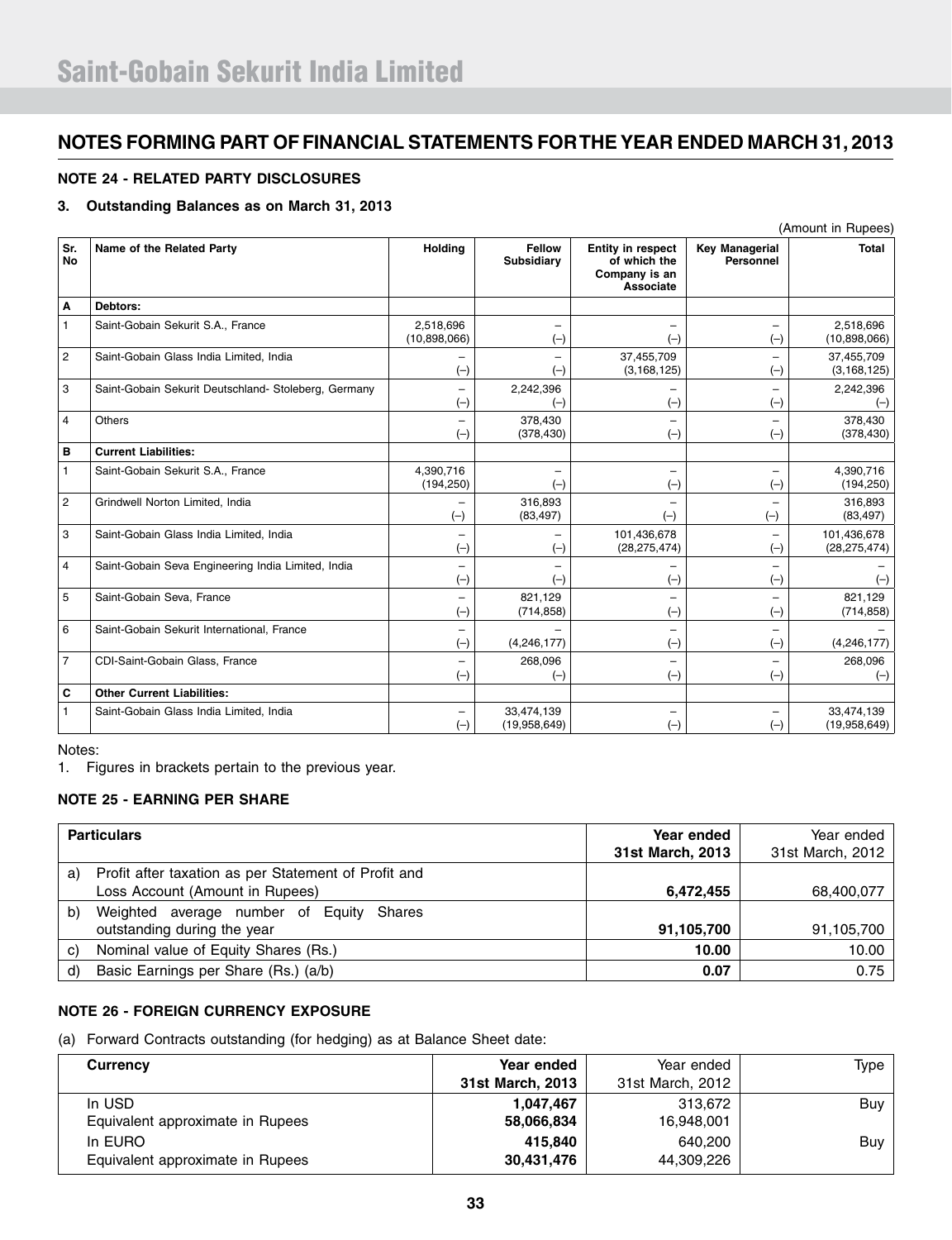

(b) The year end foreign currency exposures that have not been hedged by a derivative instrument or otherwise are given below:

| <b>Particulars</b>                                       | As at<br>March 31, 2013 | As at<br>March 31, 2012 |
|----------------------------------------------------------|-------------------------|-------------------------|
| <b>Liability (Payables)</b>                              |                         |                         |
| In GBP                                                   |                         | 142                     |
| Equivalent approximate in Rupees                         |                         | 11,747                  |
| In EURO                                                  | 71,352                  | 117,243                 |
| Equivalent approximate in Rupees                         | 5,040,990               | 8,095,651               |
| In CHF                                                   | 1,921                   | 4,611                   |
| Equivalent approximate in Rupees                         | 111,308                 | 264,764                 |
| In USD                                                   | 6,762                   | 496,834                 |
| Equivalent approximate in Rupees                         | 377,511                 | 25,601,844              |
|                                                          |                         |                         |
| <b>Debit balance in Creditors</b>                        |                         |                         |
| In EURO                                                  | 48,887                  | 48,960                  |
| Equivalent approximate in Rupees                         | 3,453,834               | 3,383,993               |
| In USD                                                   | 8,700                   | 28,101                  |
| Equivalent approximate in Rupees                         | 485,721                 | 1,476,708               |
|                                                          |                         |                         |
| <b>Assets (Receivables)</b>                              |                         |                         |
| In EURO                                                  | 32,300                  | 94,419                  |
| Equivalent approximate in Rupees                         | 2,281,973               | 6,519,622               |
| (Conversion done using the respective rates of March 31) |                         |                         |

#### **NOTE 27 - CONTINGENT LIABILITIES AND COMMITMENTS**

#### **a) Contingent liabilities:**

|                                                      |                         | (Allioulit III nupees)  |
|------------------------------------------------------|-------------------------|-------------------------|
| <b>Particulars</b>                                   | As at<br>March 31, 2013 | As at<br>March 31, 2012 |
| Bills discounted not matured                         | 47,284,017              | 39,363,617              |
| Claims against the Company not acknowledged as debts |                         | 183,384                 |
| Disputed Central Excise Duty Service Tax             | 20,286,563              | 19,879,053              |
| <b>Sales Tax Matters</b>                             | 2,285,445               | 3,460,240               |
| Octroi                                               | 56,213                  | 56,213                  |
| Total                                                | 69,912,238              | 62,942,507              |

**(Amount in Rupees)**

#### **b) Commitments:**

- a) Estimated amount of contracts remaining to be executed on capital account and not provided for Rs. 26,109,186 (March 31, 2012: Rs. 15,199,069).
- b) The Company has imported an asset costing Rs. 165,055,220 (March 31, 2012: Rs. 165,055,220) under Export Promotion Capital Goods Scheme and accordingly has an export obligation of Rs. 193,429,188 (March 31, 2012: Rs. 193,429,188). Against the obligation, the Company has met Rs. NIL up to March 31, 2013 and has provided a bond of Rs. 32,238,198 (March 31, 2012: Rs. 32,238,198) to the Commissioner of Customs. In the opinion of the management, the Company will be able to fulfil its obligation over the defined period of 6 years.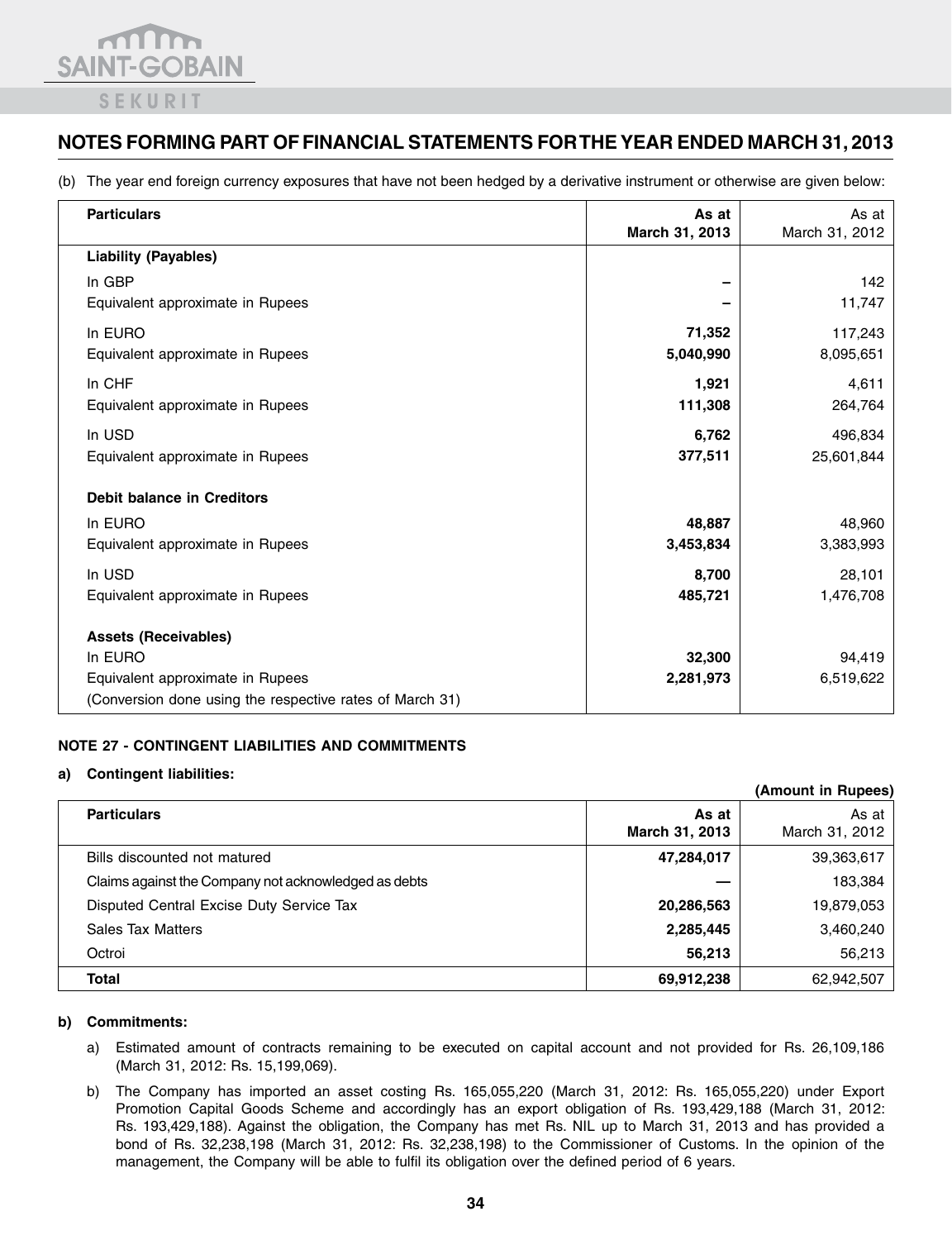#### **Particulars COPEN EXECUTE: CLOSING COPENSITY COPENSITY COPENSITY COPENSITY Revenue from Sale of Products <b>Products (Net of Excise Duty) As at 1st April, 2012** As at 1st April, 2011 **As at 31st March, 2013** As at 31st March, 2012 **For the year ended 31st March, 2013** For the year ended 31st March, 2012 Laminated Safety Glasses  **25,727,768** 14,326,922 **35,026,750** 25,727,768 **856,881,554** 787,965,794 Tempered Glasses **9,411,182** 6,331,781 **20,914,857** 9,411,182 **212,056,405** 234,839,345 Sales - Scrap **–** – **–** – **16,510,673** 15,582,856 Trading Sales : - Laminated Curved Windshields  **–** – **–** – **–** 795,231 - Tempered Glasses **–** – **–** – **103,424** 2,927,494  **35,138,950** 20,658,703 **55,941,607** 35,138,950 **1,085,552,056** 1,042,110,720

#### **NOTE 28 - SALES OF PRODUCTS AND MOVEMENT IN STOCK OF PRODUCTS**

#### **NOTE 29 (a) - RAW MATERIAL CONSUMPTION**

#### **(Amount in Rupees)**

**(Amount in Rupees)**

| <b>Particulars</b>         | For the year ended<br>31st March, 2013 | For the year ended<br>31st March, 2012 |
|----------------------------|----------------------------------------|----------------------------------------|
| <b>Sheet/Float Glasses</b> | 323,073,486                            | 317,999,609                            |
| P V B Film                 | 147,126,850                            | 159,330,248                            |
| <b>Others</b>              | 40,177,310                             | 18,441,805                             |
|                            | 510,377,646                            | 495,771,662                            |

#### **NOTE 29 (b) - PURCHASE OF TRADED GOODS**

| <b>Particulars</b>                  | For the year ended | For the year ended |
|-------------------------------------|--------------------|--------------------|
|                                     | 31st March, 2013   | 31st March, 2012   |
| <b>Laminated Curved Windshields</b> |                    | 784,920            |
| <b>Tempered Glasses</b>             | 103,424            | 2,766,076          |
|                                     | 103,424            | 3,550,996          |
|                                     |                    |                    |

#### **NOTE 30 - CIF VALUE OF IMPORTS**

|                              |                                        | (Amount in Rupees)                     |
|------------------------------|----------------------------------------|----------------------------------------|
| <b>Particulars</b>           | For the year ended<br>31st March, 2013 | For the year ended<br>31st March, 2012 |
| <b>Raw Material</b>          | 176,229,424                            | 173,388,574                            |
| Capital Goods                | 50,186,139                             | 179,611,614                            |
| <b>Components and Spares</b> | 11,695,003                             | 7,262,596                              |
|                              | 238,110,566                            | 360,262,784                            |

### **(Amount in Rupees)**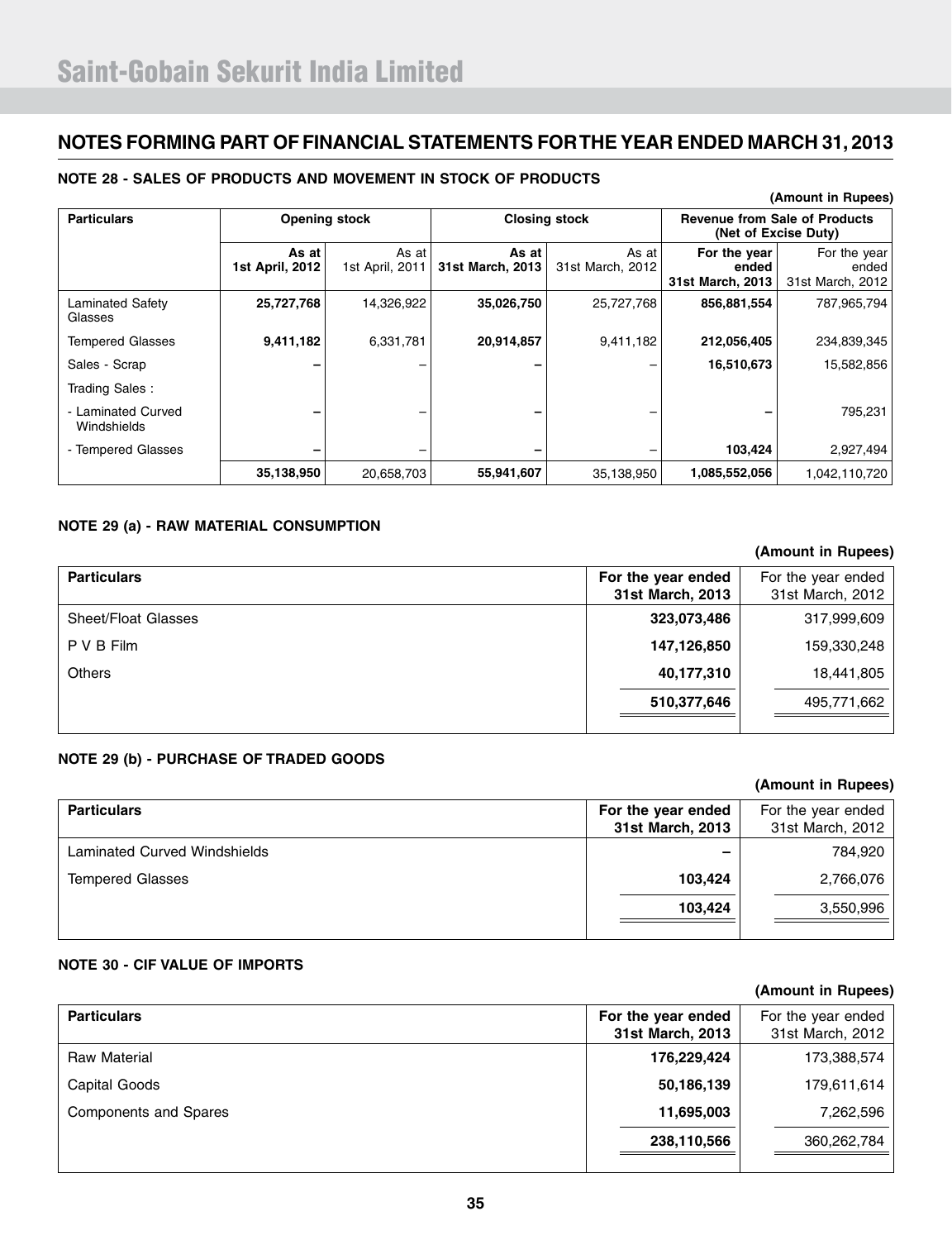#### **NOTE 31 - VALUE OF IMPORTED AND INDIGENEOUS RAW MATERIALS, SPARE PARTS AND COMPONENTS CONSUMED**

| <b>Particulars</b>          | For the year ended<br>31st March, 2013 |      | For the year ended<br>31st March, 2012 |      |
|-----------------------------|----------------------------------------|------|----------------------------------------|------|
|                             | %<br>Value<br>(Amount in Rupees)       |      | Value<br>(Amount in Rupees)            | %    |
| Raw Material and Components |                                        |      |                                        |      |
| i)<br>Imported              | 154,561,229                            | 30%  | 174,733,729                            | 35%  |
| ii)<br>Indigenous           | 355,816,417                            | 70%  | 321,037,933                            | 65%  |
|                             | 510,377,646                            | 100% | 495,771,662                            | 100% |
| Consumables and Stores      |                                        |      |                                        |      |
| i)<br>Imported              | 10,826,007                             | 34%  | 6,656,019                              | 42%  |
| ii)<br>Indigenous           | 20,813,893                             | 66%  | 9,286,443                              | 58%  |
|                             | 31,639,900                             | 100% | 15,942,462                             | 100% |

#### **NOTE 32 - MOVEMENT IN STOCK OF WORK IN PROGRESS (WIP)**

|                    |                          |                 |                          | (Amount in Rupees) |
|--------------------|--------------------------|-----------------|--------------------------|--------------------|
| <b>Particulars</b> | <b>WIP Opening Stock</b> |                 | <b>WIP Closing Stock</b> |                    |
|                    | As at                    | As at           | As at                    | As at I            |
|                    | <b>1st April, 2012</b>   | 1st April, 2011 | 31st March, 2013         | 31st March, 2012   |
| Work in Progress   | 6,820,040                | 13.859.642      | 11,018,674               | 6,820,040          |
|                    | 6,820,040                | 13,859,642      | 11,018,674               | 6,820,040          |

#### **Note 33**

The Board of Directors of the Company in their meeting dated April 19, 2013 have, subject to approval of the members of the Company, High Court of judicature of Mumbai and other regulatory compliances as may be necessary, approved a scheme of amalgamation to merge the Company, on a going concern basis, with Grindwell Norton Limited, to be effective from the appointed date of April 1, 2013. Since the proposed merger is prospective to the date of the balance sheet on a going concern basis, no adjustments to the financial statements for the year ended March 31, 2013 are considered necessary.

#### **NOTE 34**

The Management has carried out the analysis of the impact of transfer pricing rules on its transactions with associated persons defined in relevant rules, in the last fiscal year, which did not result in any accounting adjustments. The management is currently analysing the continuing impact thereof on similar and new transactions together with new associated persons defined in the relevant rules, for the period from April 01, 2012 to March 31, 2013. In the opinion of the management, no such transfer pricing related adjustments for the current year are anticipated and accordingly no provision has been considered on account of transfer pricing adjustments while determining tax liability for the current period.

#### **NOTE 35**

Previous year figures have been reclassified to conform to this year's classification.

Signatures to Notes 1 to 35 forming part of Financial Statements

| <b>For Price Waterhouse</b><br>Firm Registration Number: 012754N<br><b>Chartered Accountants</b> |                           |                                        | For and on behalf of the Board     |
|--------------------------------------------------------------------------------------------------|---------------------------|----------------------------------------|------------------------------------|
| <b>Mehul Desai</b><br>Partner<br>Membership No: 103211                                           | A. Y. Mahajan<br>Chairman | A. Dinakar<br><b>Managing Director</b> | Madhura Joshi<br>Company Secretary |
| Place: Mumbai                                                                                    | Place: Mumbai             |                                        |                                    |

Date : May 13, 2013 Date : May 13, 2013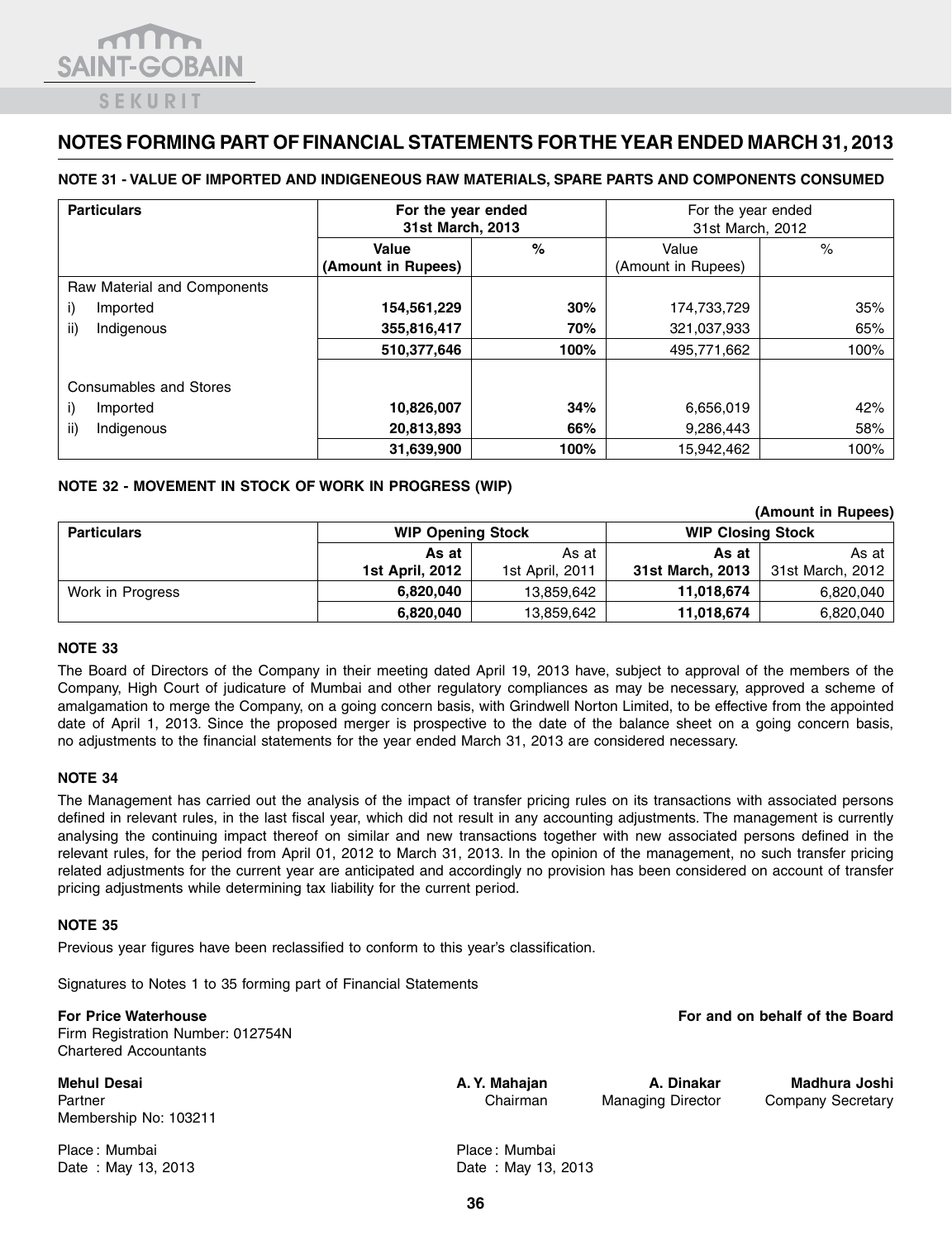### **CASH FLOW STATEMENT FOR THE YEAR ENDED 31ST MARCH, 2013**

|                                                                                                 |                                        |                 |                                        | (Amount in Rupees) |
|-------------------------------------------------------------------------------------------------|----------------------------------------|-----------------|----------------------------------------|--------------------|
|                                                                                                 | For the year ended<br>31st March, 2013 |                 | For the year ended<br>31st March, 2012 |                    |
| <b>CASH FLOW FROM OPERATING ACTIVITIES :</b>                                                    |                                        |                 |                                        |                    |
| Net profit before taxation                                                                      |                                        | 22,021,662      |                                        | 101,226,155        |
| Adjusted for:                                                                                   |                                        |                 |                                        |                    |
| Depreciation<br>Interest and financial charges                                                  | 87,793,166<br>2,433,559                |                 | 75,410,884<br>3,645,041                |                    |
| Interest income                                                                                 | (32, 915)                              |                 | (347, 524)                             |                    |
| Dividend on Short Term Non-trade Investments                                                    | (300, 857)                             |                 | (1, 193, 118)                          |                    |
| (Profit)/Loss on sale/write off of assets (net)                                                 | 16,988,564                             | 106,881,517     | 9,892,880                              | 87,408,163         |
| <b>Operating Profit before Working Capital Changes</b>                                          |                                        | 128,903,179     |                                        | 188,634,318        |
| <b>Changes in Working Capital</b>                                                               |                                        |                 |                                        |                    |
| Trade payables                                                                                  | 36,133,213                             |                 | (17, 144, 500)                         |                    |
| Long term provisions                                                                            | 2,215,090                              |                 | 2,635,024                              |                    |
| Short term provisions                                                                           | 2,518,133                              |                 | 324,983                                |                    |
| <b>Other Current Liabilities</b>                                                                | 35,855,004                             |                 | 20,169,845                             |                    |
| Long term loans and advances<br>Inventories                                                     | 1,941,734<br>(29, 982, 831)            |                 | 44,971<br>(14, 851, 810)               |                    |
| Trade receivables                                                                               | (44, 262, 739)                         |                 | 30,874,923                             |                    |
| Short term loans and advances                                                                   | (1,873,767)                            |                 | (8,459,037)                            |                    |
| <b>Other Current Assets</b>                                                                     | 5,079,950                              |                 | (16.097, 133)                          |                    |
| <b>Cash Generated from Operations</b>                                                           |                                        | 136,526,966     |                                        | 186, 131, 584      |
| Direct taxes paid                                                                               |                                        | (20,093,650)    |                                        | (20, 875, 264)     |
| <b>NET CASH FROM OPERATING ACTIVITIES (A)</b>                                                   |                                        | 116,433,316     |                                        | 165,256,320        |
| <b>CASH FLOW FROM INVESTING ACTIVITIES :</b>                                                    |                                        |                 |                                        |                    |
| Purchase of fixed assets                                                                        | (124, 641, 934)                        |                 | (221, 860, 972)                        |                    |
| Proceeds from sale of fixed assets                                                              |                                        |                 | 6,914                                  |                    |
| Proceeds from sale of investments                                                               |                                        |                 | 17,861,636                             |                    |
| Dividend on Short Term Non-trade Investments                                                    | 300,857                                |                 | 1,193,118                              |                    |
| Interest received                                                                               | 322,399                                |                 | 192,553                                |                    |
| <b>NET CASH USED IN INVESTING ACTIVITIES (B)</b><br><b>CASH FLOW FROM FINANCING ACTIVITIES:</b> |                                        | (124, 018, 678) |                                        | (202, 606, 751)    |
| <b>Interest Paid</b>                                                                            | (2,433,559)                            |                 | (1, 148, 784)                          |                    |
| Other borrowings (Net)                                                                          | 17,885,722                             |                 | 41,148,719                             |                    |
| Repayment of Term Loan                                                                          |                                        |                 |                                        |                    |
| Short Term Loans (Net)                                                                          |                                        |                 |                                        |                    |
| <b>NET CASH FROM/(USED) IN FINANCING ACTIVITIES (C)</b>                                         |                                        | 15,452,163      |                                        | 39,999,935         |
| Net increase/(decrease) in Cash and Cash Equivalents (A)+(B)+(C)                                |                                        | 7,866,801       |                                        | 2,649,504          |
| Cash and cash equivalents (Opening Balance)                                                     |                                        | 4,911,195       |                                        | 2,261,691          |
| Cash and cash equivalents (Closing Balance)                                                     |                                        | 12,777,996      |                                        | 4,911,195          |
| NET INCREASE/(DECREASE) IN CASH AND CASH EQUIVALENTS                                            |                                        | 7,866,801       |                                        | 2,649,504          |
| NOTES:                                                                                          |                                        |                 |                                        |                    |

1. The above Cash Flow has been prepared under the 'Indirect Method' as set out in Accounting Standard – 3 on Cash Flow Statements issued by the Institute of Chartered Accountants of India.

| Cash and Cash equivalents comprise :           | 31st March, 2013<br>Rs. | 31st March, 2012<br>Rs. |
|------------------------------------------------|-------------------------|-------------------------|
| Cash on Hand<br>Balances with Scheduled Banks: | 135.545                 | 162.727                 |
| Current Accounts                               | 12.642.451              | 4.748.468               |
| <b>Total</b>                                   | 12.777.996              | 4,911,195               |

3. Previous period figures have been regrouped/rearranged, wherever considered necessary.

This is the Cash Flow Statement referred to in our report of even date.

#### **For Price Waterhouse For and on behalf of the Board**

Firm Registration Number: 012754N Chartered Accountants

Partner **Chairman** Managing Director Company Secretary Membership No: 103211

**Mehul Desai A. Y. Mahajan A. Dinakar Madhura Joshi** 

Place : Mumbai <br>
Date : May 13, 2013 <br>
Date : May 13, 2013 Date : May 13, 2013 Date : May 13, 2013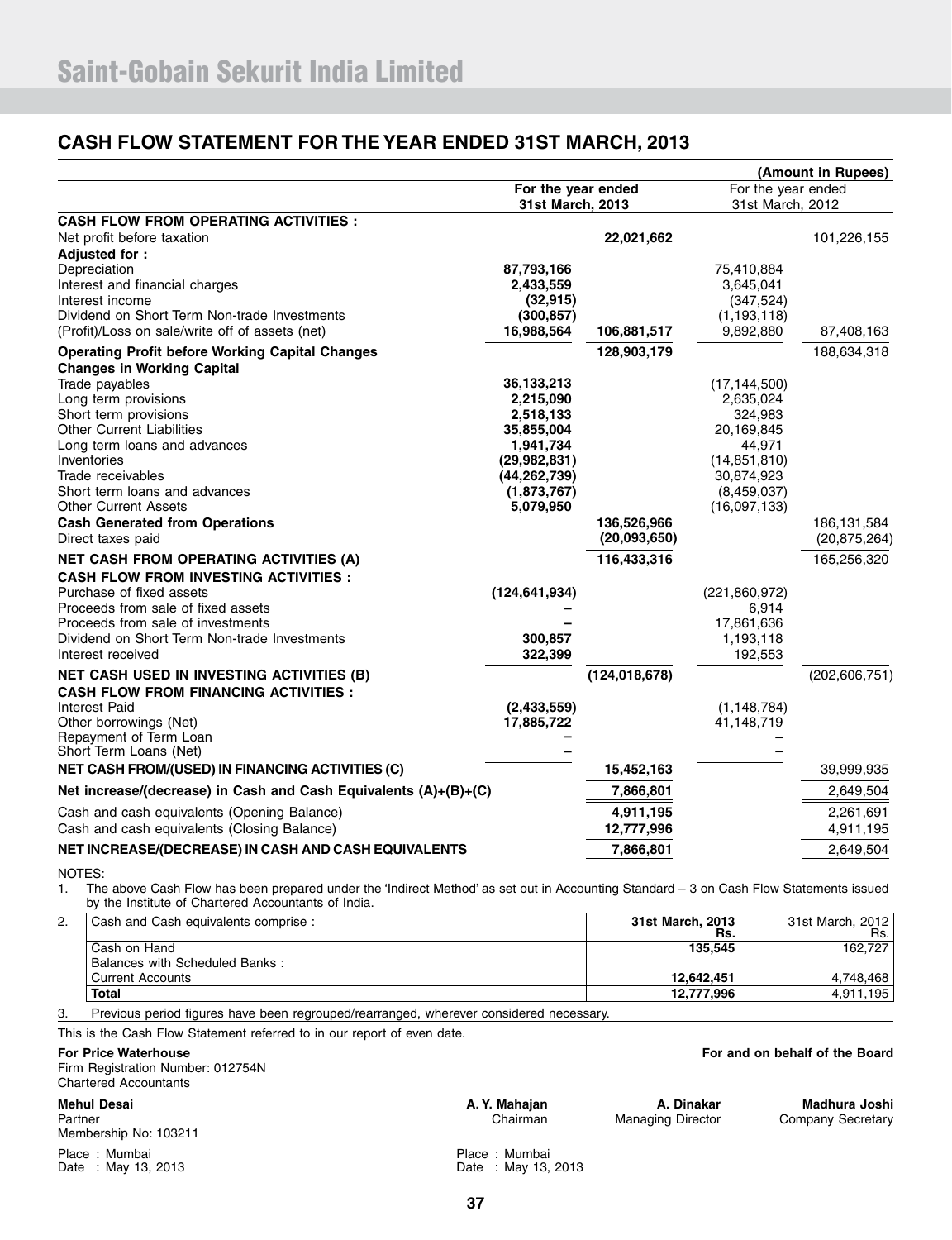| <b>MID</b><br><b>SAINT-GOBAIN</b> |
|-----------------------------------|
| SEKURIT                           |

**Notes**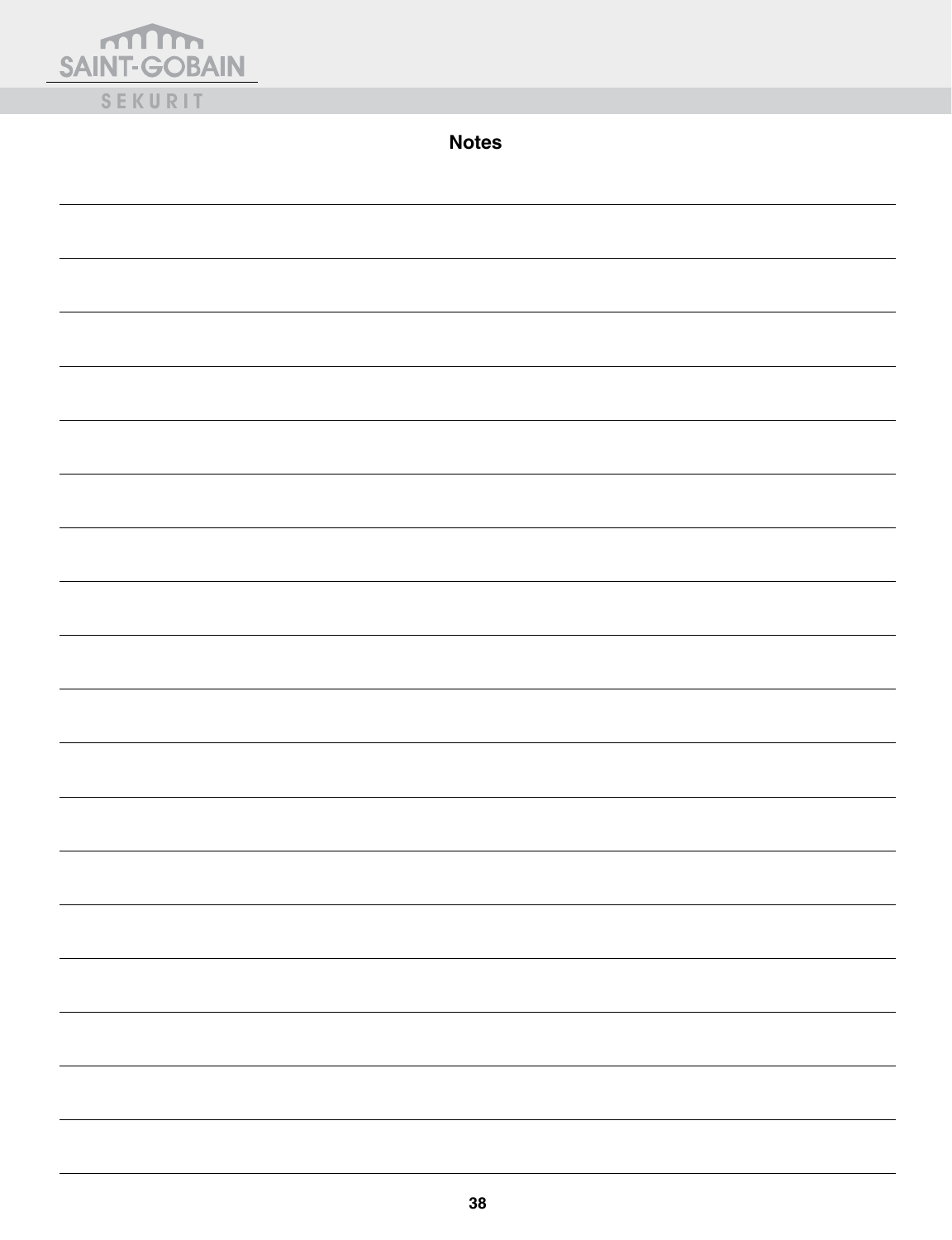### **SAINT-GOBAIN SEKURIT INDIA LIMITED**

**Registered Office: T:-94, M.I.D.C. Bhosari Industrial Area, Pune, Maharashtra-411 026.**

#### **ATTENDANCE SLIP FOR FORTIETH ANNUAL GENERAL MEETING**

Please fill in the attendance slip and hand it over at the entrance of the meeting hall. Joint shareholders may obtain additional Attendance Slip on request.

**NAME OF THE SHAREHOLDER :**

**MASTER FOLIO NO./DP I.D. & CLIENT I.D. :**

#### **NO. OF SHARES HELD :**

y<br>Jo

I hereby record my presence at the FORTIETH ANNUAL GENERAL MEETING of the Company being held on Saturday, 27<sup>th</sup> July, 2013 at 11.30 am at HOTEL KALSAGAR, P-4 MIDC, KASARWADI, Mumbai-Pune Road, Near State Bank of India, Pune - 411 034.

Signature of the Shareholder/Proxy

TEAR HERE "

### **PROXY FORM**

### **SAINT-GOBAIN SEKURIT INDIA LIMITED**

**Registered Office: T:-94, M.I.D.C. Bhosari Industrial Area, Pune, Maharashtra-411 026.**

| Master Folio No./DP I.D. & Client I.D. <b>And Accept and Accept and Accept and Accept and Accept and Accept and Accept</b>                                                                                                                                                                           |                                                                     |                           |
|------------------------------------------------------------------------------------------------------------------------------------------------------------------------------------------------------------------------------------------------------------------------------------------------------|---------------------------------------------------------------------|---------------------------|
|                                                                                                                                                                                                                                                                                                      |                                                                     |                           |
|                                                                                                                                                                                                                                                                                                      | being a member/members of Saint-Gobain Sekurit India Limited hereby |                           |
|                                                                                                                                                                                                                                                                                                      |                                                                     |                           |
|                                                                                                                                                                                                                                                                                                      |                                                                     |                           |
| to vote for me/us and on my/our behalf of at FORTIETH ANNUAL GENERAL MEETING of the Company to be<br>held on Saturday, 27 <sup>th</sup> July, 2013 at 11.30 am at HOTEL KALSAGAR, P-4 MIDC, KASARWADI, Mumbai-Pune Road,<br>Near State Bank of India, Pune - 411 034 and at any adjournment thereof. |                                                                     |                           |
|                                                                                                                                                                                                                                                                                                      |                                                                     | Re. 1<br>Revenue<br>Stamp |
|                                                                                                                                                                                                                                                                                                      |                                                                     | Signature                 |

**Note :** The Proxy Form must be returned so as to reach the Registered Office of the Company not less than 48 hours before the time of holding the aforesaid meeting.

The Proxy need not be a member of the Company.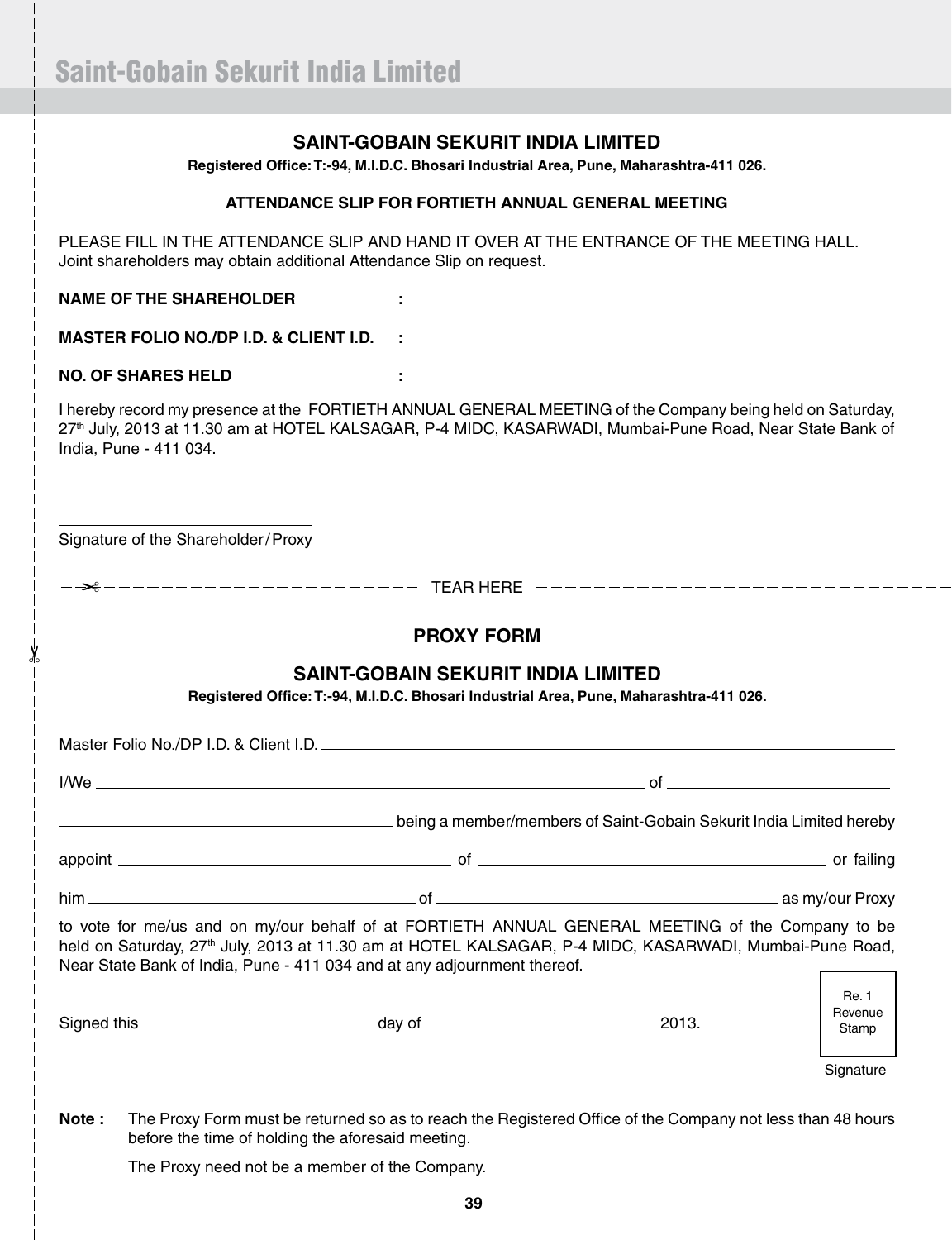### BOOK - POST

If undelivered, please return to : Saint-Gobain Sekurit India Limited T-94, M.I.D.C., Bhosari Industrial Area, Pune-411 026. Maharashtra